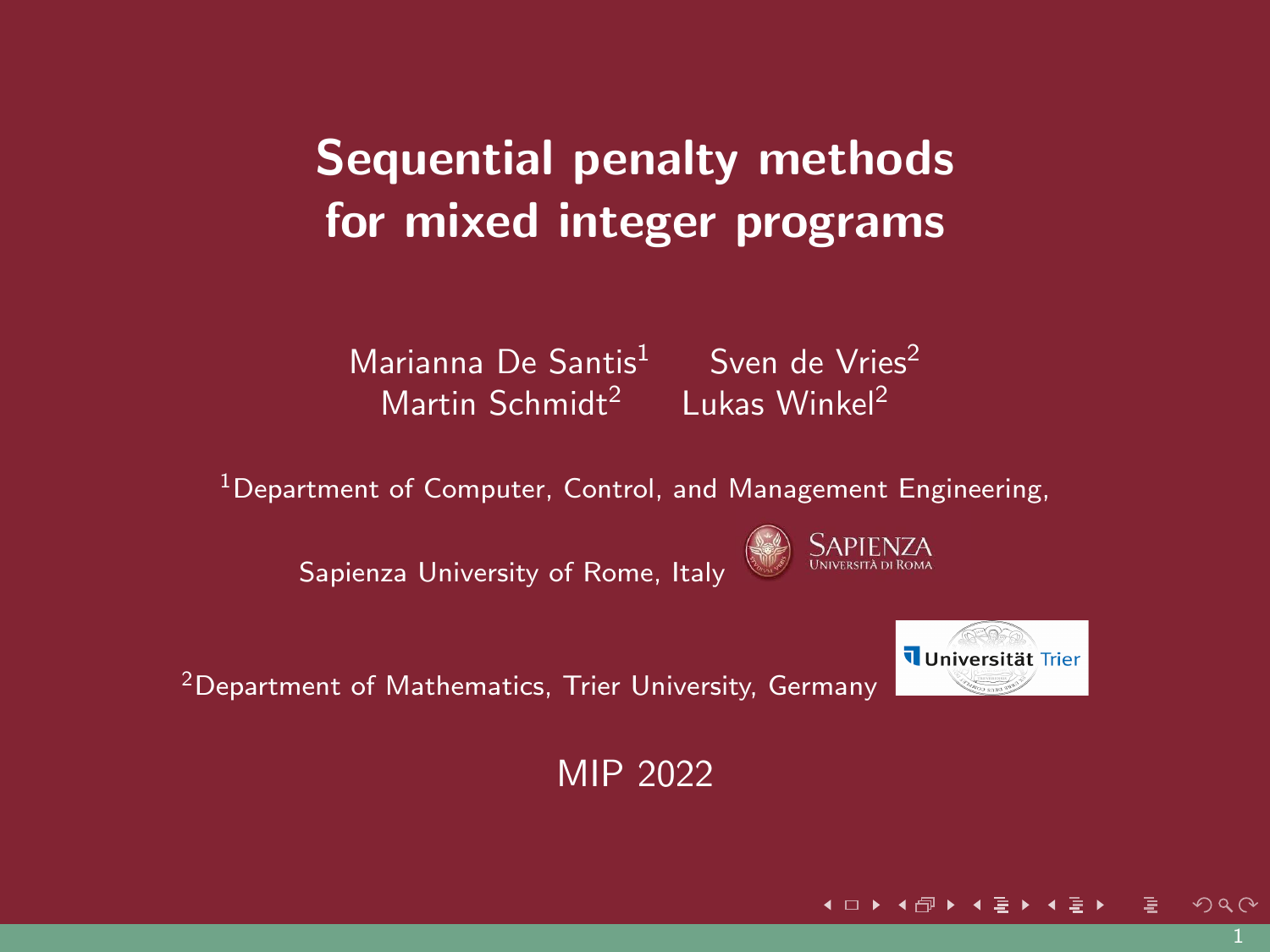Mixed-Binary Linear Complementarity Problems

The mixed-binary linear complementarity problem (MILCP) is the task to find a vector  $z\in\mathbb{R}^n$  that satisfies

$$
z \ge 0
$$
  
\n
$$
q + Mz \ge 0
$$
  
\n
$$
z^{\top} (q + Mz) = 0
$$
  
\n
$$
z_i \in \{0, 1\} \quad \text{for } i \in I \subseteq \{1, ..., n\}
$$

or to show that no such vector exists, for given

• 
$$
M \in \mathbb{R}^{n \times n}
$$
,  $M \succeq 0$ 

• 
$$
q \in \mathbb{R}^n
$$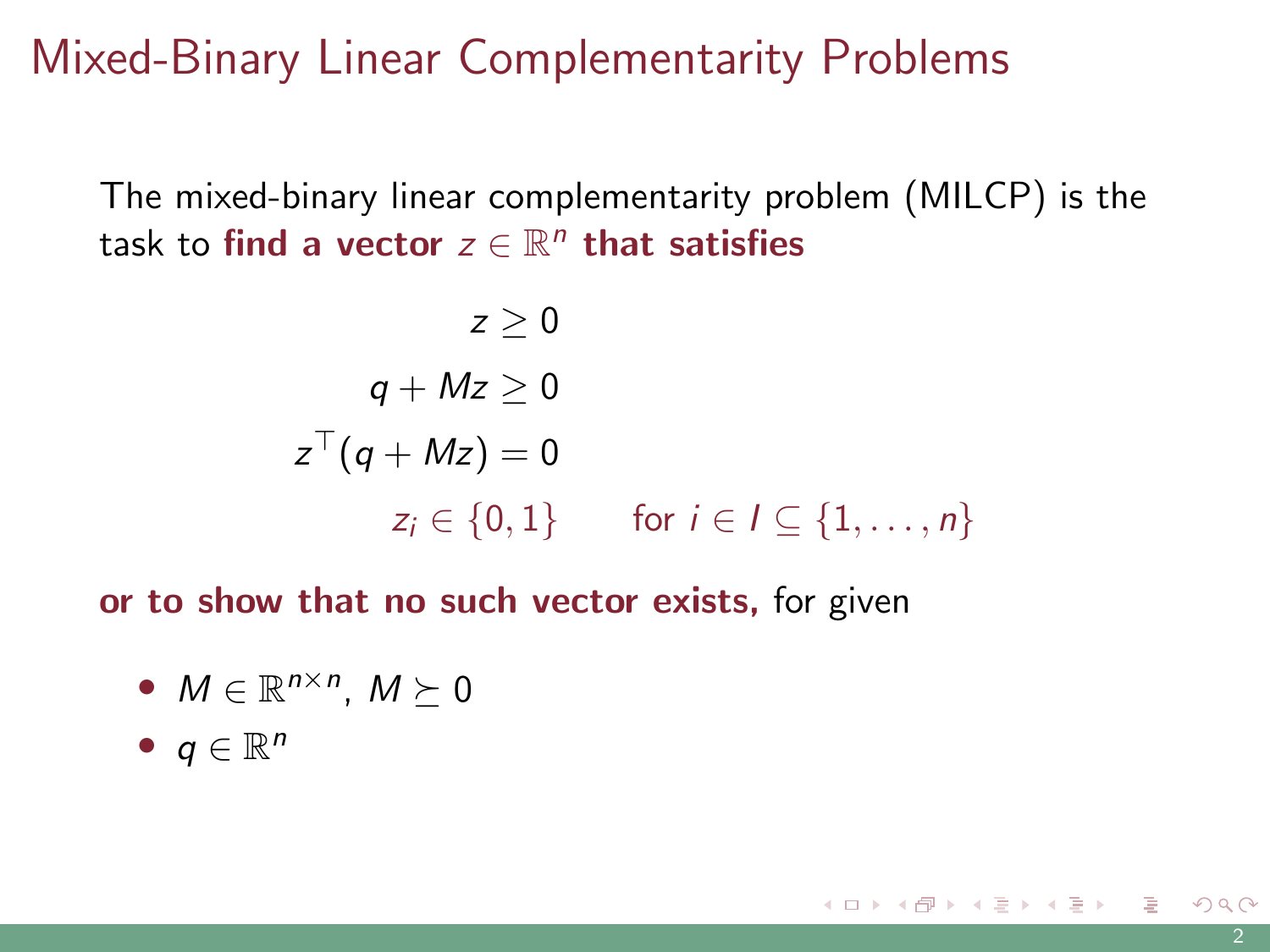# Application context

Linear Complementarity Problems (LCPs) are an important tool for the modeling and analysis of equilibrium problems in economics, mechanics, ... [Cottle, Pang, Stone; "The Linear Complementarity Problem"; 2009] [Gabriel, Conejo, Fuller, Hobbs; "Complementarity modeling in energy markets"; 2012]

When a subset of variables is restricted to take integer values, i.e.,  $z_i \in \mathbb{Z}$  for a given index set  $I \subseteq \{1, \ldots, n\}$  we fall in the context of MILCPs

K ロ ) K ( ① ) K ( 至 ) K ( 至 ) ( 三 글 )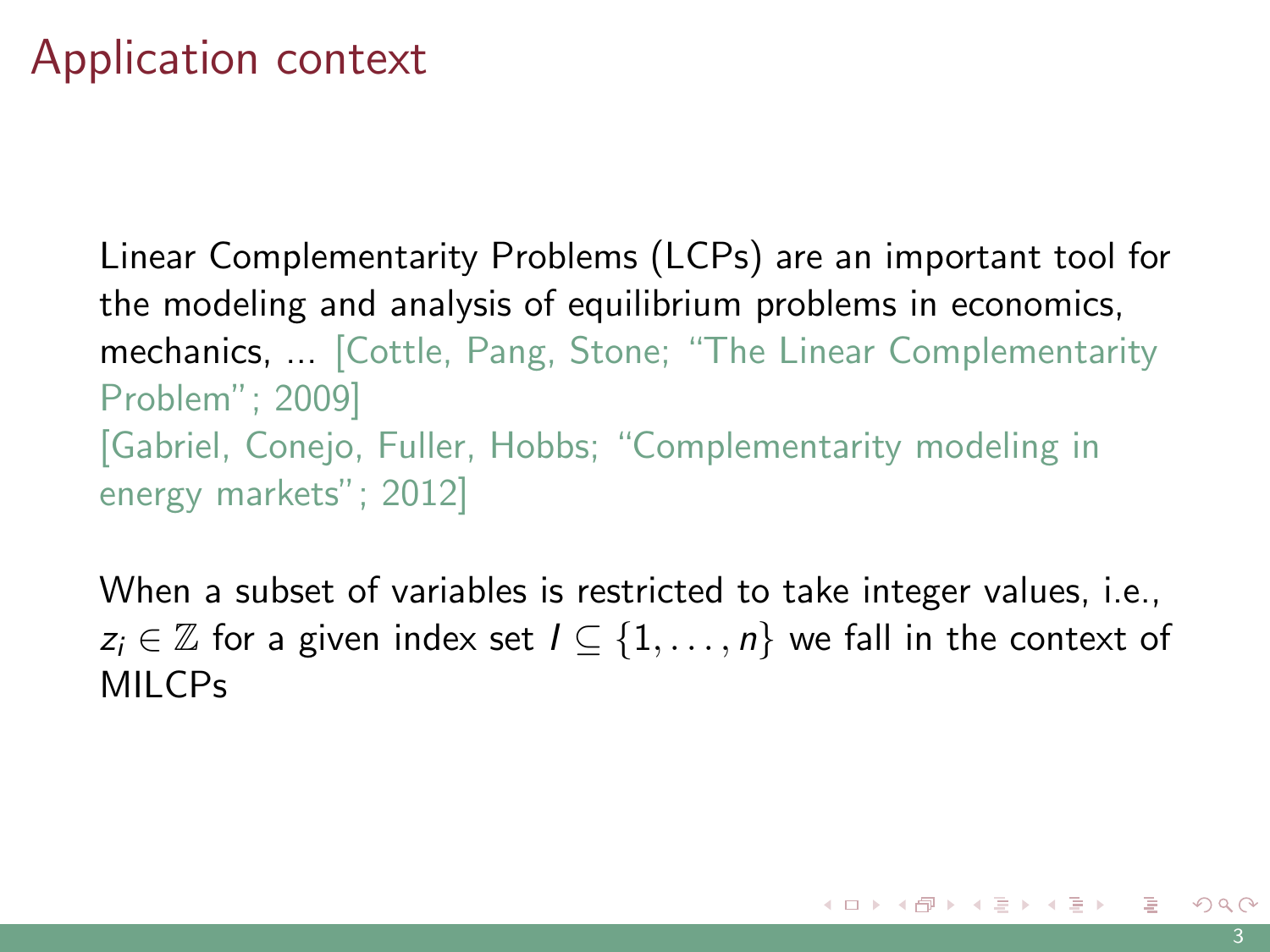#### Linear Complementarity Problems QP reformulation

A common tool in the analysis and resolution of a Linear Complementarity Problem (LCP) is its reformulation as Quadratic Problem (QP) [Cottle et al.; 2009]:

| z > 0              | min $z^{\top}(q+Mz)$ |
|--------------------|----------------------|
| $q+Mz\geq 0$       | s.t. $q + Mz \geq 0$ |
| $z^{\top}(q+Mz)=0$ | z > 0                |

K ロ ▶ K 個 ▶ K 경 ▶ K 경 ▶ X / 경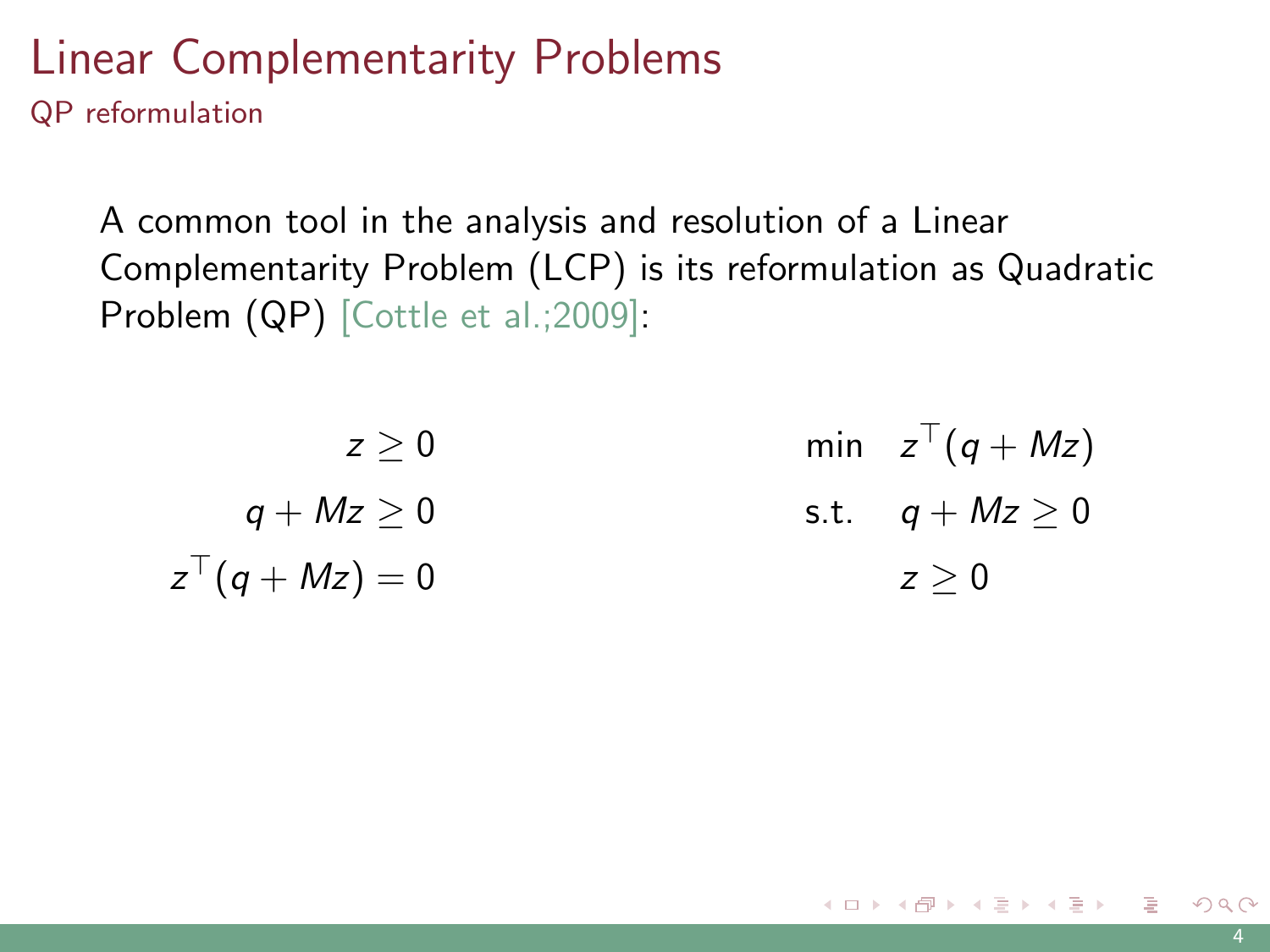#### Linear Complementarity Problems QP reformulation

A common tool in the analysis and resolution of a Linear Complementarity Problem (LCP) is its reformulation as Quadratic Problem (QP) [Cottle et al.; 2009]:

$$
z \geq 0 \qquad \qquad \min \quad z^{\top}(q+Mz)
$$
\n
$$
q + Mz \geq 0 \qquad \qquad \Longleftrightarrow \qquad \qquad \text{s.t.} \quad q + Mz \geq 0
$$
\n
$$
z^{\top}(q + Mz) = 0 \qquad \qquad z \geq 0
$$

#### LCP has a solution if and only if the QP has an optimal solution with objective function value zero

 $2040$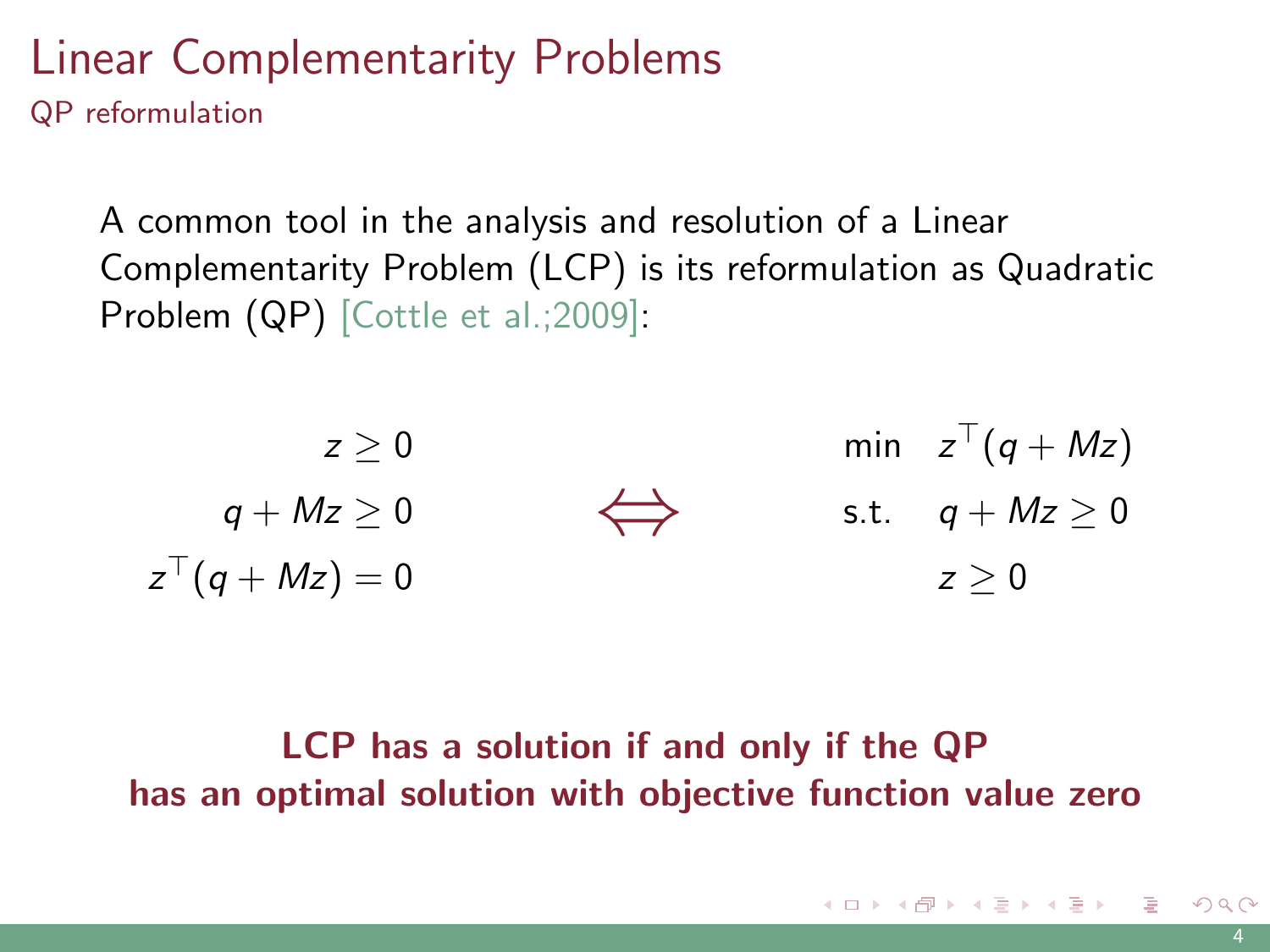## MIQP reformulation of a MILCP

Equivalently we can reformulate a MILCP into a MIQP:

$$
z \geq 0 \qquad \text{min} \quad z^{\top}(q + Mz)
$$
\n
$$
q + Mz \geq 0 \qquad \text{s.t.} \quad q + Mz \geq 0
$$
\n
$$
z^{\top}(q + Mz) = 0 \qquad \qquad z \geq 0
$$
\n
$$
z_i \in \{0, 1\}, \ i \in I \qquad \qquad z_i \in \{0, 1\}, \ i \in I
$$

MILCP has a solution if and only if the MIQP has an optimal solution with objective function value zero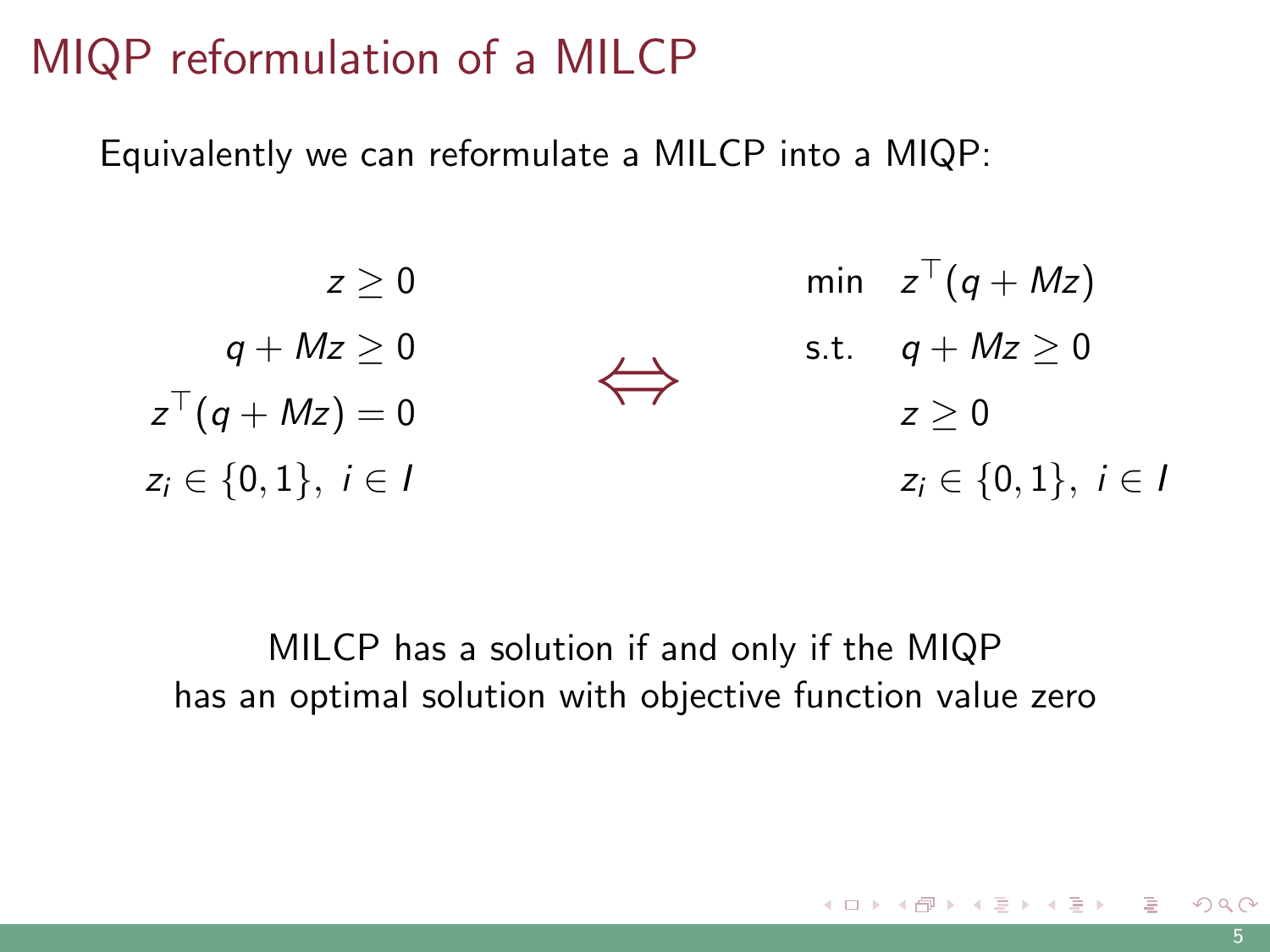## MIQP reformulation of a MILCP

Equivalently we can reformulate a MILCP into a MIQP:

$$
z \geq 0 \qquad \text{min} \quad z^{\top}(q + Mz)
$$
\n
$$
q + Mz \geq 0 \qquad \qquad \Longleftrightarrow \qquad \text{s.t.} \quad q + Mz \geq 0
$$
\n
$$
z^{\top}(q + Mz) = 0 \qquad \qquad z \geq 0
$$
\n
$$
z_i \in \{0, 1\}, \ i \in I \qquad \qquad z_i \in \{0, 1\}, \ i \in I
$$

MILCP has a solution if and only if the MIQP has an optimal solution with objective function value zero

However, the existence of a solution of the MILCP cannot be expected in general...

K ロ X K @ X K 호 X K 호 X (호 X )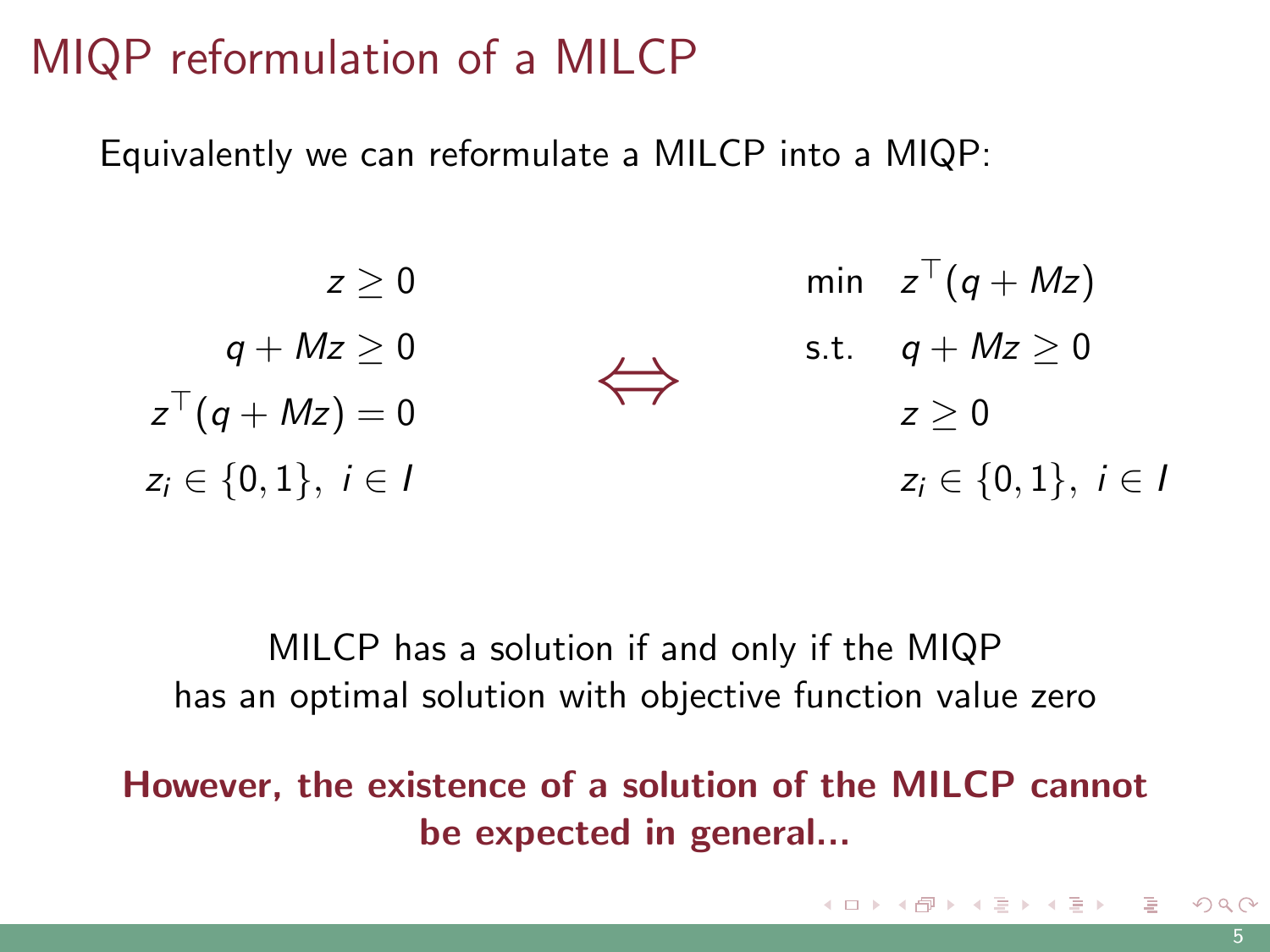## ...look for "approximate feasible solutions"

For practically relevant instances where non-existence occurs, one is interested in "approximate feasible solutions":

points that minimize a certain infeasibility measure that combines both the violation of integrality conditions as well as of complementarity constraints

 $\left\{ \begin{array}{ccc} \pm & \pm & \pm \end{array} \right.$  and  $\left\{ \begin{array}{ccc} \pm & \pm & \pm \end{array} \right.$  and  $\left\{ \begin{array}{ccc} \pm & \pm & \pm \end{array} \right.$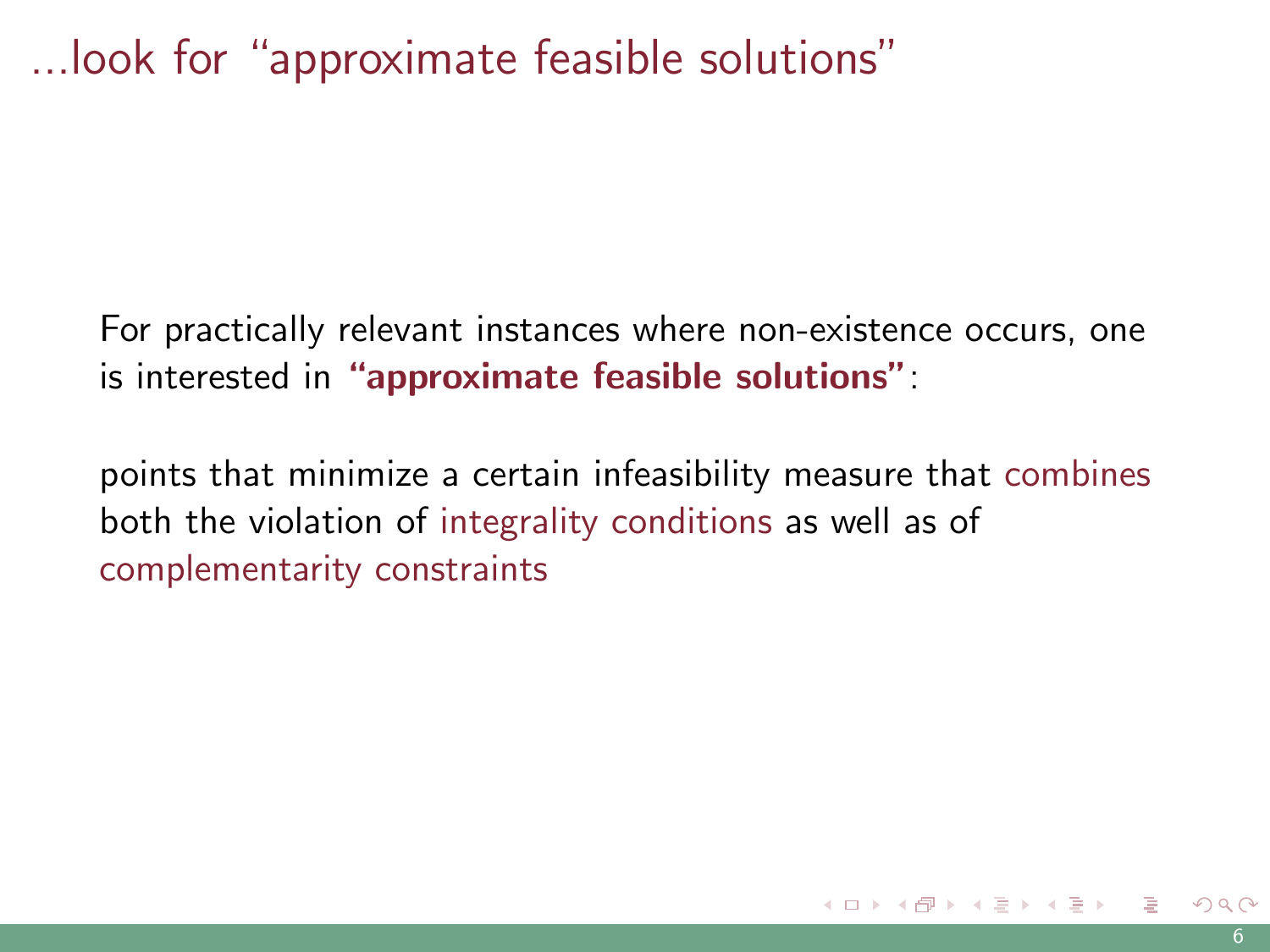# Penalizing the violation of complementarity and integrality

min 
$$
\alpha P_C(z) + (1 - \alpha) P_I(z)
$$
  
s.t.  $q + Mz \ge 0$   
 $z \ge 0$   
 $z_i \le 1, \quad i \in I$ 

where

- $\alpha \in [0, 1]$
- $P<sub>C</sub>(z)$  is a function penalizing the violation of the complementarity constraints
- $P_1(z)$  is a function penalizing the violation of the integrality constraints

[Raghavachari;1969], [Giannessi, Tardella; 1998], [Zhu; 2003], [Lucidi, Rinaldi; 2010], [De Santis, Lucidi, Rinaldi; 2013]

K ロ ▶ K 個 ▶ K 결 ▶ K 결 ▶ | 결 │ ◆ 9 Q ⊙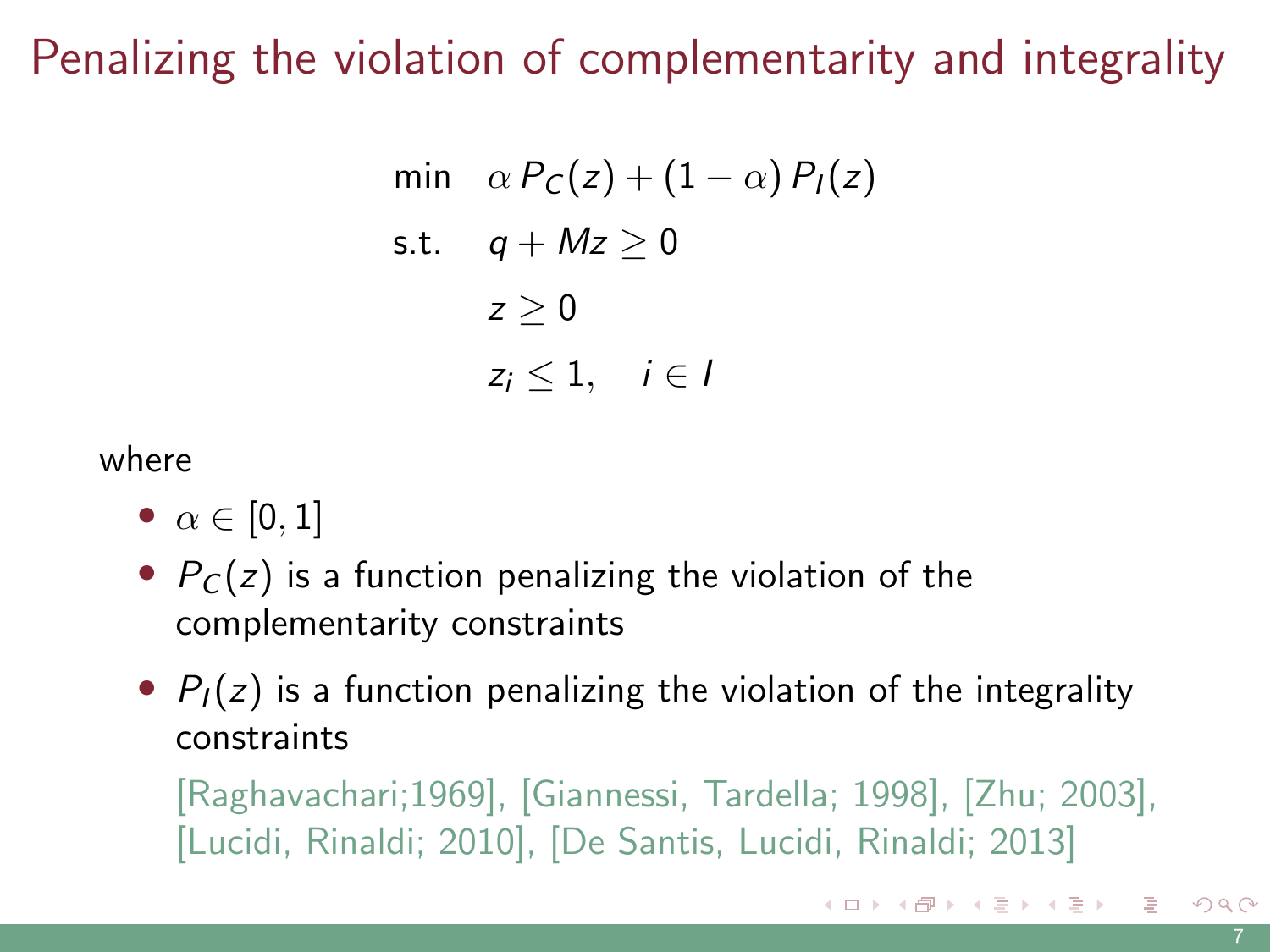### A nonconvex, nonsmooth reformulation of MILCP

<span id="page-9-0"></span>
$$
\begin{aligned}\n\min \quad &\alpha z^{\top} (q + Mz) + (1 - \alpha) \sum_{i \in I} \min \{ z_i, 1 - z_i \} \\
\text{s.t.} \quad & q + Mz \ge 0 \\
& z \ge 0 \\
& z_i \le 1, \quad i \in I\n\end{aligned}
$$
\n(NC<sub>ref</sub>)

#### where

•  $\alpha \in [0,1]$ 

• 
$$
P_C(z) = z^{\top}(q + Mz)
$$

•  $P_I(z) = \sum_{i \in I} \min\{z_i, 1 - z_i\}$ 

 $P_I(z)$  is concave and piecewise linear

K ロ ▶ K 個 ▶ K 결 ▶ K 결 ▶ │ 결 │ K) Q Q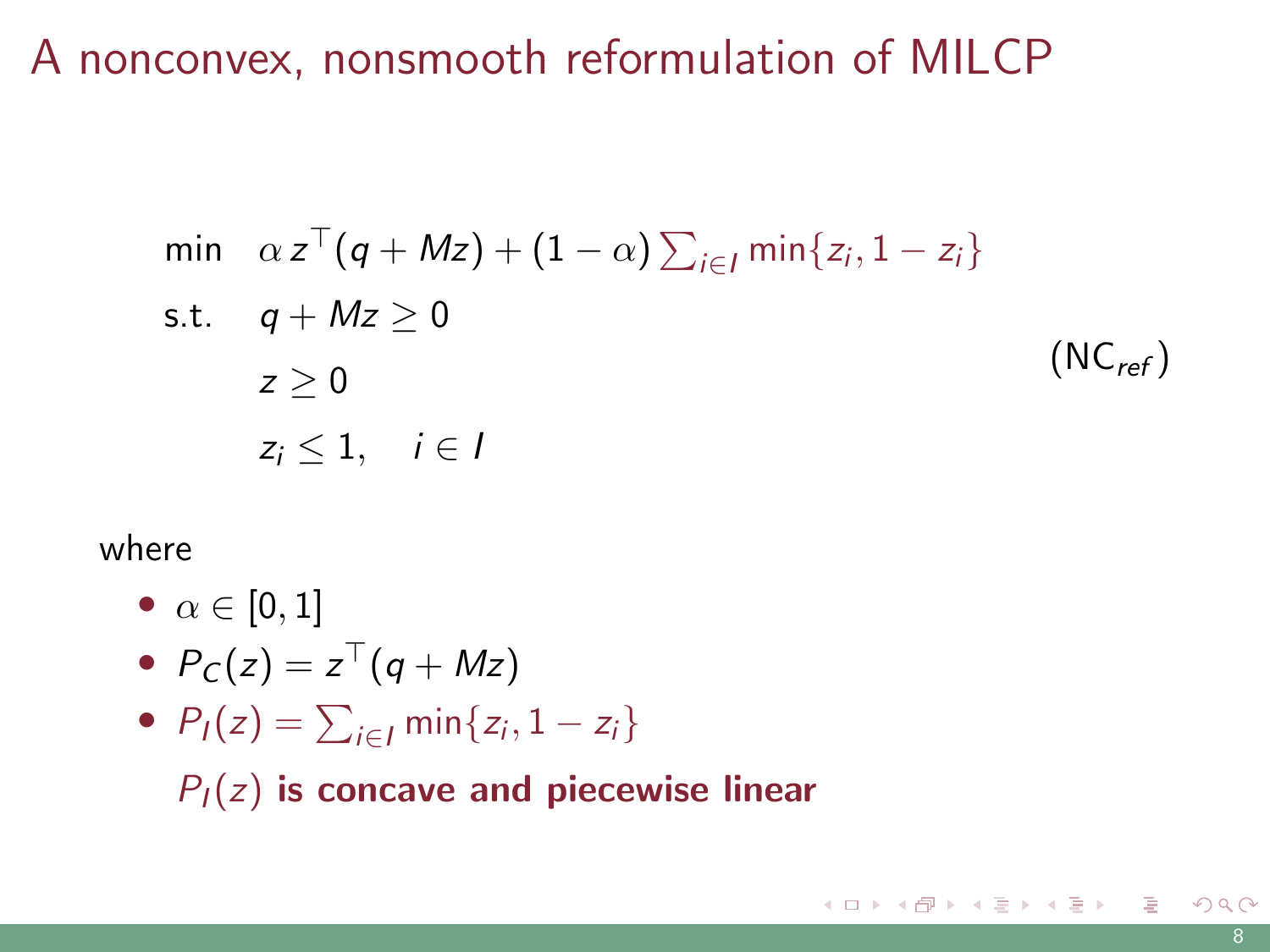In order to globally solve problem  $NC_{ref}$ , we address a sequence of convex quadratic smooth problems that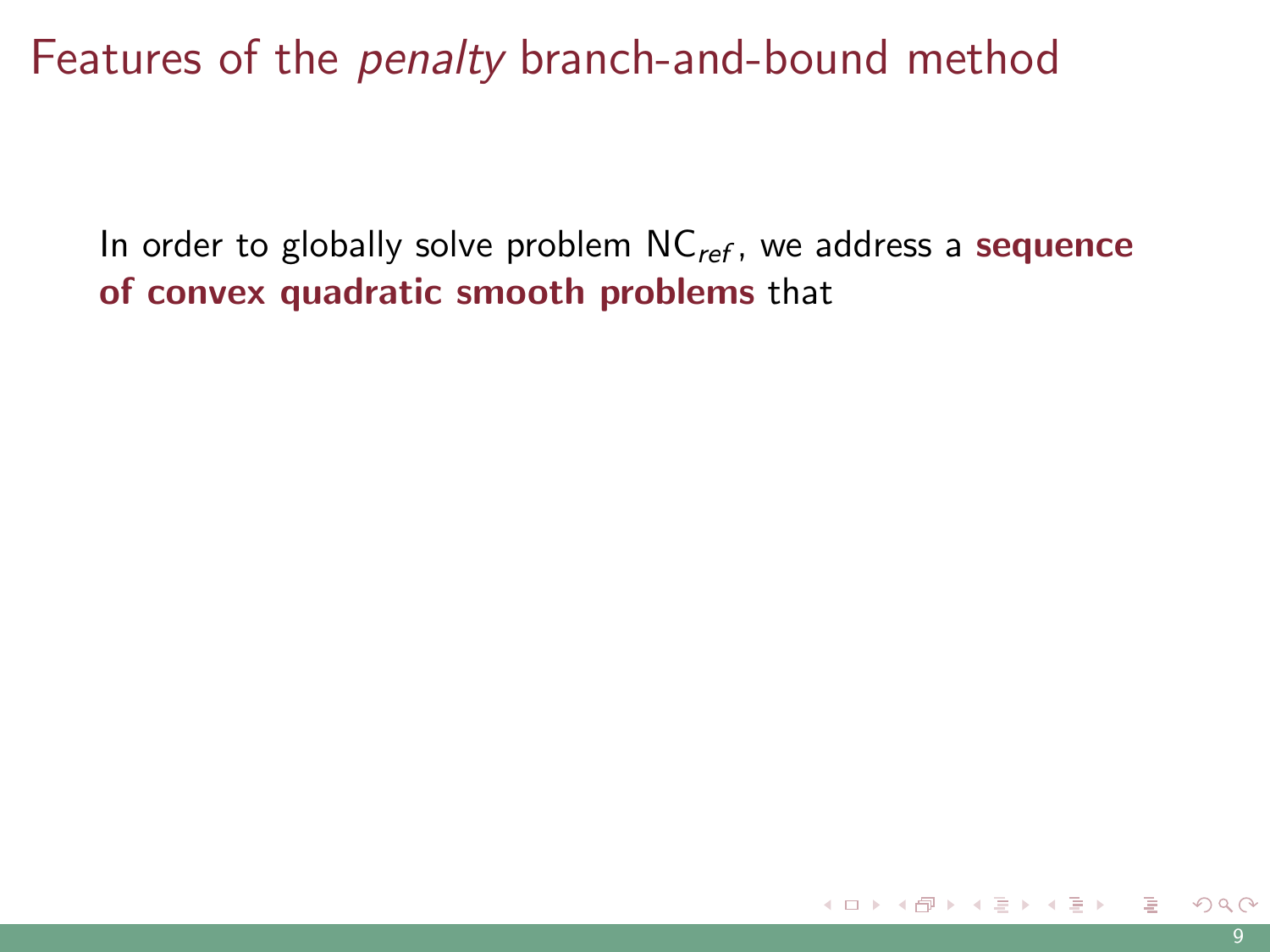In order to globally solve problem  $NC_{ref}$ , we address a sequence of convex quadratic smooth problems that

• share the same feasible set

イ何 ト イヨ ト イヨ ト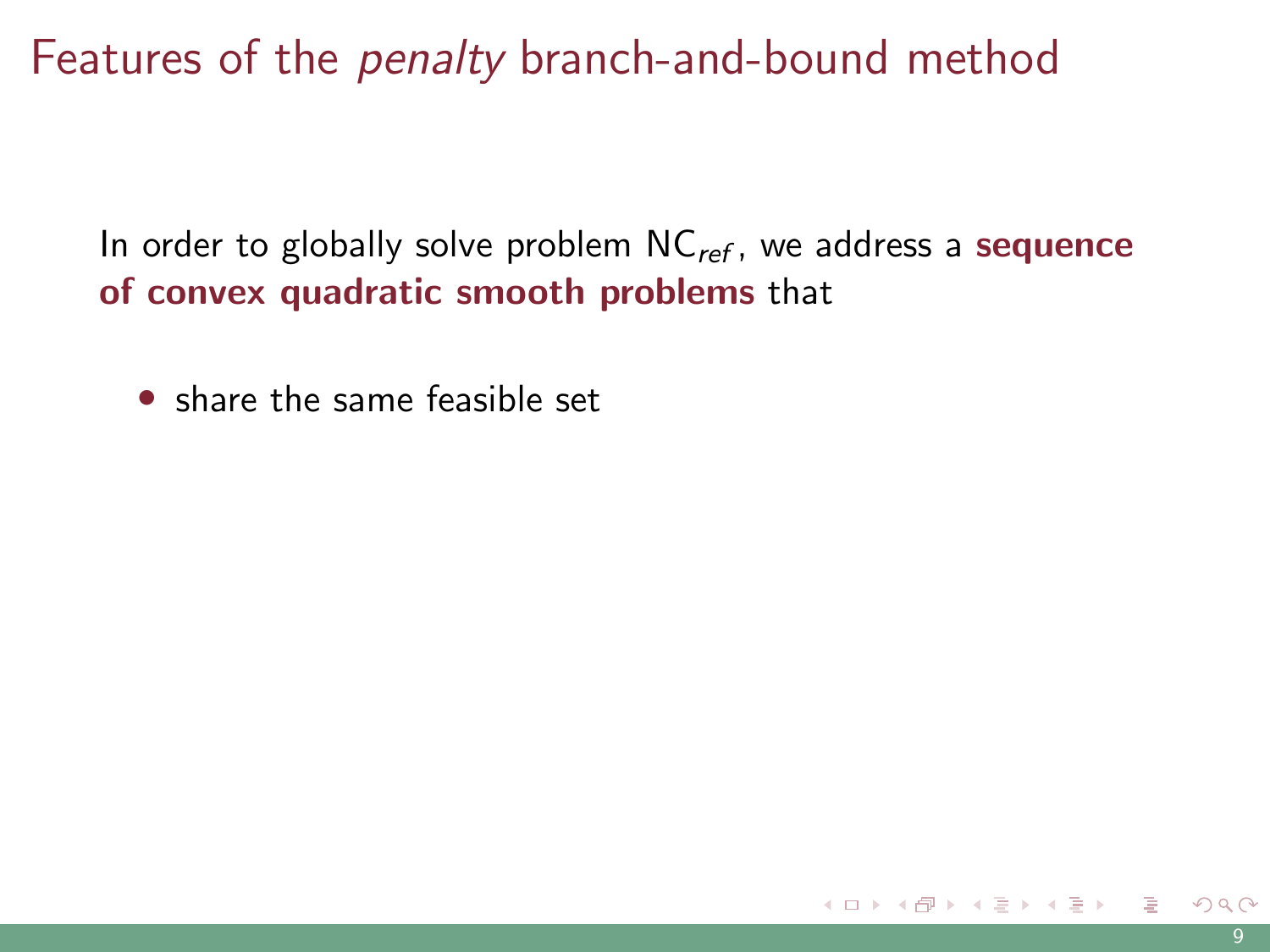In order to globally solve problem  $NC_{ref}$ , we address a sequence of convex quadratic smooth problems that

- share the same feasible set
- progressively increase the penalization of the integrality constraint violation

イロト イ押 トイヨ トイヨ トー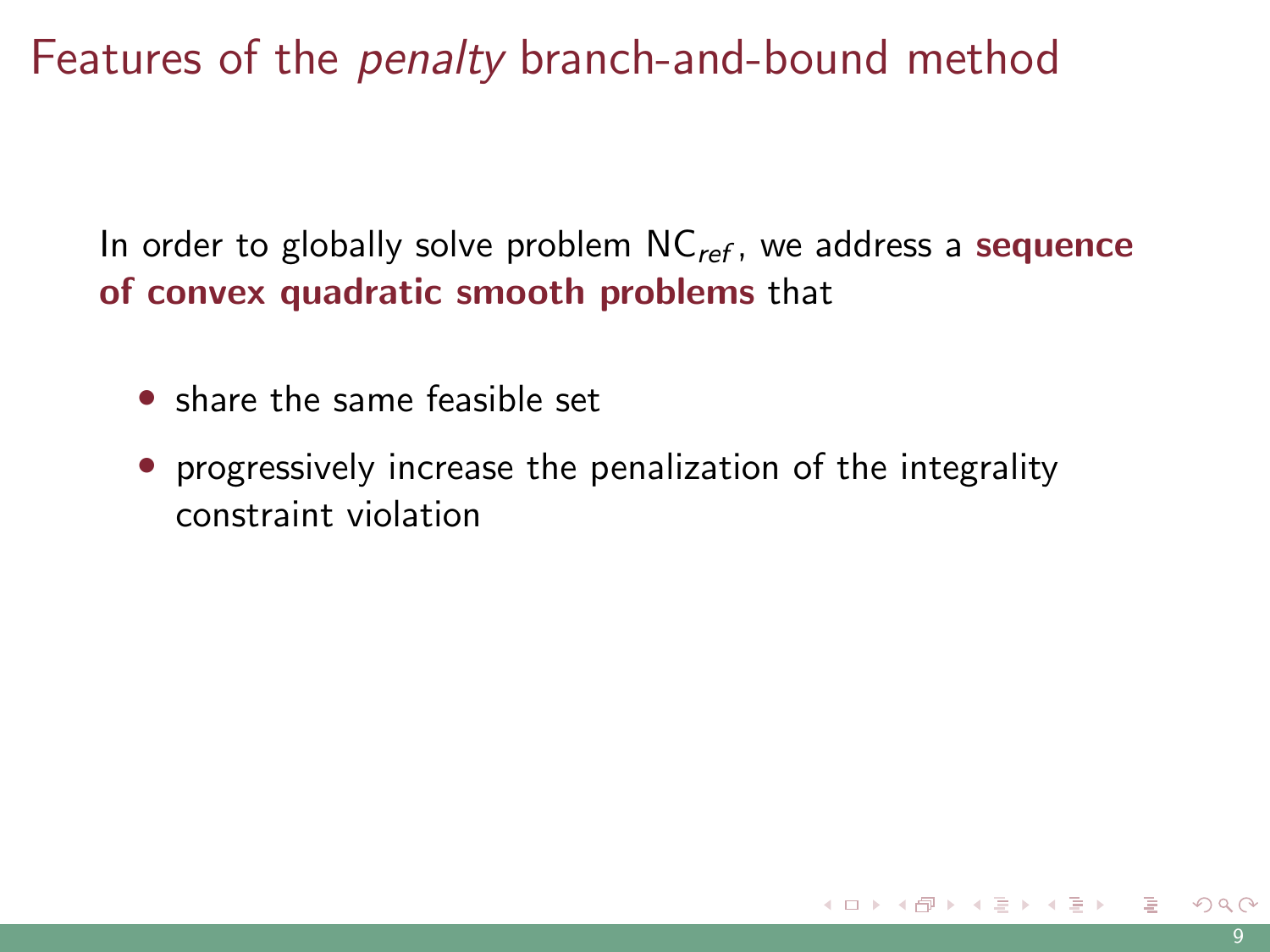In order to globally solve problem  $NC_{ref}$ , we address a sequence of convex quadratic smooth problems that

- share the same feasible set
- progressively increase the penalization of the integrality constraint violation

the objective function slightly changes along the iterations!

⇓

K ロ ▶ K 個 ▶ K 경 ▶ K 경 ▶ X / 경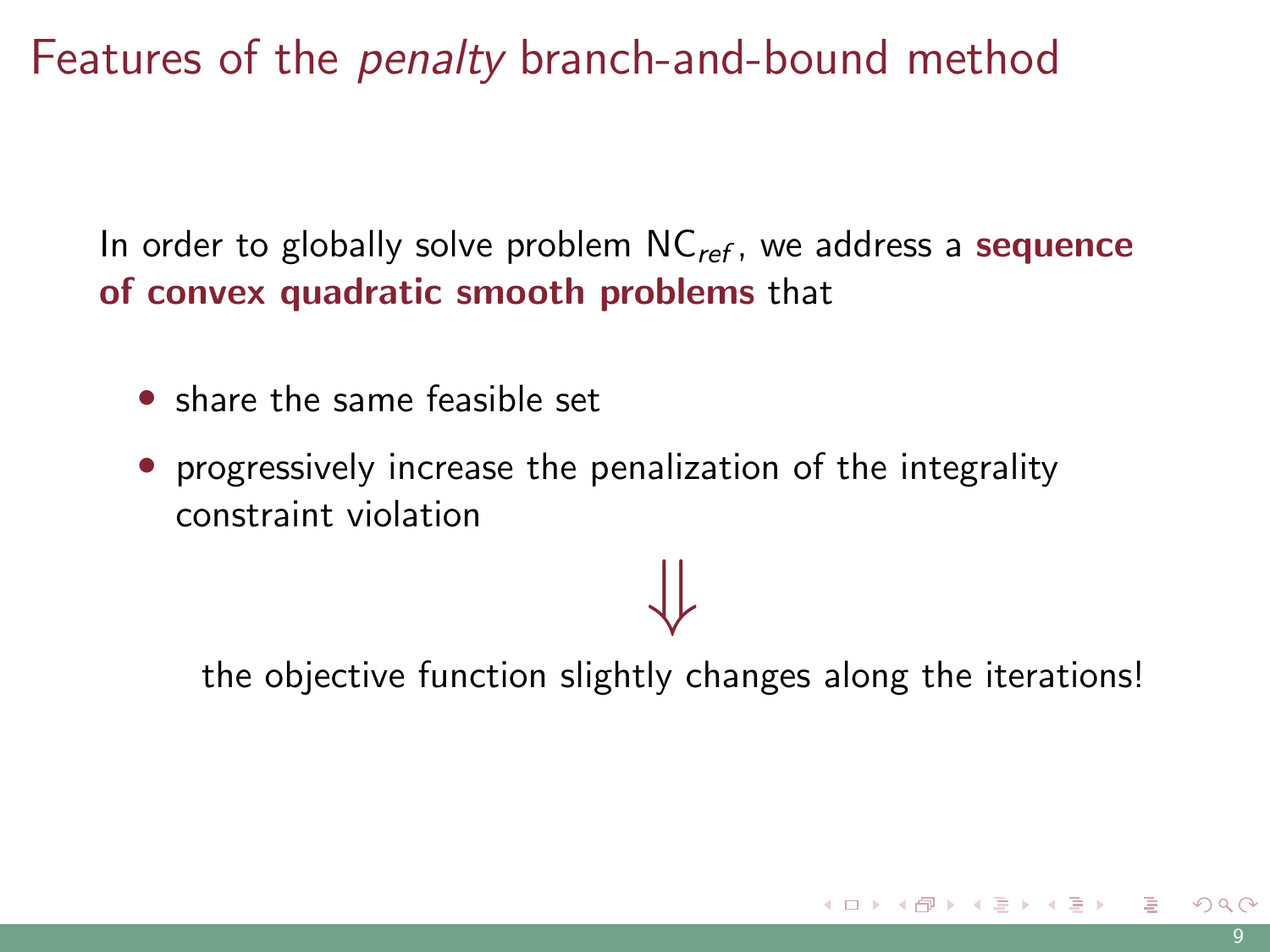### <span id="page-14-0"></span>Problem at the root node

At the **root node** of the branch-and-bound tree, we solve the convex smooth problem

min 
$$
\alpha z^T (q + Mz)
$$
  
s.t.  $q + Mz \ge 0$   
 $z \ge 0$   
 $z_i \le 1, \quad i \in I$ 

obtained from Problem  $(NC_{ref})$  $(NC_{ref})$  by neglecting the second term in the objective function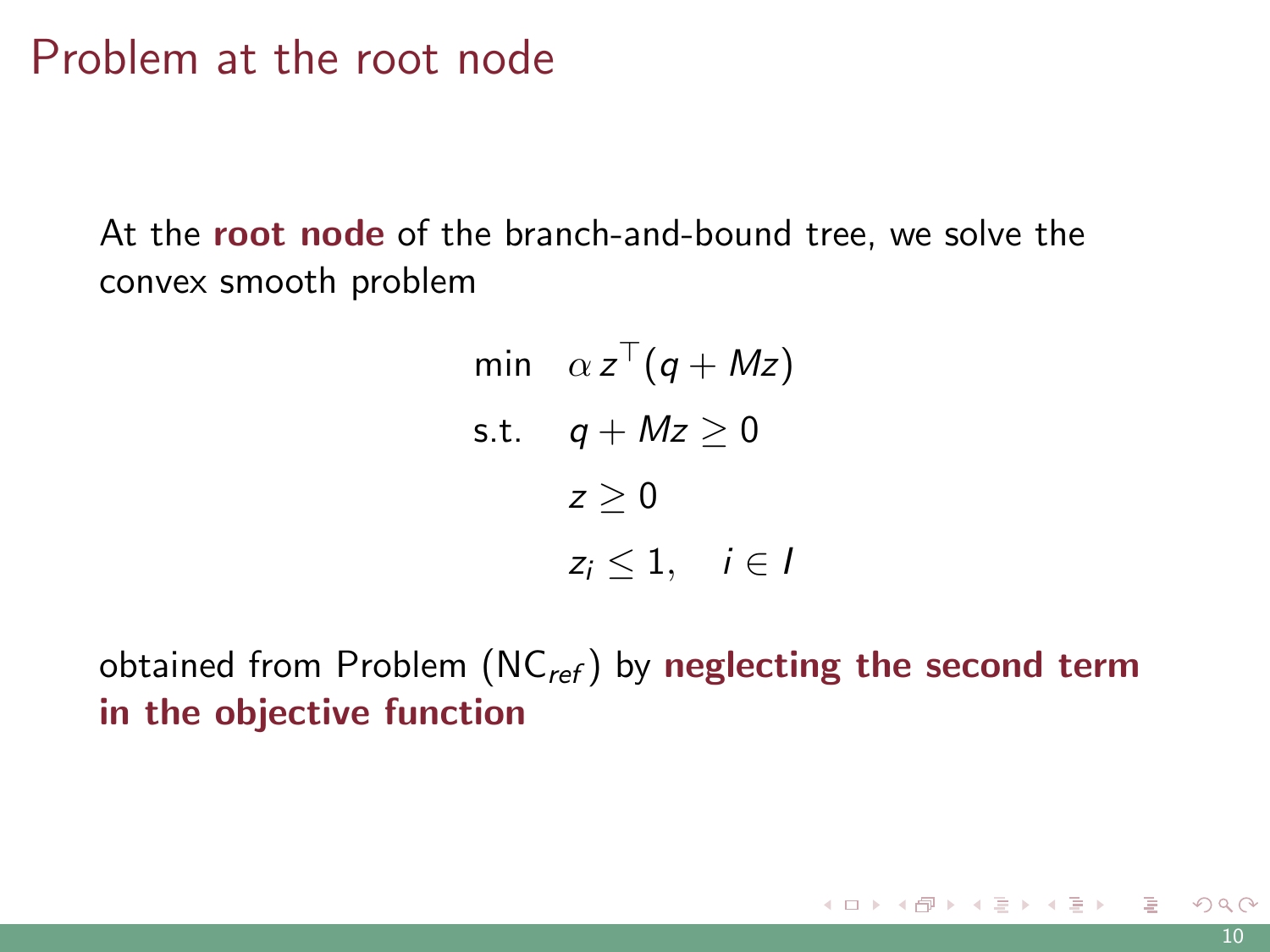<span id="page-15-0"></span>Let  $z^*$  be the solution of the root node relaxation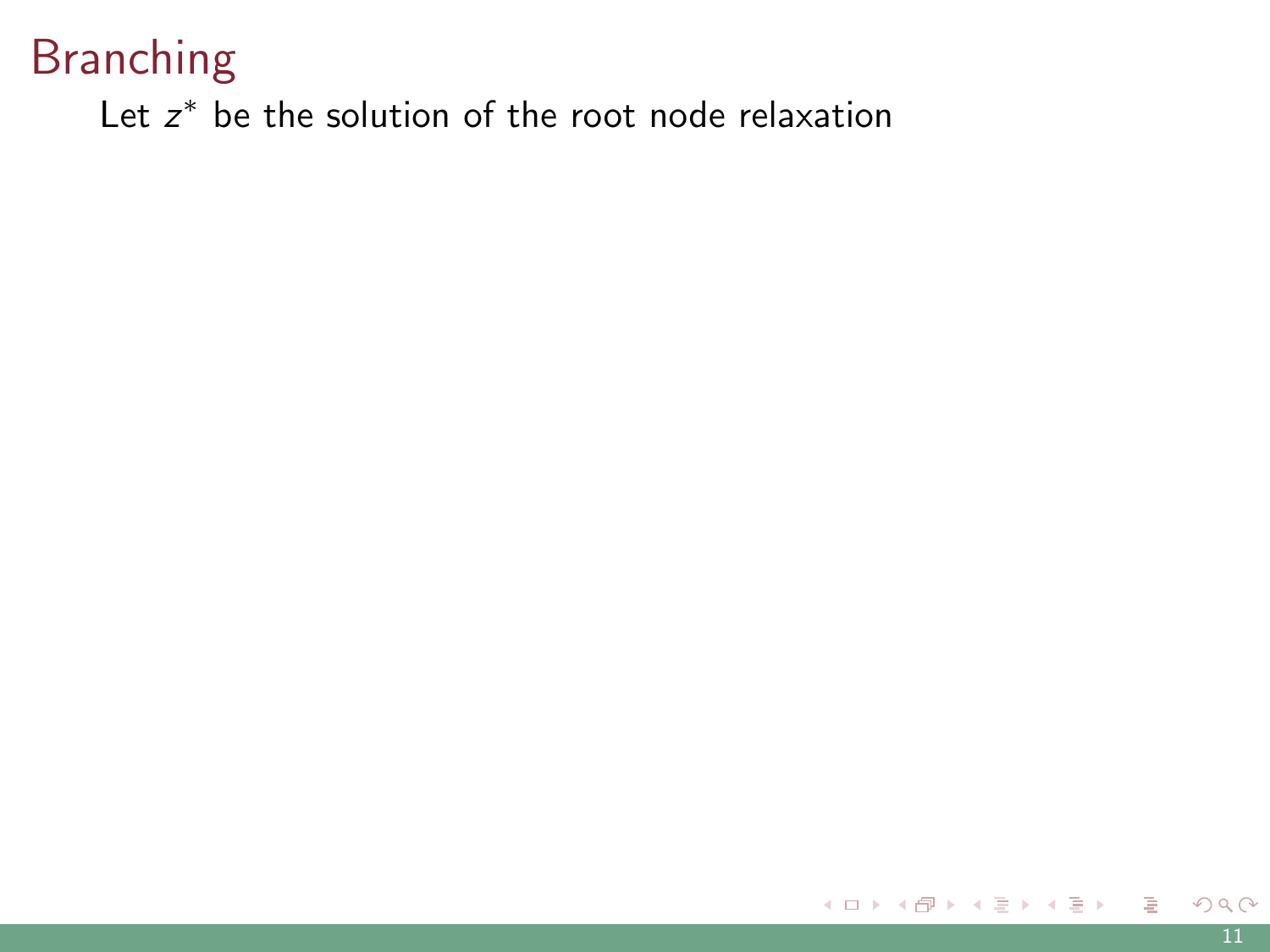Let  $z^*$  be the solution of the root node relaxation

Choose an index  $j \in I$  such that  $\min\{z_j^*, 1 - z_j^*\} > 0$ and build two children nodes: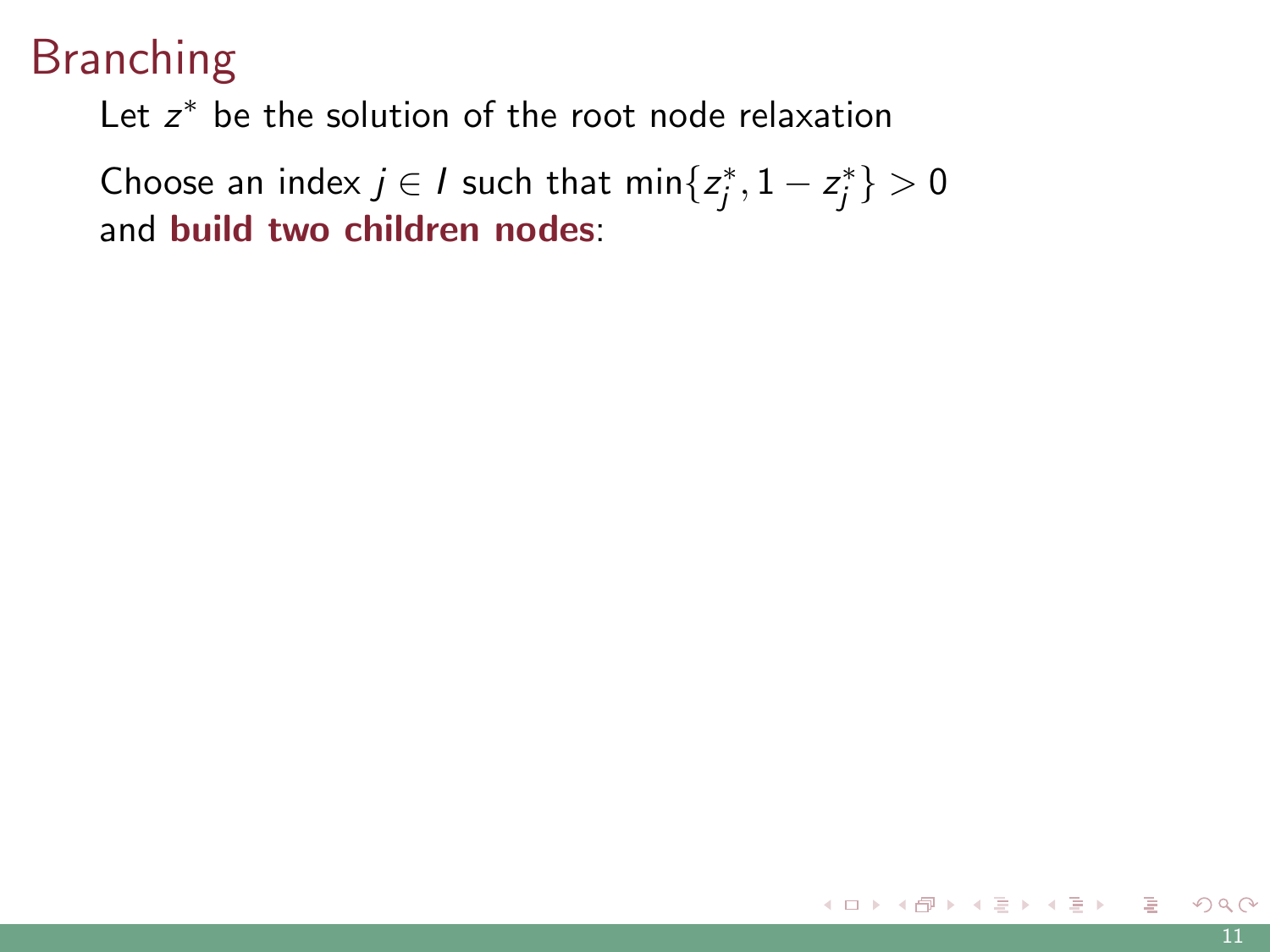Let  $z^*$  be the solution of the root node relaxation

Choose an index  $j \in I$  such that  $\min\{z_j^*, 1 - z_j^*\} > 0$ and build two children nodes:

$$
\min\{z_j^*, 1 - z_j^*\} > 0
$$
  
①  
add (1 -  $\alpha$ ) $z_j$  ① add (1 -  $\alpha$ )(1 -  $z_j$ )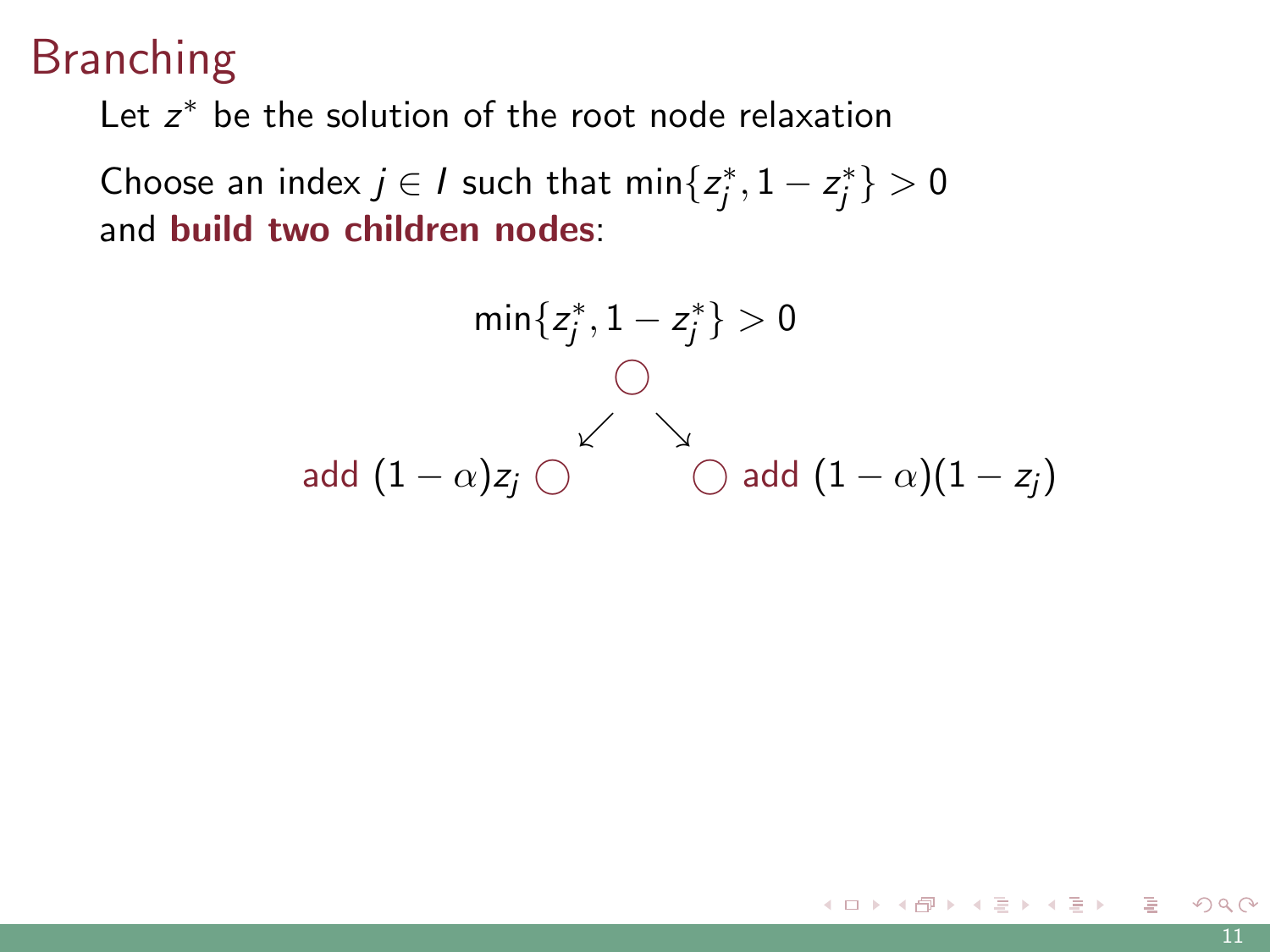<span id="page-18-0"></span>Let  $z^*$  be the solution of the root node relaxation

Choose an index  $j \in I$  such that  $\min\{z_j^*, 1 - z_j^*\} > 0$ and build two children nodes:

$$
\min\{z_j^*, 1 - z_j^*\} > 0
$$
  
 
$$
\bigcirc
$$
  
 
$$
\bigcirc
$$
  
 
$$
\bigcirc
$$
  
 
$$
\bigcirc
$$
  
 
$$
\bigcirc
$$
  
 
$$
\bigcirc
$$
  
 
$$
\bigcirc
$$
  
 
$$
\bigcirc
$$
  
 
$$
\bigcirc
$$
  
 
$$
(1 - \alpha)(1 - z_j)
$$

min  $\alpha z^{\top}(q+Mz) + (1-\alpha)z_j$ 

s.t.  $q + Mz \geq 0$ 

 $z > 0$ ,  $z_i < 1$ ,  $i \in I$ 

 $\rightarrow$  aims to drive  $z_i$  to 0 in the respective subtree

イロト 不優 トイヨト イヨト 一番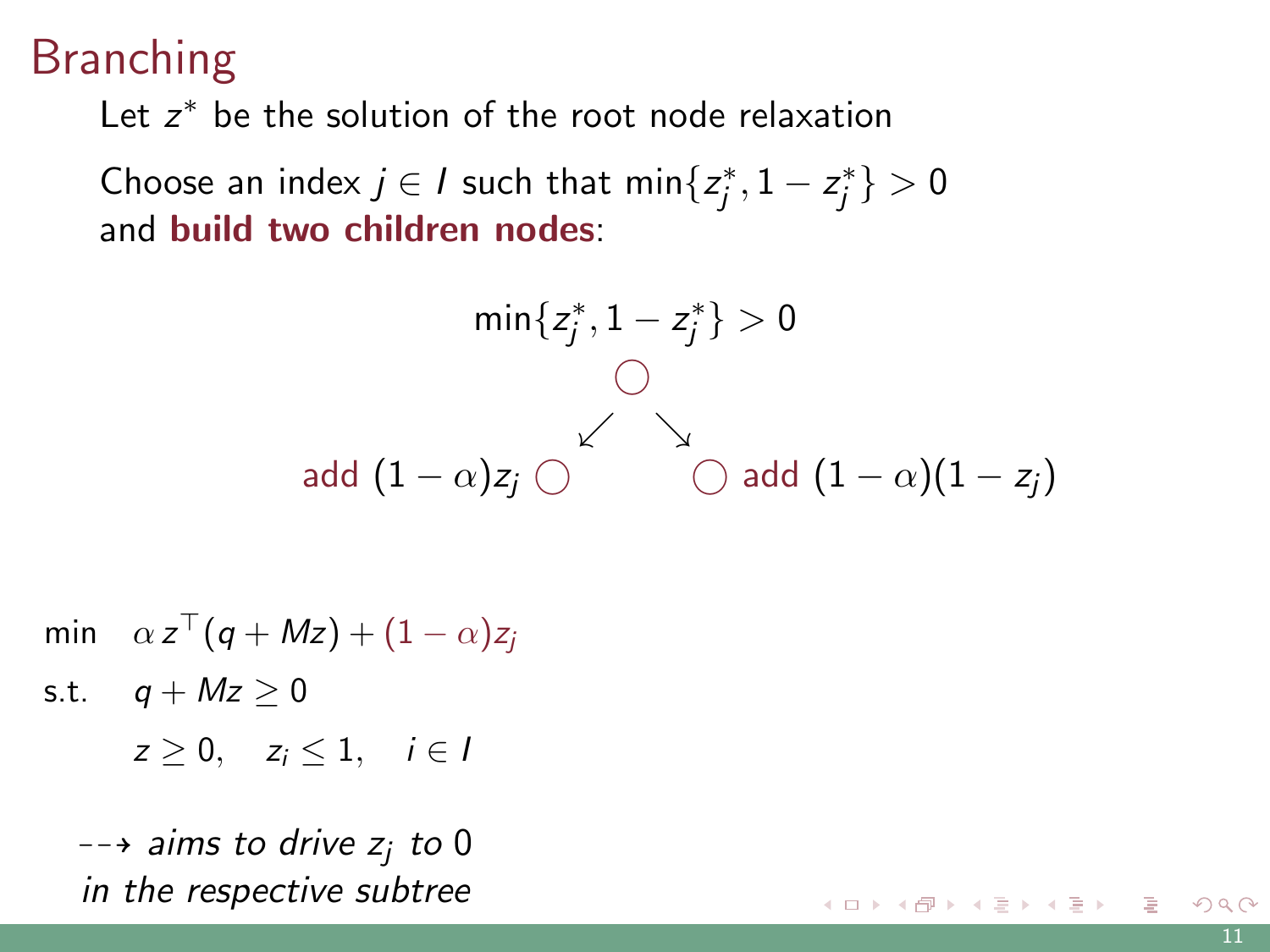<span id="page-19-0"></span>Let  $z^*$  be the solution of the root node relaxation

Choose an index  $j \in I$  such that  $\min\{z_j^*, 1 - z_j^*\} > 0$ and build two children nodes:

$$
\min\{z_j^*, 1 - z_j^*\} > 0
$$
  
 
$$
\bigcirc
$$
  
 
$$
\bigcirc
$$
  
 
$$
\bigcirc
$$
  
 
$$
\bigcirc
$$
  
 
$$
\bigcirc
$$
  
 
$$
\bigcirc
$$
  
 
$$
\bigcirc
$$
  
 
$$
\bigcirc
$$
  
 
$$
\bigcirc
$$
  
 
$$
\bigcirc
$$
  
 
$$
(1 - \alpha)(1 - z_j)
$$

min  $\alpha z^{\top}(q+Mz) + (1-\alpha)z_j$ 

s.t.  $q + Mz \geq 0$  $z > 0$ ,  $z_i < 1$ ,  $i \in I$ 

 $\rightarrow$  aims to drive  $z_i$  to 0 in the respective subtree

$$
\begin{aligned}\n\min \quad &\alpha \, z^{\top} \big( q + Mz \big) + (1 - \alpha)(1 - z_j) \\
\text{s.t.} \quad & q + Mz \ge 0 \\
&z \ge 0, \quad & z_i \le 1, \quad i \in I\n\end{aligned}
$$

 $\rightarrow$  aims to drive  $z_i$  to 1 in the [res](#page-18-0)[pe](#page-20-0)[c](#page-14-0)[ti](#page-15-0)[v](#page-19-0)[e](#page-20-0) [su](#page-0-0)[bt](#page-59-0)[re](#page-0-0)[e](#page-59-0)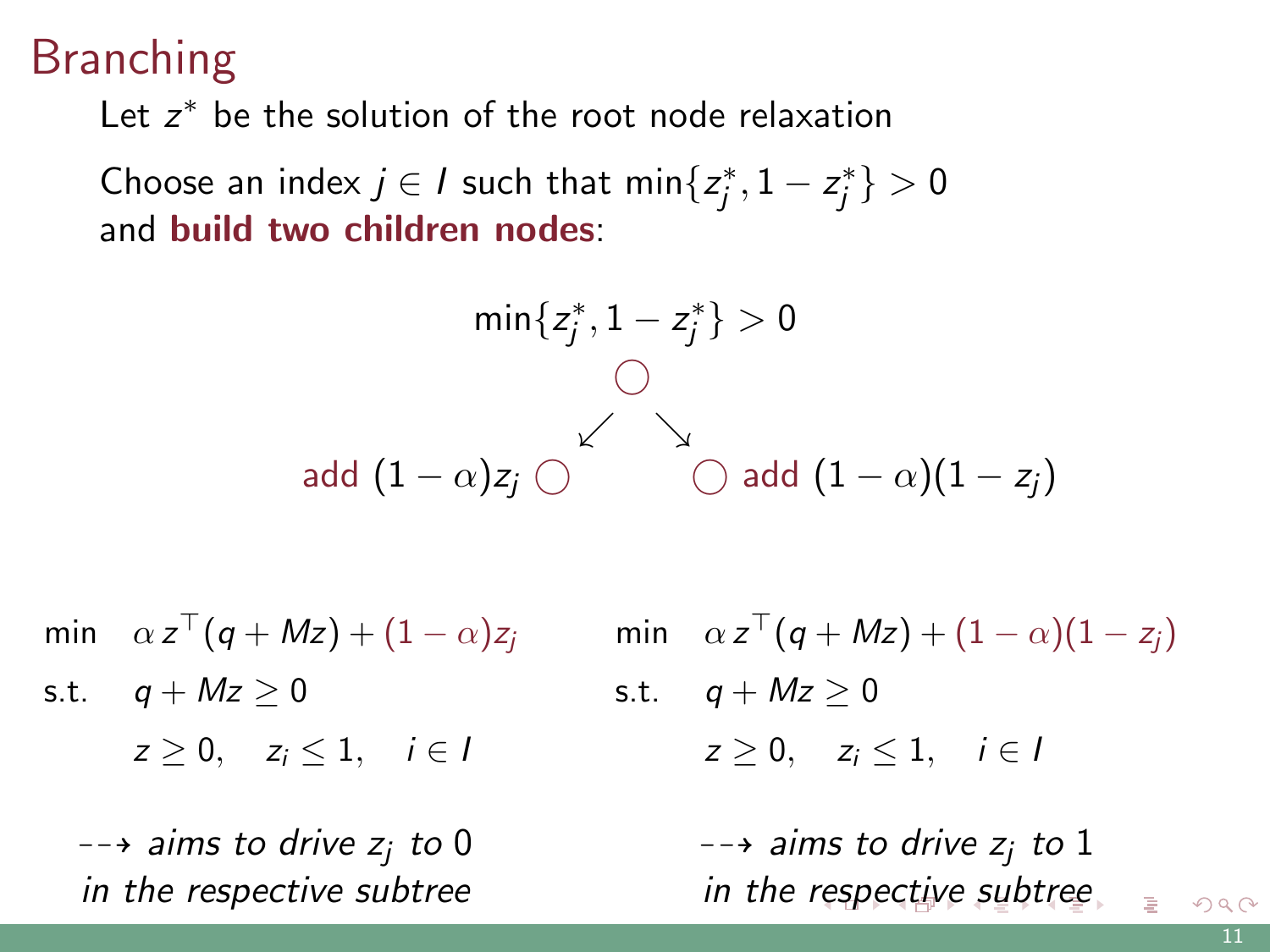### <span id="page-20-0"></span>Problem at the node  $N = (I_0, I_1)$

A node  $N = (I_0, I_1)$  is identified by two sets of indices: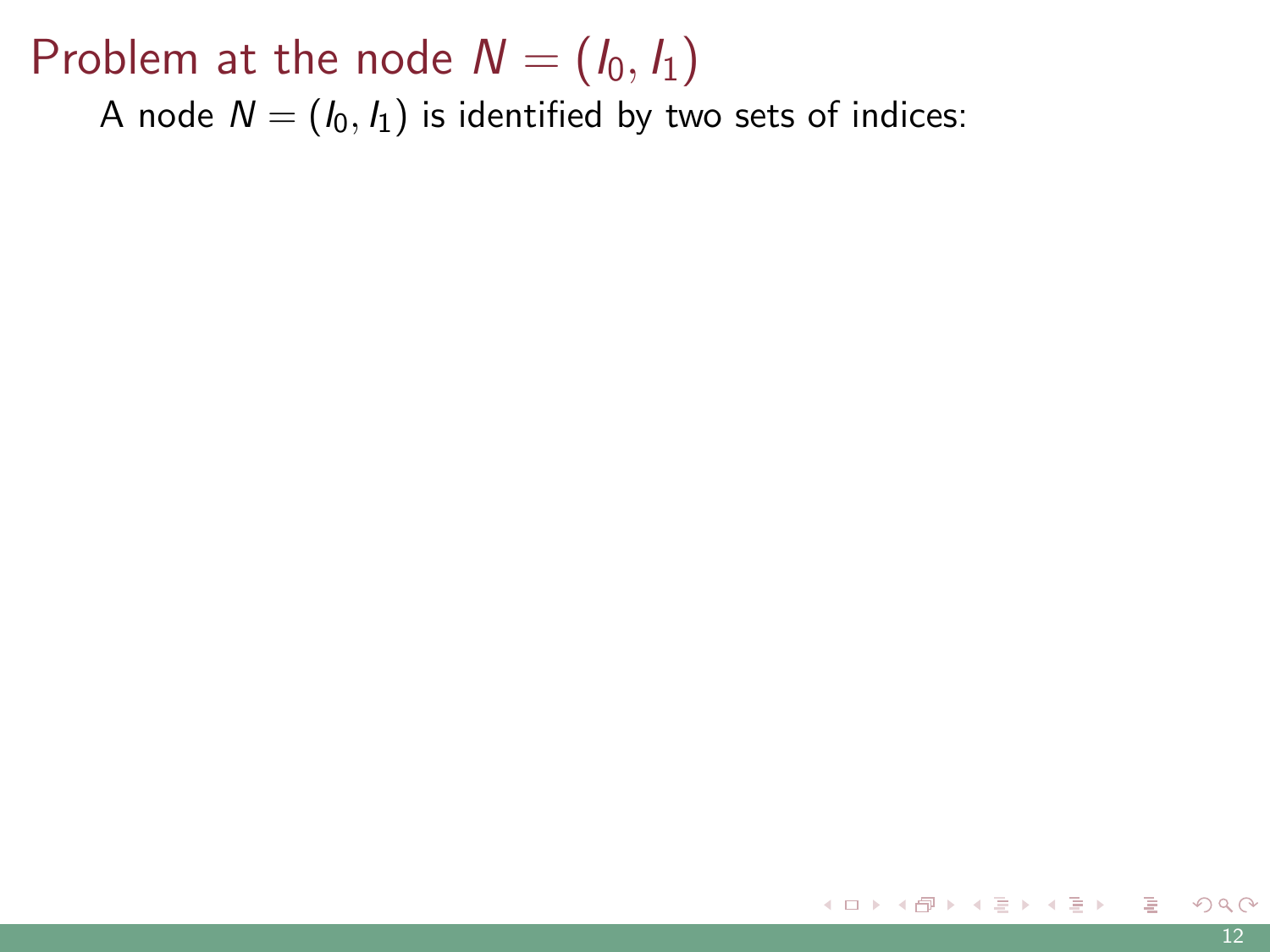### Problem at the node  $N = (I_0, I_1)$

A node  $N = (I_0, I_1)$  is identified by two sets of indices:

- $I_0$ : set of indices  $j \in I$  for which  $(1-\alpha)z_j$  is added
- $I_1$ : set of indices  $j \in I$  for which  $(1 \alpha)(1 z_i)$  is added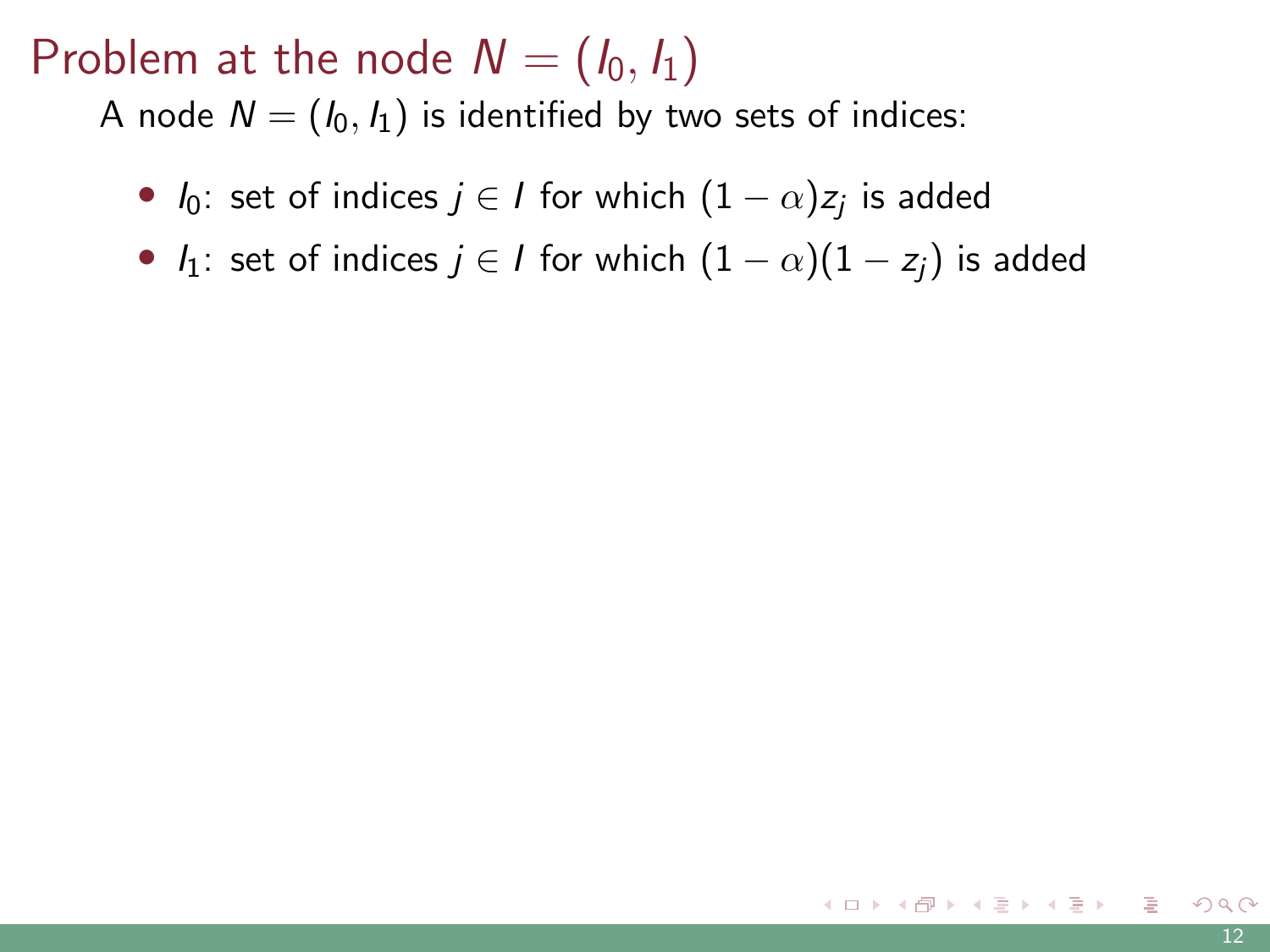### Problem at the node  $N = (I_0, I_1)$

A node  $N = (I_0, I_1)$  is identified by two sets of indices:

•  $I_0$ : set of indices  $j \in I$  for which  $(1-\alpha)z_j$  is added

•  $I_1$ : set of indices  $j \in I$  for which  $(1 - \alpha)(1 - z_i)$  is added

The subproblem at node  $N = (I_0, I_1)$  is

min  $f_N(z)$ s.t.  $q + Mz \geq 0$  $z > 0$  $z_i \leq 1, \quad i \in I$ 

with

$$
f_{N}(z) = \alpha z^{\top} (q + Mz) + (1 - \alpha) \left( \sum_{j \in I_0} z_j + \sum_{j \in I_1} (1 - z_j) \right)
$$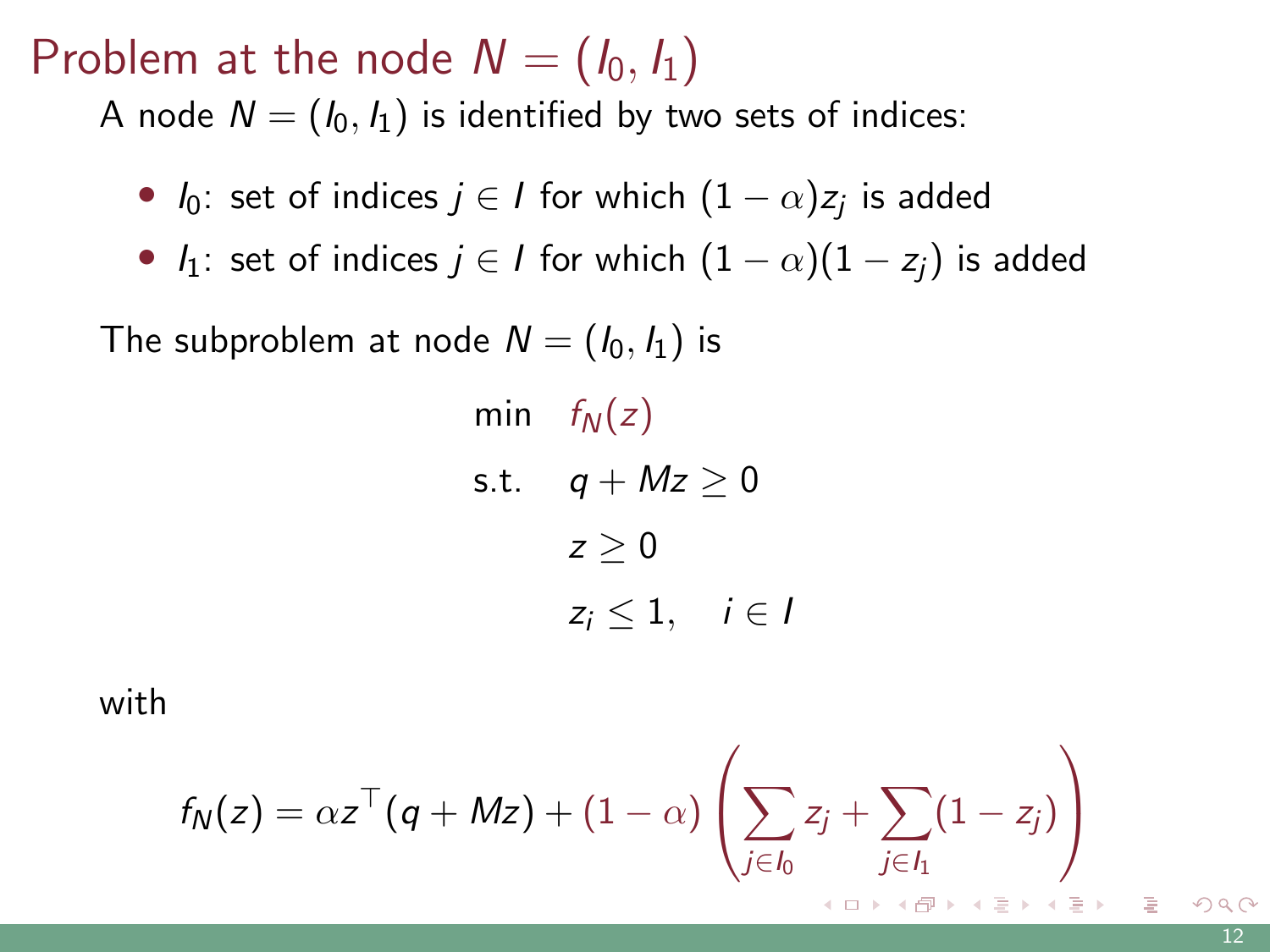# Enumerating the partitions  $(I_0, I_1)$  of  $I \subseteq \{1, \ldots, n\}$

The minimum among the optimal solutions of the problems of all leaf nodes of the fully enumerated branch-and-bound tree is the optimal solution of Problem  $(NC_{ref})$  $(NC_{ref})$ :

#### Lemma

Let  $z^*$  be an optimal solution of Problem [\(NC](#page-9-0)<sub>ref</sub>) and  $z_N^*$  the solution at the node  $N = (I_0, I_1)$ . Then,

 $f(z^*) = \min \{ f_N(z_N^*) : N = (l_0, l_1) \text{ with } l_0 \cup l_1 = l \text{ and } l_0 \cap l_1 = \emptyset \}$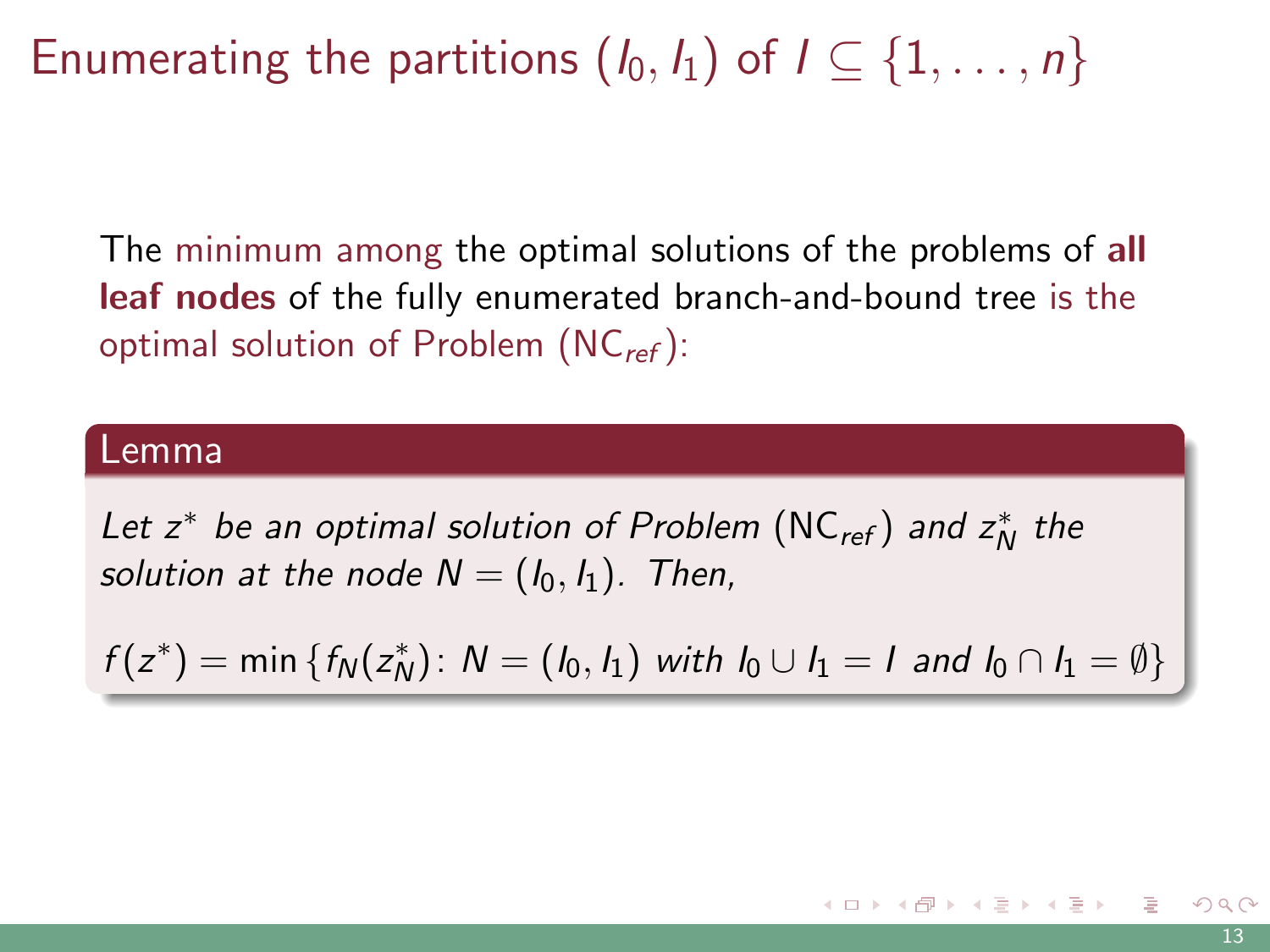# Bounding and Pruning

The optimal value  $f_N(z_N^*)$  of the problem defined at a node  $N$  is a local lower bound for the subtree rooted in N:

#### Lemma

Let  $N'=(l'_0, l'_1)$  be a successor of  $N=(l_0, l_1)$ , i.e.,  $l_0\subseteq l'_0$  and  $I_1 \subseteq I'_1$ . Then,

 $f_N(z_N^*) \le f_{N'}(z_{N'}^*)$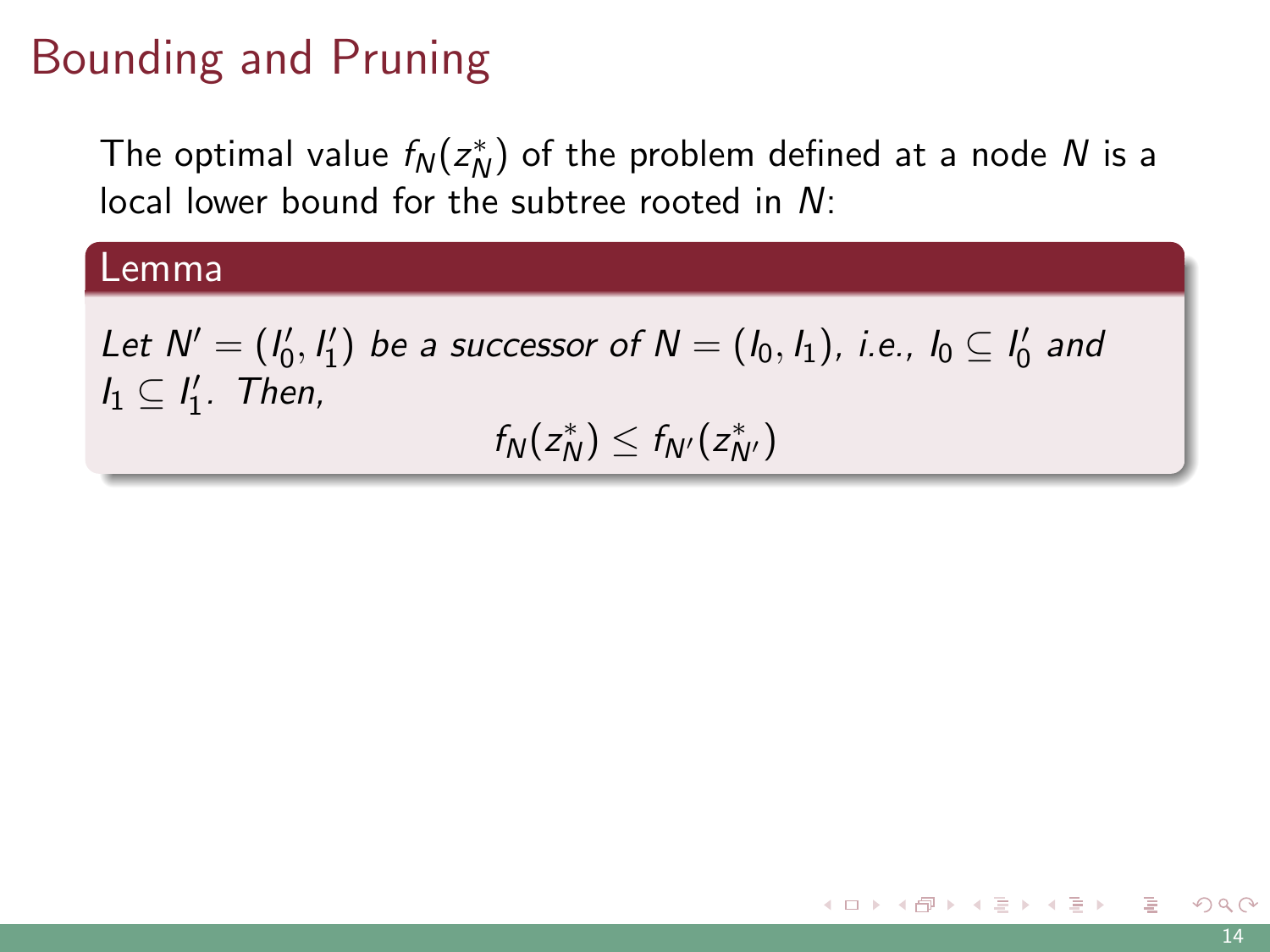## Bounding and Pruning

The optimal value  $f_N(z_N^*)$  of the problem defined at a node  $N$  is a local lower bound for the subtree rooted in N:

#### Lemma

Let  $N'=(l'_0, l'_1)$  be a successor of  $N=(l_0, l_1)$ , i.e.,  $l_0\subseteq l'_0$  and  $I_1 \subseteq I'_1$ . Then,

 $f_N(z_N^*) \le f_{N'}(z_{N'}^*)$ 

⇓ If  $z_N^*$  is such that  $f_N(z_N^*) \ge f(z_{\text{inc}}^*)$ every leaf of the subtree rooted in  $N$  cannot yield a better solution than the best known solution  $z_{\text{inc}}^*$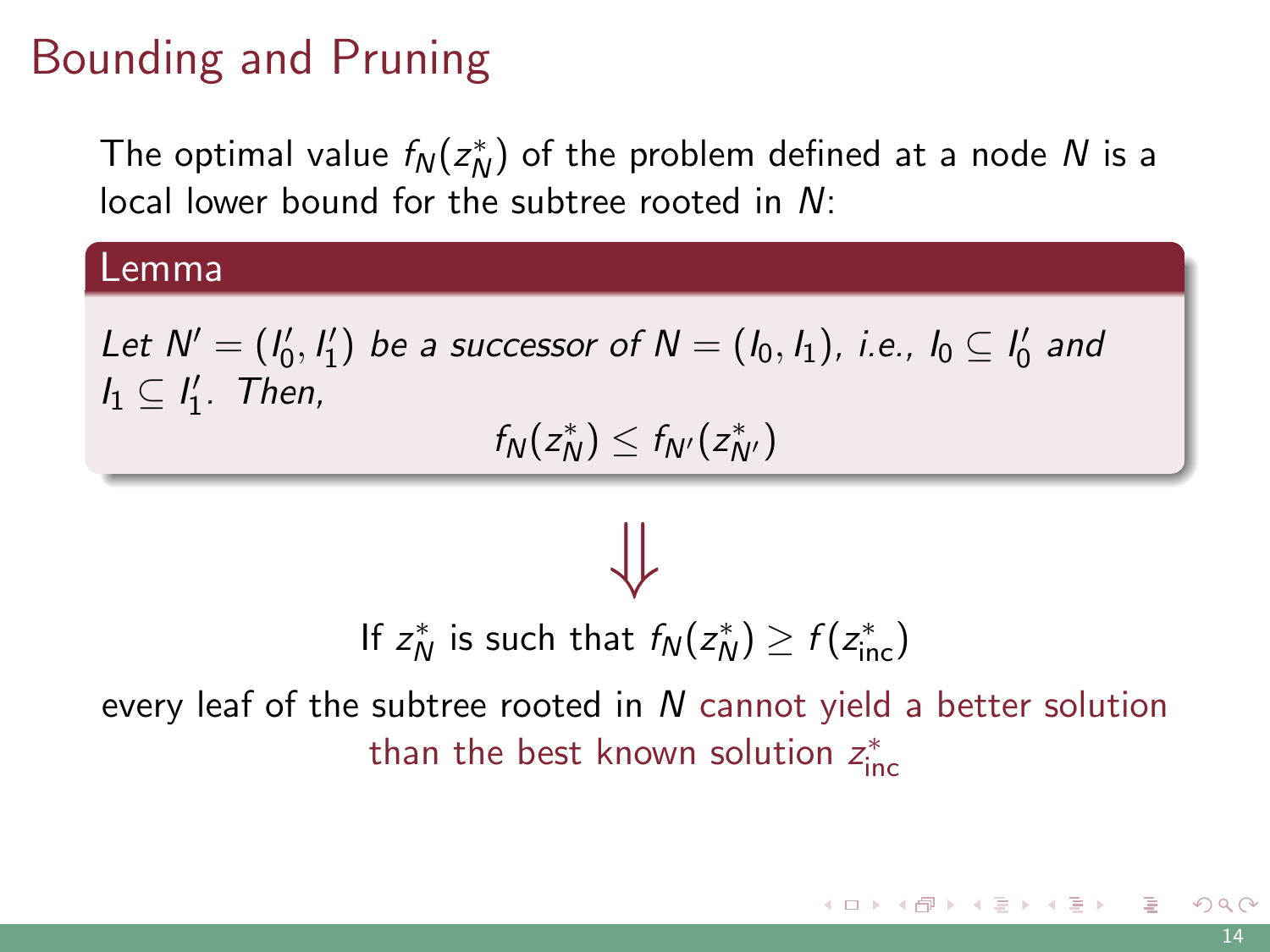# Bounding and Pruning

The optimal value  $f_N(z_N^*)$  of the problem defined at a node  $N$  is a local lower bound for the subtree rooted in N:

#### Lemma

Let  $N'=(l'_0, l'_1)$  be a successor of  $N=(l_0, l_1)$ , i.e.,  $l_0\subseteq l'_0$  and  $I_1 \subseteq I'_1$ . Then,

 $f_N(z_N^*) \le f_{N'}(z_{N'}^*)$ 

If  $z_N^*$  is such that  $f_N(z_N^*) \ge f(z_{\text{inc}}^*)$ 

⇓

every leaf of the subtree rooted in  $N$  cannot yield a better solution than the best known solution  $z_{\text{inc}}^*$ 

and we can prune the subtree rooted in N

K ロ ▶ K 個 ▶ K 결 ▶ K 결 ▶ │ 결 │ K) Q Q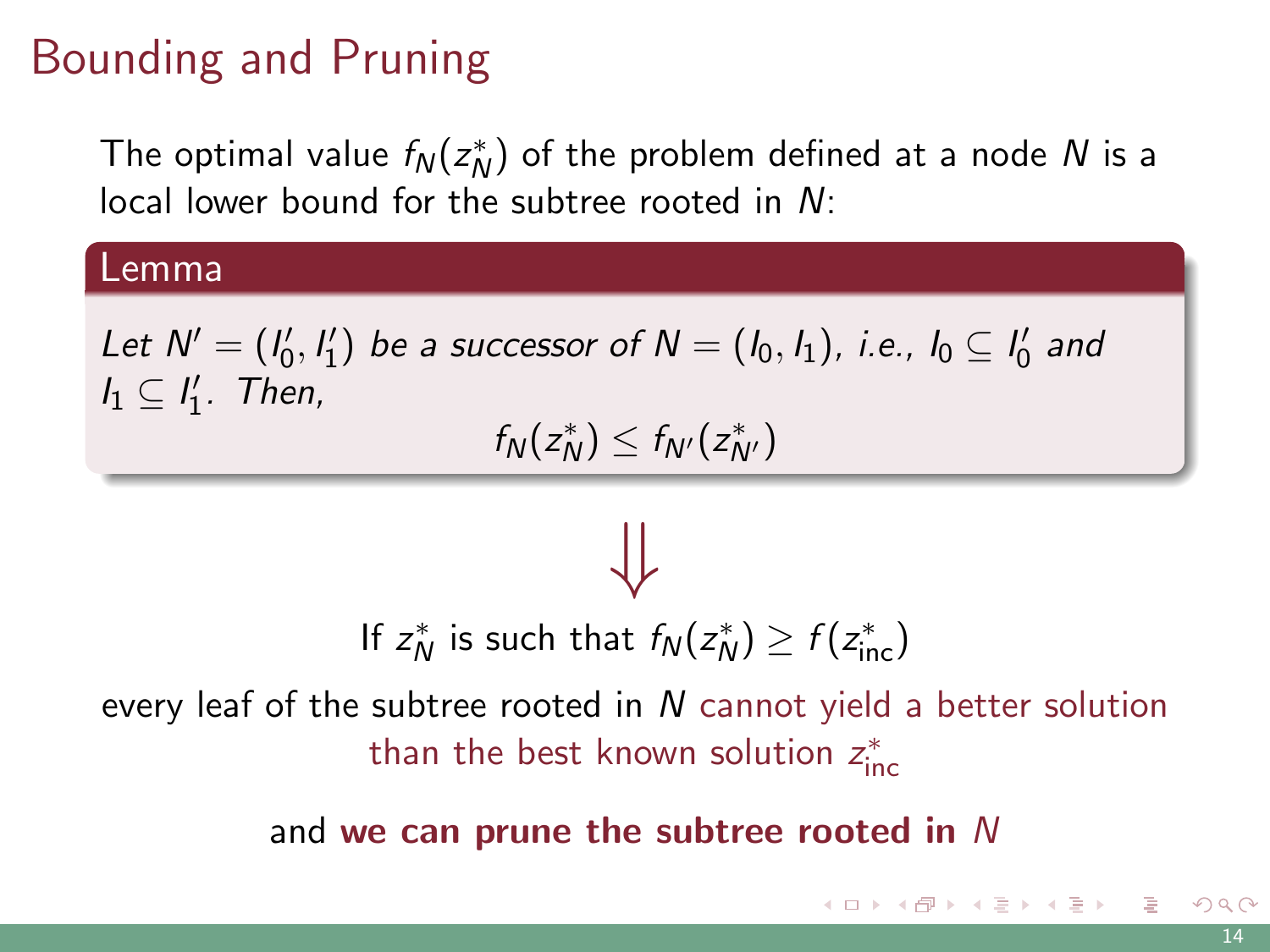Input:  $q \in \mathbb{R}^n$ ,  $M \in \mathbb{R}^{n \times n}$ ,  $I \subseteq \{1, \ldots, n\}$ ,  $\alpha \in (0, 1)$ **Output:** A global optimum  $z^*$  of Problem  $(NC_{ref})$  $(NC_{ref})$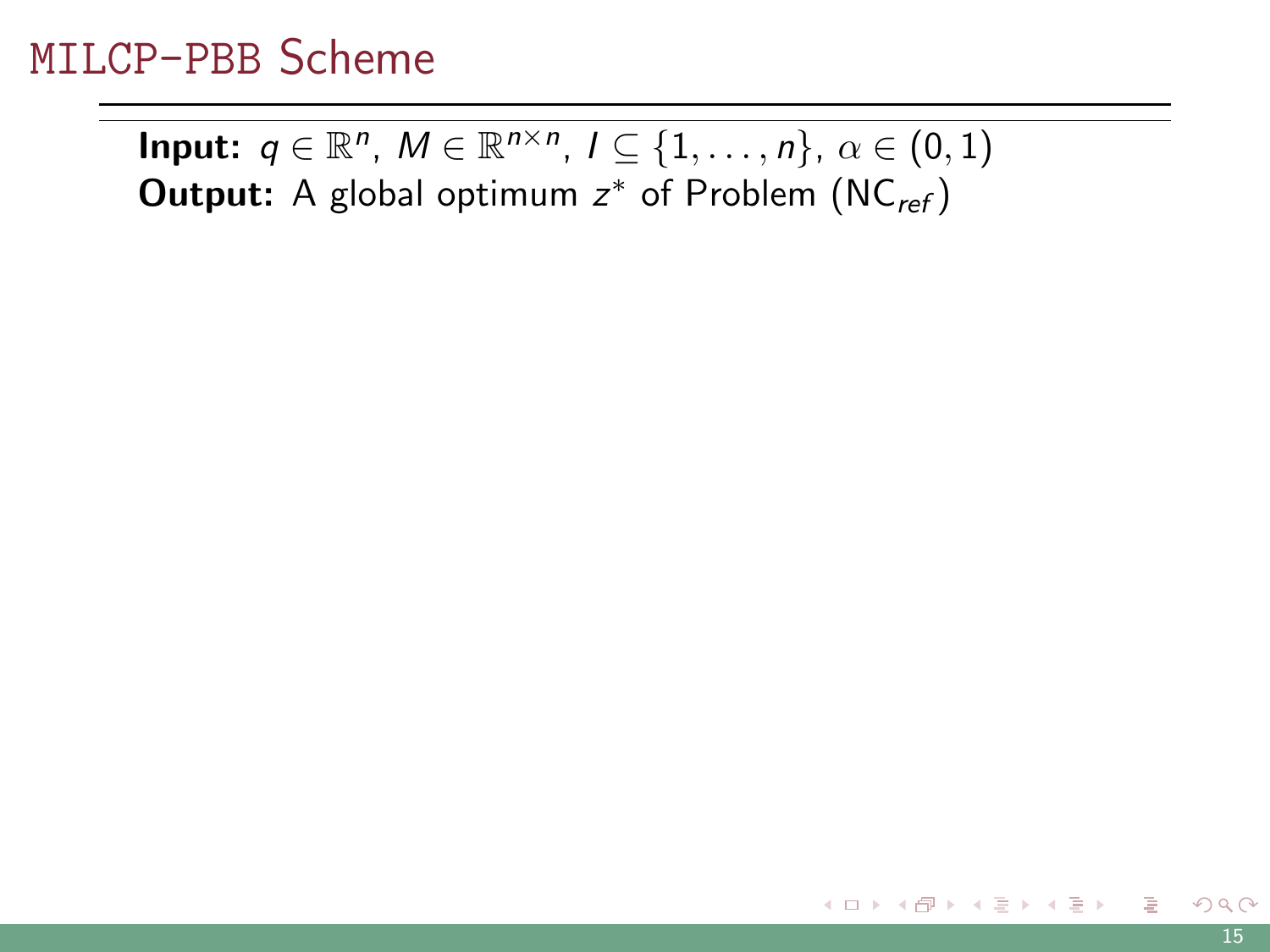Input:  $q \in \mathbb{R}^n$ ,  $M \in \mathbb{R}^{n \times n}$ ,  $I \subseteq \{1, \ldots, n\}$ ,  $\alpha \in (0, 1)$ **Output:** A global optimum  $z^*$  of Problem  $(NC_{ref})$  $(NC_{ref})$ Set  $\mathcal{N} \leftarrow \{(\emptyset, \emptyset)\},\ f_\mathsf{inc} \leftarrow \infty,\ z_\mathsf{inc}^* \leftarrow \mathsf{none}$ 

K ロ ▶ K 個 ▶ K 경 ▶ K 경 ▶ X / 경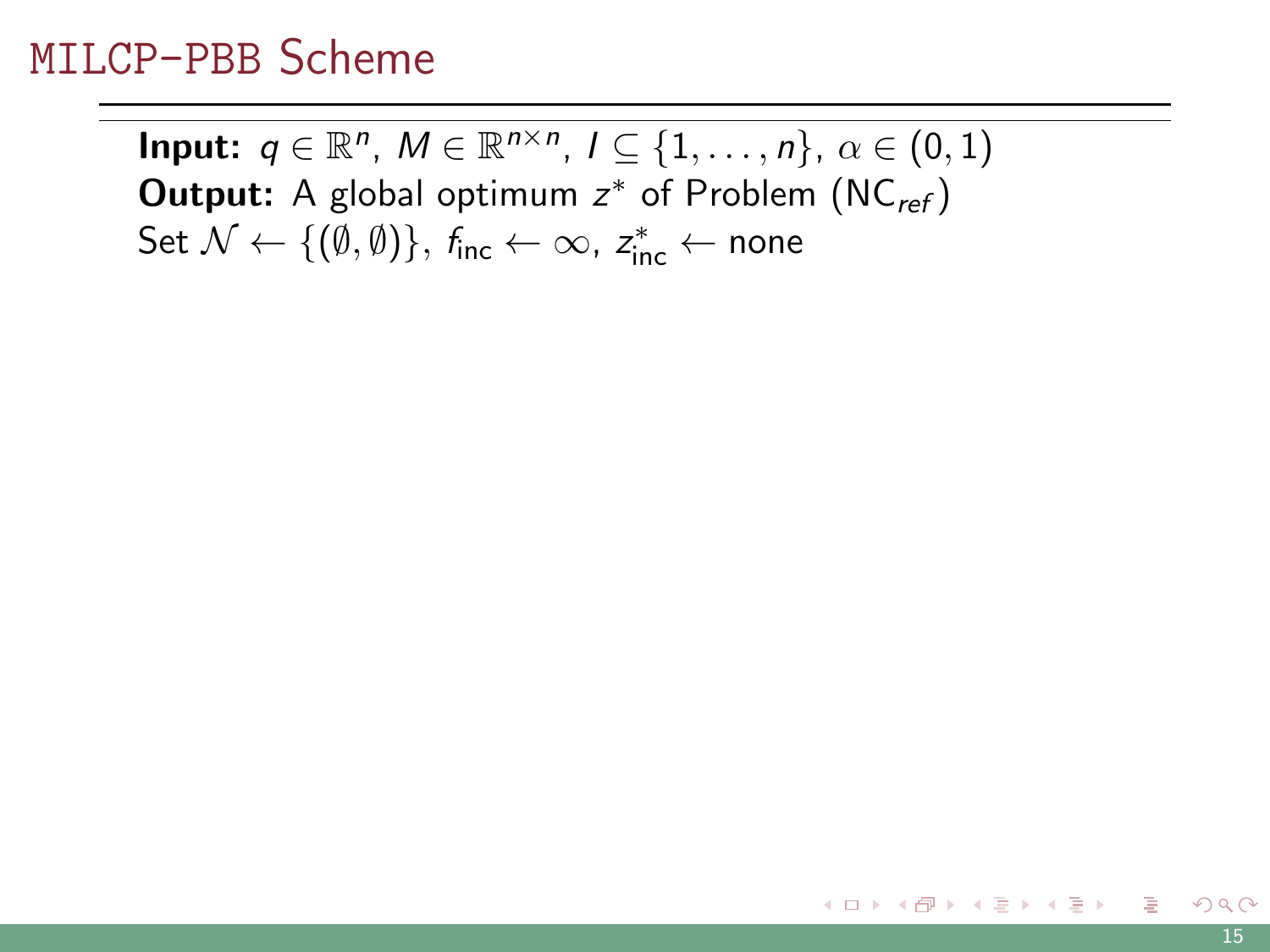Input:  $q \in \mathbb{R}^n$ ,  $M \in \mathbb{R}^{n \times n}$ ,  $I \subseteq \{1, \ldots, n\}$ ,  $\alpha \in (0, 1)$ **Output:** A global optimum  $z^*$  of Problem  $(NC_{ref})$  $(NC_{ref})$ Set  $\mathcal{N} \leftarrow \{(\emptyset, \emptyset)\},\ f_\mathsf{inc} \leftarrow \infty,\ z_\mathsf{inc}^* \leftarrow \mathsf{none}$ while  $\mathcal{N} \neq \emptyset$  do

K ロ ▶ K @ ▶ K 경 ▶ K 경 ▶ X 경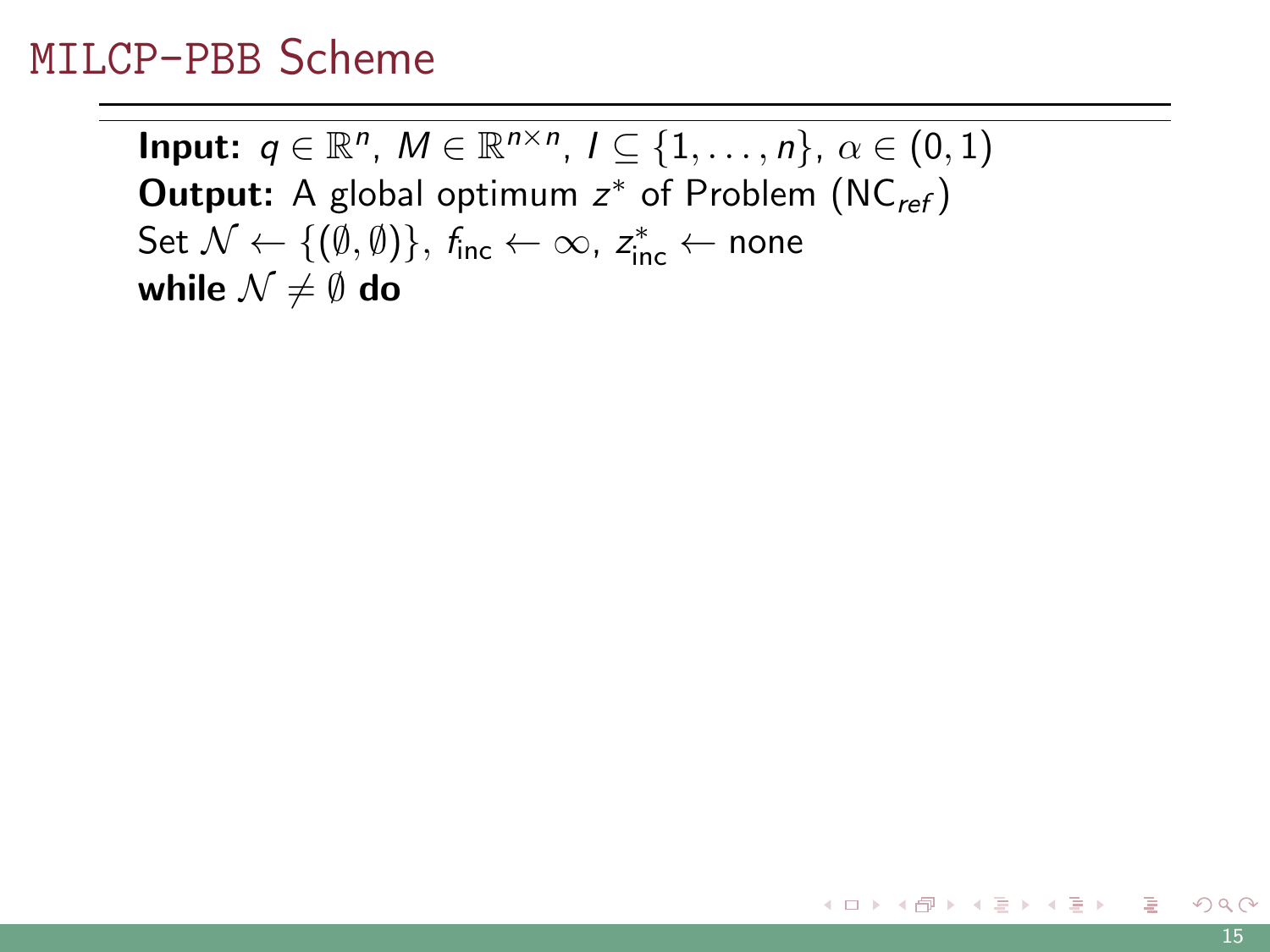Input:  $q \in \mathbb{R}^n$ ,  $M \in \mathbb{R}^{n \times n}$ ,  $I \subseteq \{1, \ldots, n\}$ ,  $\alpha \in (0, 1)$ **Output:** A global optimum  $z^*$  of Problem  $(NC_{ref})$  $(NC_{ref})$ Set  $\mathcal{N} \leftarrow \{(\emptyset, \emptyset)\},\ f_\mathsf{inc} \leftarrow \infty,\ z_\mathsf{inc}^* \leftarrow \mathsf{none}$ while  $\mathcal{N} \neq \emptyset$  do Choose  $N = (I_0, I_1) \in \mathcal{N}$ 

K ロ ▶ K @ ▶ K 경 ▶ K 경 ▶ X 경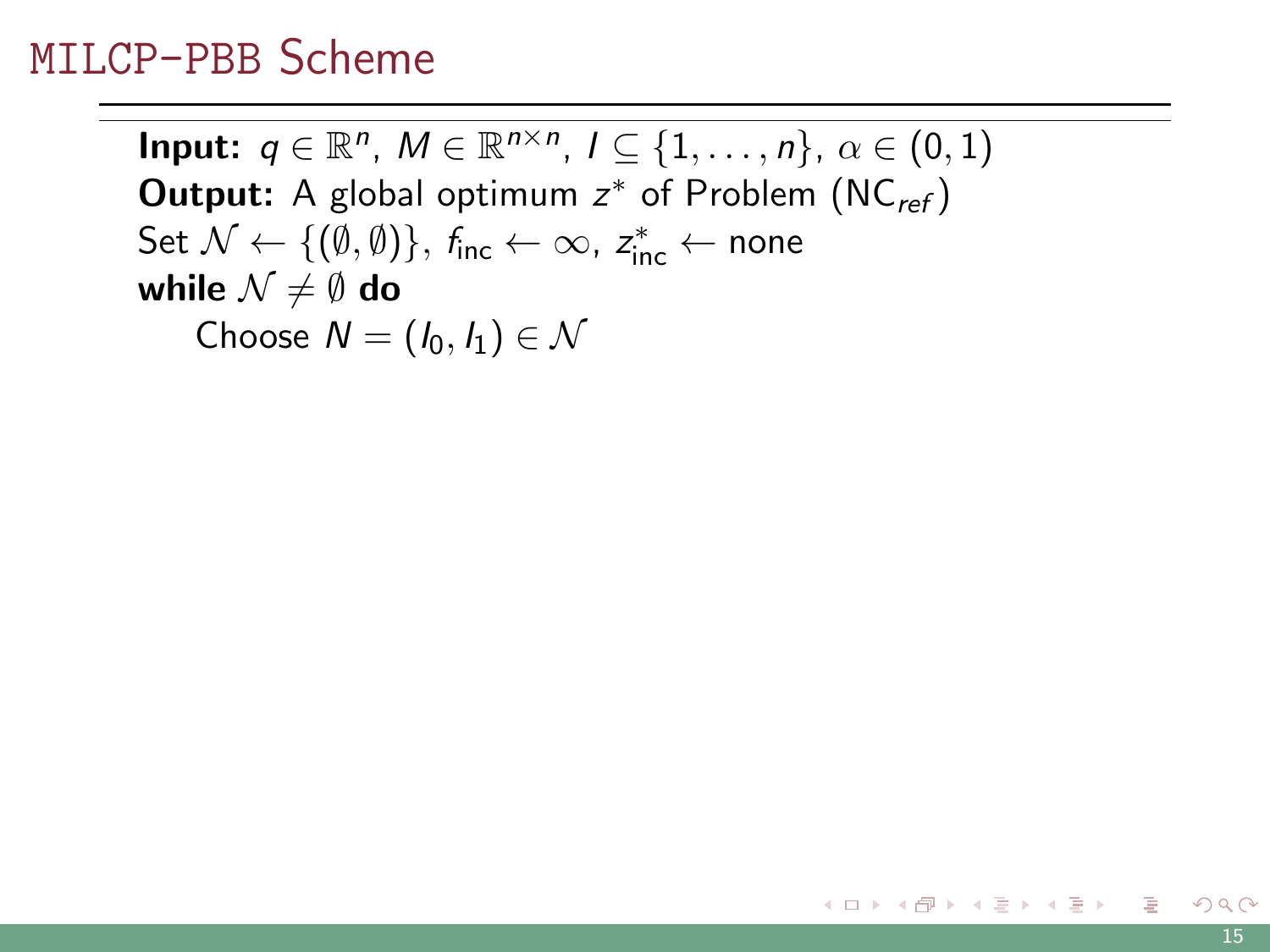Input:  $q \in \mathbb{R}^n$ ,  $M \in \mathbb{R}^{n \times n}$ ,  $I \subseteq \{1, \ldots, n\}$ ,  $\alpha \in (0, 1)$ **Output:** A global optimum  $z^*$  of Problem  $(NC_{ref})$  $(NC_{ref})$ Set  $\mathcal{N} \leftarrow \{(\emptyset, \emptyset)\},\ f_\mathsf{inc} \leftarrow \infty,\ z_\mathsf{inc}^* \leftarrow \mathsf{none}$ while  $\mathcal{N} \neq \emptyset$  do Choose  $N = (I_0, I_1) \in \mathcal{N}$ Set  $\mathcal{N} \leftarrow \mathcal{N} \setminus \{N\}$ Compute  $z_N^* \in \text{argmin}\{f_N(z) : q + Mz \geq 0, z \in [0,1]^n\}$ 

 $\mathbf{C} = \mathbf{A} \in \mathbb{R} \times \mathbf{A} \oplus \mathbf{A} \times \mathbf{C} \oplus \mathbf{A} \times \mathbf{C} \oplus \mathbf{A}$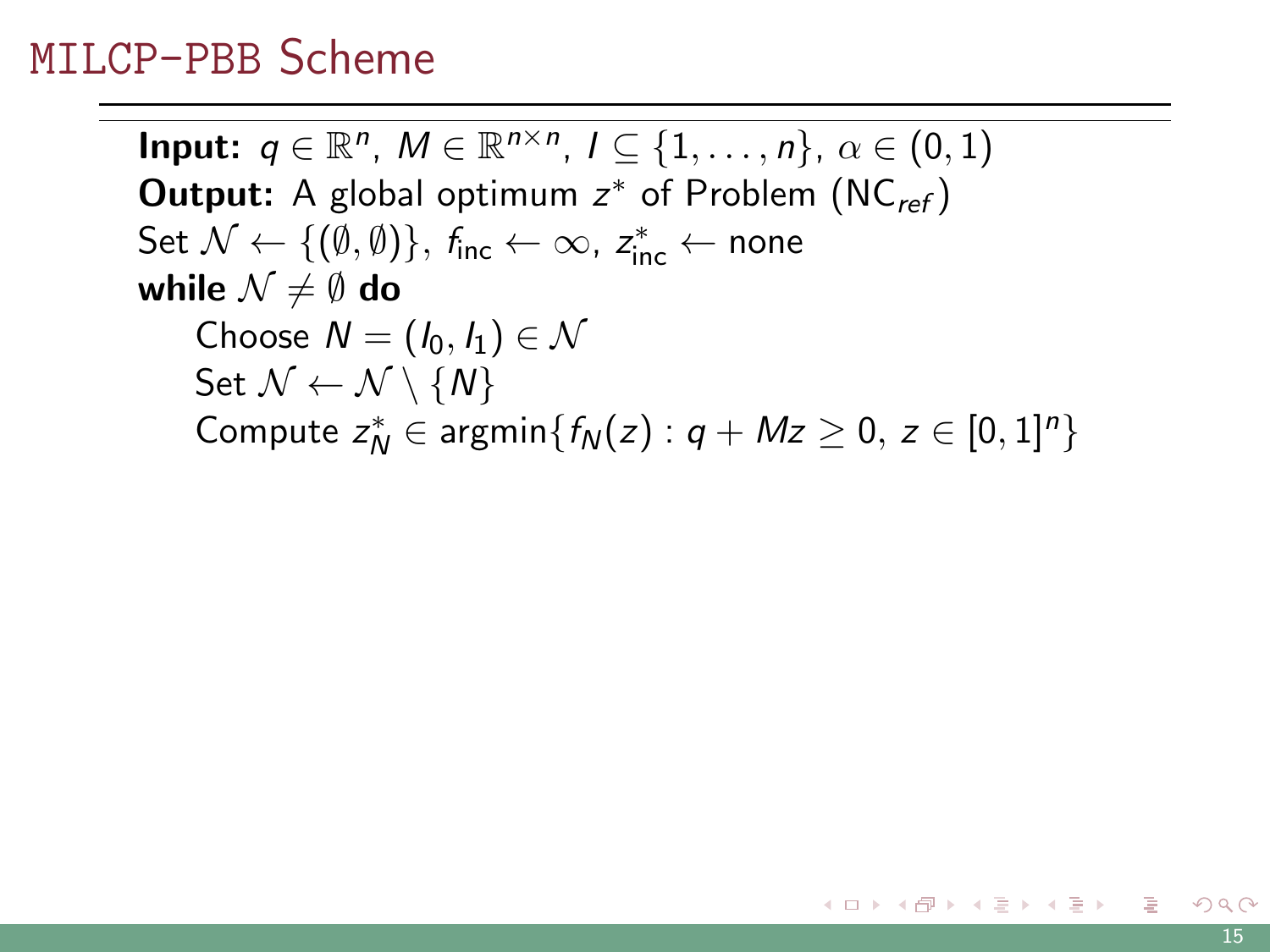Input:  $q \in \mathbb{R}^n$ ,  $M \in \mathbb{R}^{n \times n}$ ,  $I \subseteq \{1, \ldots, n\}$ ,  $\alpha \in (0, 1)$ **Output:** A global optimum  $z^*$  of Problem  $(NC_{ref})$  $(NC_{ref})$ Set  $\mathcal{N} \leftarrow \{(\emptyset, \emptyset)\},\ f_\mathsf{inc} \leftarrow \infty,\ z_\mathsf{inc}^* \leftarrow \mathsf{none}$ while  $\mathcal{N} \neq \emptyset$  do Choose  $N = (I_0, I_1) \in \mathcal{N}$ Set  $\mathcal{N} \leftarrow \mathcal{N} \setminus \{N\}$ Compute  $z_N^* \in \text{argmin}\{f_N(z) : q + Mz \geq 0, z \in [0,1]^n\}$ if  $f(z_N^*) < f_{\text{inc}}$  then Set  $z_{inc}^* \leftarrow z_N^*$ ,  $f_{inc} \leftarrow f(z_N^*)$ end if

イロト イ団 トメ ミト メ ミト ニ ミー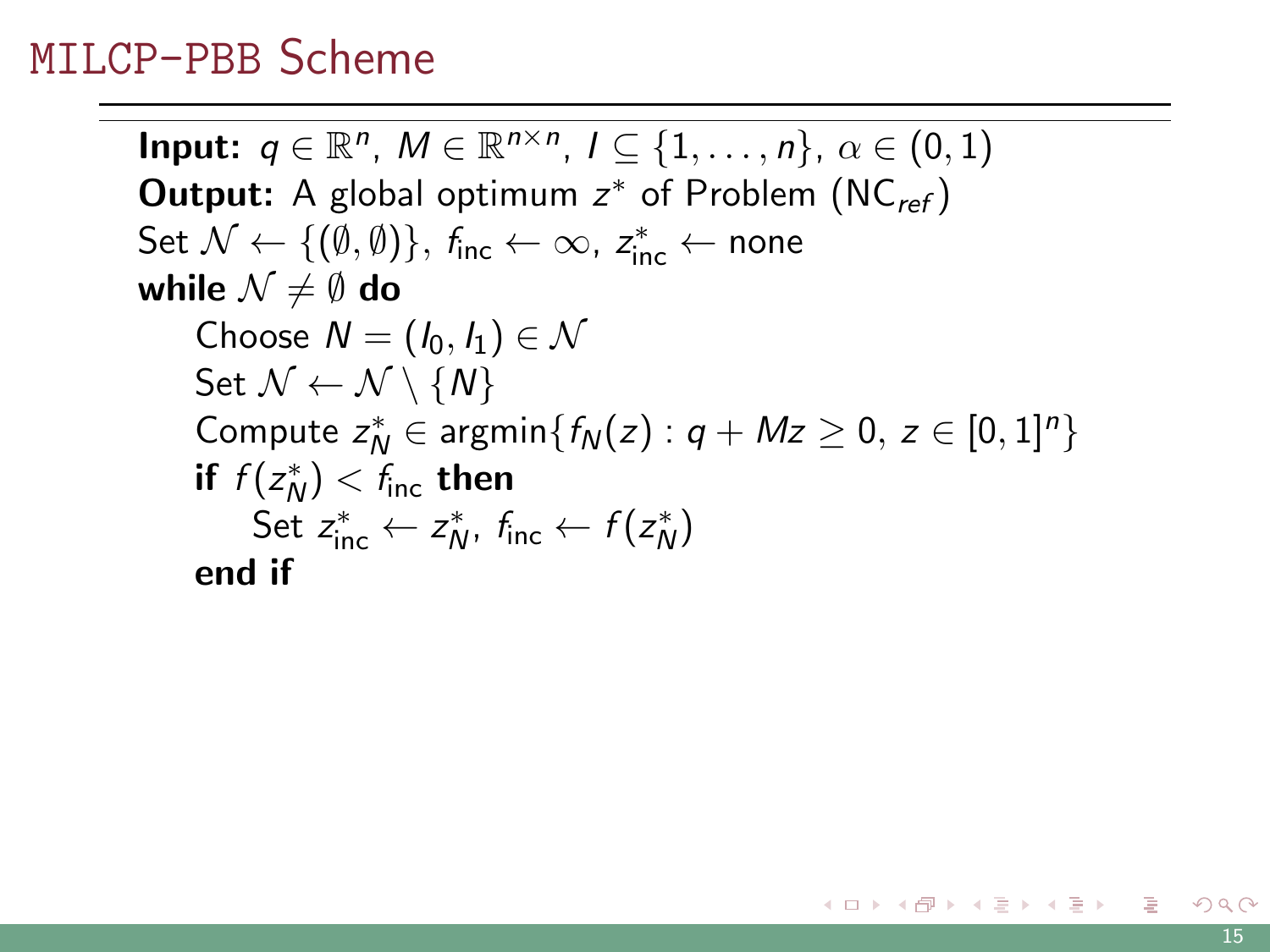Input:  $q \in \mathbb{R}^n$ ,  $M \in \mathbb{R}^{n \times n}$ ,  $I \subseteq \{1, \ldots, n\}$ ,  $\alpha \in (0, 1)$ **Output:** A global optimum  $z^*$  of Problem  $(NC_{ref})$  $(NC_{ref})$ Set  $\mathcal{N} \leftarrow \{(\emptyset, \emptyset)\},\ f_\mathsf{inc} \leftarrow \infty,\ z_\mathsf{inc}^* \leftarrow \mathsf{none}$ while  $\mathcal{N} \neq \emptyset$  do Choose  $N = (I_0, I_1) \in \mathcal{N}$ Set  $\mathcal{N} \leftarrow \mathcal{N} \setminus \{N\}$ Compute  $z_N^* \in \text{argmin}\{f_N(z) : q + Mz \geq 0, z \in [0,1]^n\}$ if  $f(z_N^*) < f_{\text{inc}}$  then Set  $z_{inc}^* \leftarrow z_N^*$ ,  $f_{inc} \leftarrow f(z_N^*)$ end if if  $f_\mathcal{N}(z_\mathcal{N}^*) < f_\mathsf{inc}$  and  $I \setminus (I_0 \cup I_1) \neq \emptyset$  then

 $\Omega$ 

K ロ ▶ K @ ▶ K 경 ▶ K 경 ▶ 《 경 》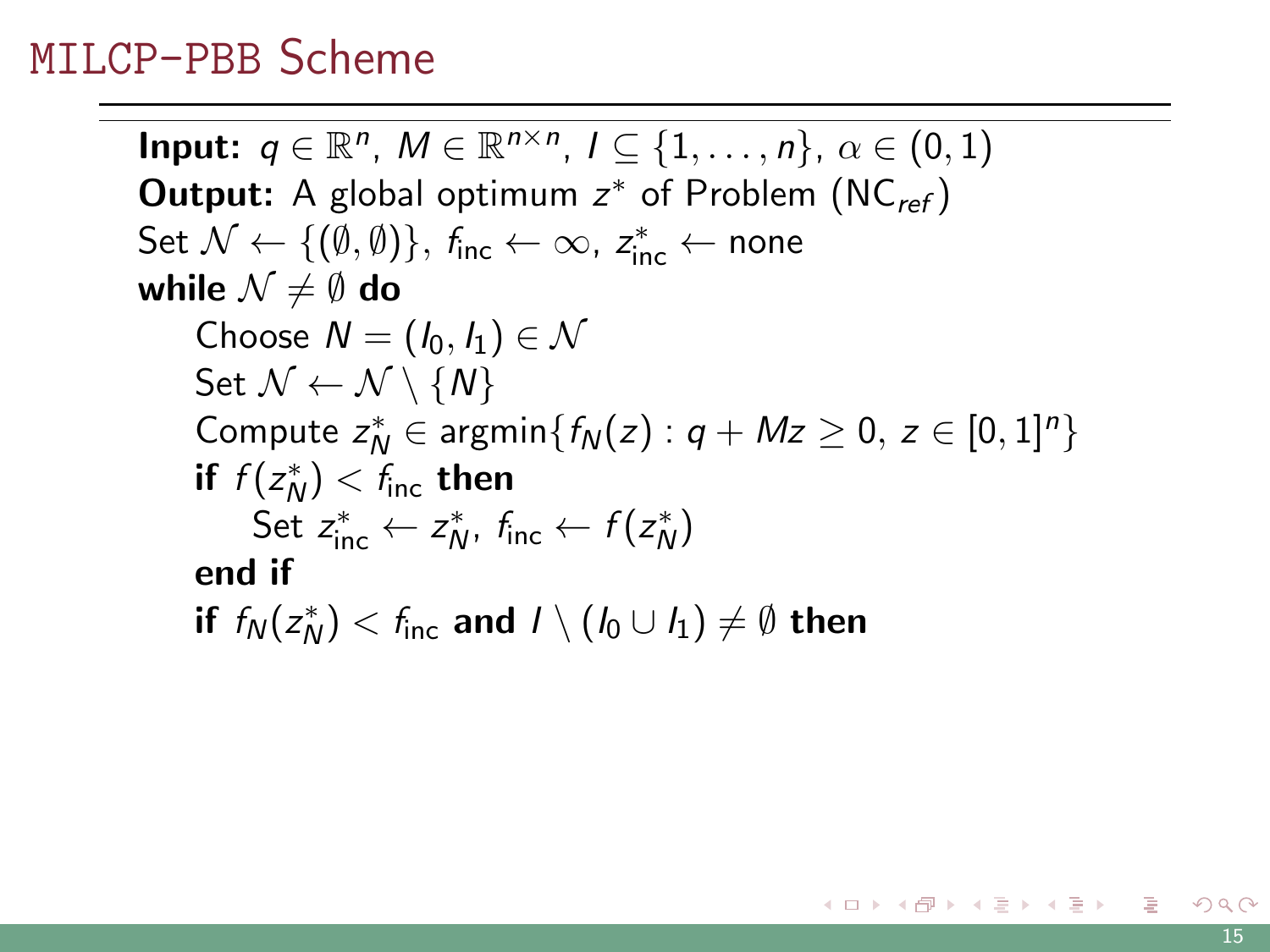Input:  $q \in \mathbb{R}^n$ ,  $M \in \mathbb{R}^{n \times n}$ ,  $I \subseteq \{1, \ldots, n\}$ ,  $\alpha \in (0, 1)$ **Output:** A global optimum  $z^*$  of Problem  $(NC_{ref})$  $(NC_{ref})$ Set  $\mathcal{N} \leftarrow \{(\emptyset, \emptyset)\},\ f_\mathsf{inc} \leftarrow \infty,\ z_\mathsf{inc}^* \leftarrow \mathsf{none}$ while  $\mathcal{N} \neq \emptyset$  do Choose  $N = (I_0, I_1) \in \mathcal{N}$ Set  $\mathcal{N} \leftarrow \mathcal{N} \setminus \{N\}$ Compute  $z_N^* \in \text{argmin}\{f_N(z) : q + Mz \geq 0, z \in [0,1]^n\}$ if  $f(z_N^*) < f_{\text{inc}}$  then Set  $z_{inc}^* \leftarrow z_N^*$ ,  $f_{inc} \leftarrow f(z_N^*)$ end if if  $f_\mathcal{N}(z_\mathcal{N}^*) < f_\mathsf{inc}$  and  $I \setminus (I_0 \cup I_1) \neq \emptyset$  then Choose  $j \in I \setminus (I_0 \cup I_1)$ Set  $N \leftarrow N \cup \{(I_0 \cup \{j\}, I_1), (I_0, I_1 \cup \{j\})\}$ 

K ロ > K 個 > K ミ > K ミ > 「ミ → の Q Q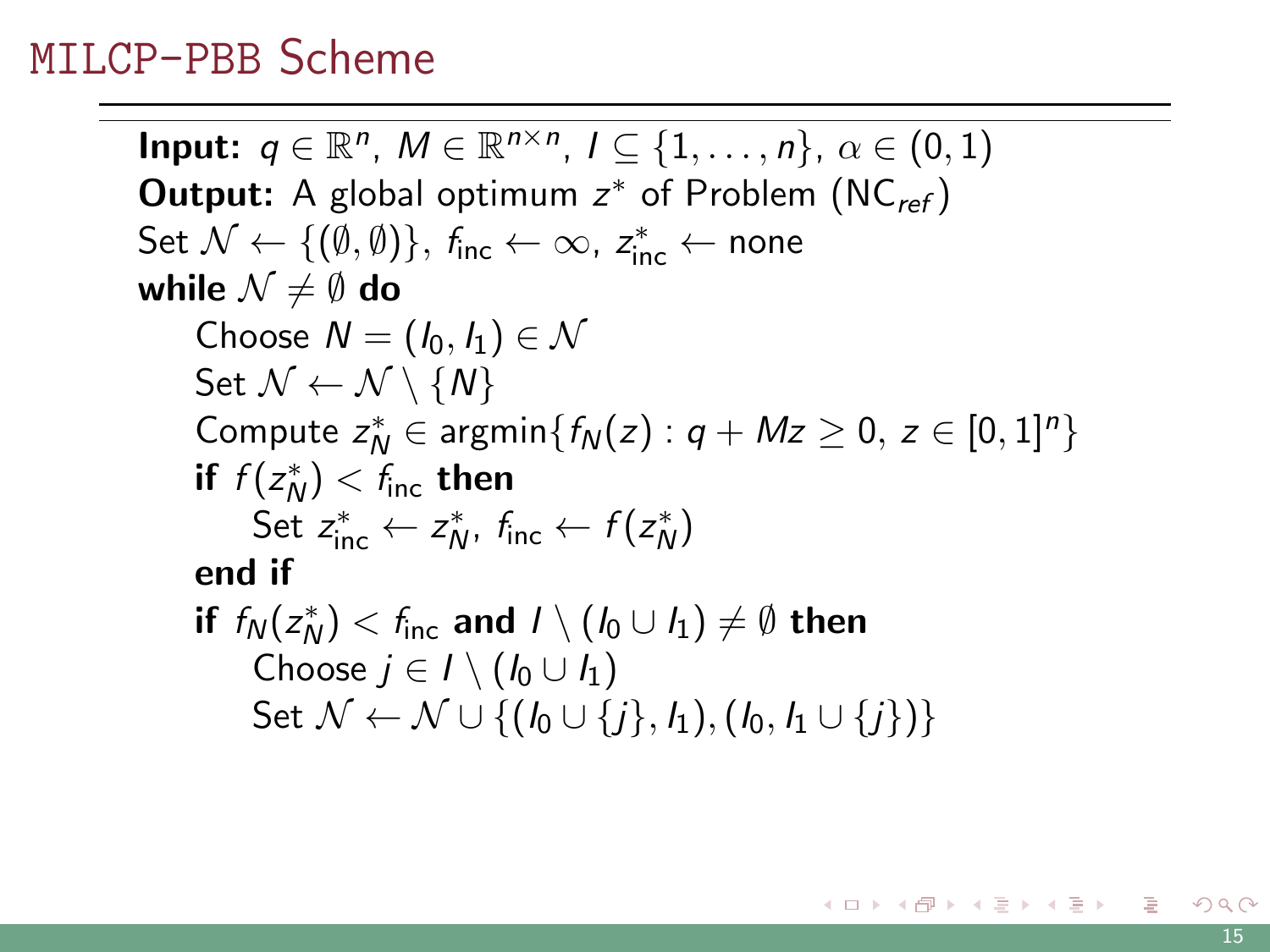Input:  $q \in \mathbb{R}^n$ ,  $M \in \mathbb{R}^{n \times n}$ ,  $I \subseteq \{1, \ldots, n\}$ ,  $\alpha \in (0, 1)$ **Output:** A global optimum  $z^*$  of Problem  $(NC_{ref})$  $(NC_{ref})$ Set  $\mathcal{N} \leftarrow \{(\emptyset, \emptyset)\},\ f_\mathsf{inc} \leftarrow \infty,\ z_\mathsf{inc}^* \leftarrow \mathsf{none}$ while  $\mathcal{N} \neq \emptyset$  do Choose  $N = (I_0, I_1) \in \mathcal{N}$ Set  $\mathcal{N} \leftarrow \mathcal{N} \setminus \{N\}$ Compute  $z_N^* \in \text{argmin}\{f_N(z) : q + Mz \geq 0, z \in [0,1]^n\}$ if  $f(z_N^*) < f_{\text{inc}}$  then Set  $z_{inc}^* \leftarrow z_N^*$ ,  $f_{inc} \leftarrow f(z_N^*)$ end if if  $f_\mathcal{N}(z_\mathcal{N}^*) < f_\mathsf{inc}$  and  $I \setminus (I_0 \cup I_1) \neq \emptyset$  then Choose  $j \in I \setminus (I_0 \cup I_1)$ Set  $\mathcal{N} \leftarrow \mathcal{N} \cup \{(I_0 \cup \{i\}, I_1), (I_0, I_1 \cup \{i\})\}$ end if end while

K ロ > K 個 > K ミ > K ミ > 「ミ → の Q Q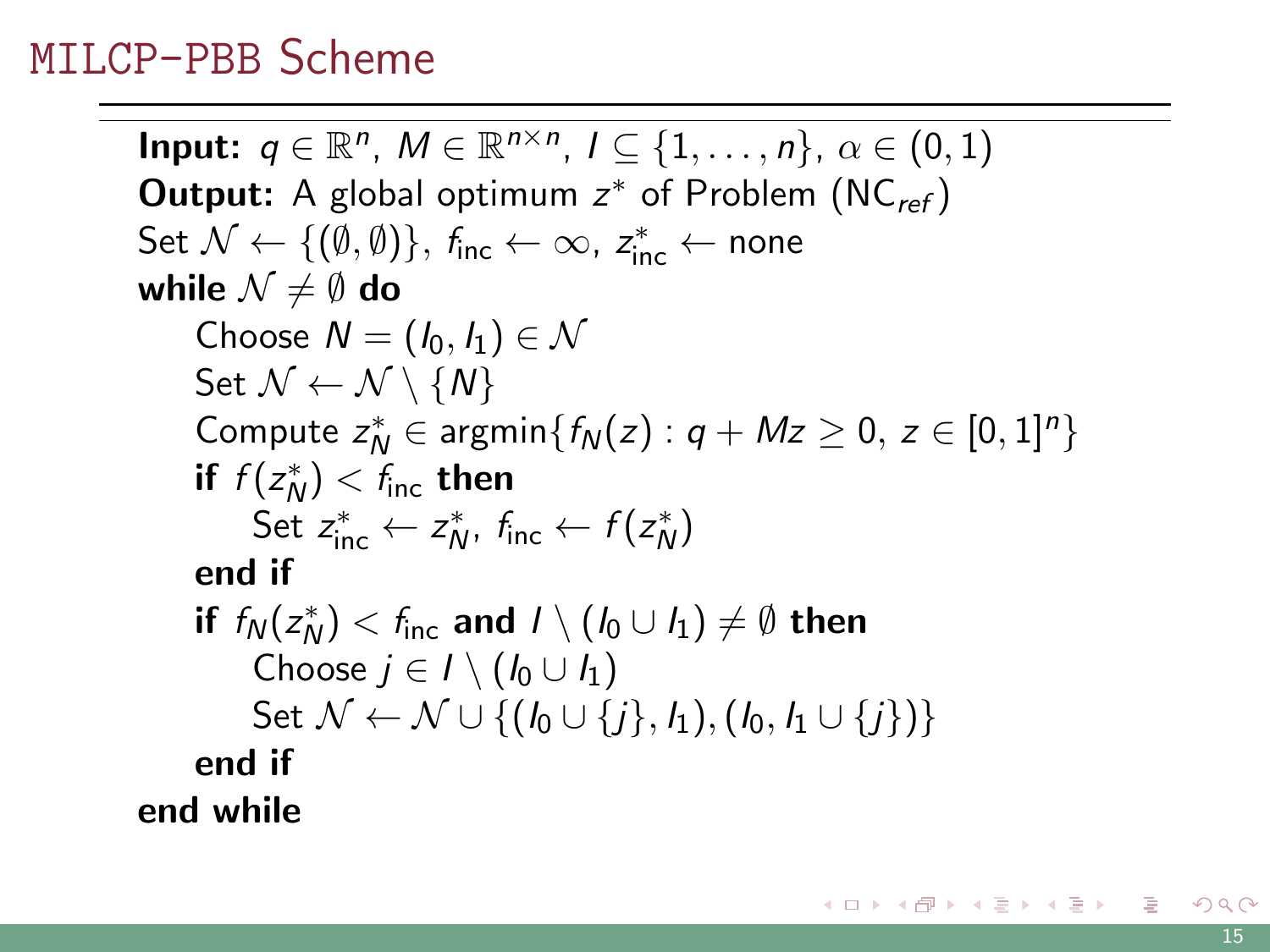Input:  $q \in \mathbb{R}^n$ ,  $M \in \mathbb{R}^{n \times n}$ ,  $I \subseteq \{1, \ldots, n\}$ ,  $\alpha \in (0, 1)$ **Output:** A global optimum  $z^*$  of Problem  $(NC_{ref})$  $(NC_{ref})$ Set  $\mathcal{N} \leftarrow \{(\emptyset, \emptyset)\},\ f_\mathsf{inc} \leftarrow \infty,\ z_\mathsf{inc}^* \leftarrow \mathsf{none}$ while  $\mathcal{N} \neq \emptyset$  do Choose  $N = (I_0, I_1) \in \mathcal{N}$ Set  $\mathcal{N} \leftarrow \mathcal{N} \setminus \{N\}$ Compute  $z_N^* \in \text{argmin}\{f_N(z) : q + Mz \geq 0, z \in [0,1]^n\}$ if  $f(z_N^*) < f_{\text{inc}}$  then Set  $z_{inc}^* \leftarrow z_N^*$ ,  $f_{inc} \leftarrow f(z_N^*)$ end if if  $f_\mathcal{N}(z_\mathcal{N}^*) < f_\mathsf{inc}$  and  $I \setminus (I_0 \cup I_1) \neq \emptyset$  then Choose  $j \in I \setminus (I_0 \cup I_1)$ Set  $\mathcal{N} \leftarrow \mathcal{N} \cup \{(I_0 \cup \{i\}, I_1), (I_0, I_1 \cup \{i\})\}$ end if end while return  $z^*_{\text{inc}}$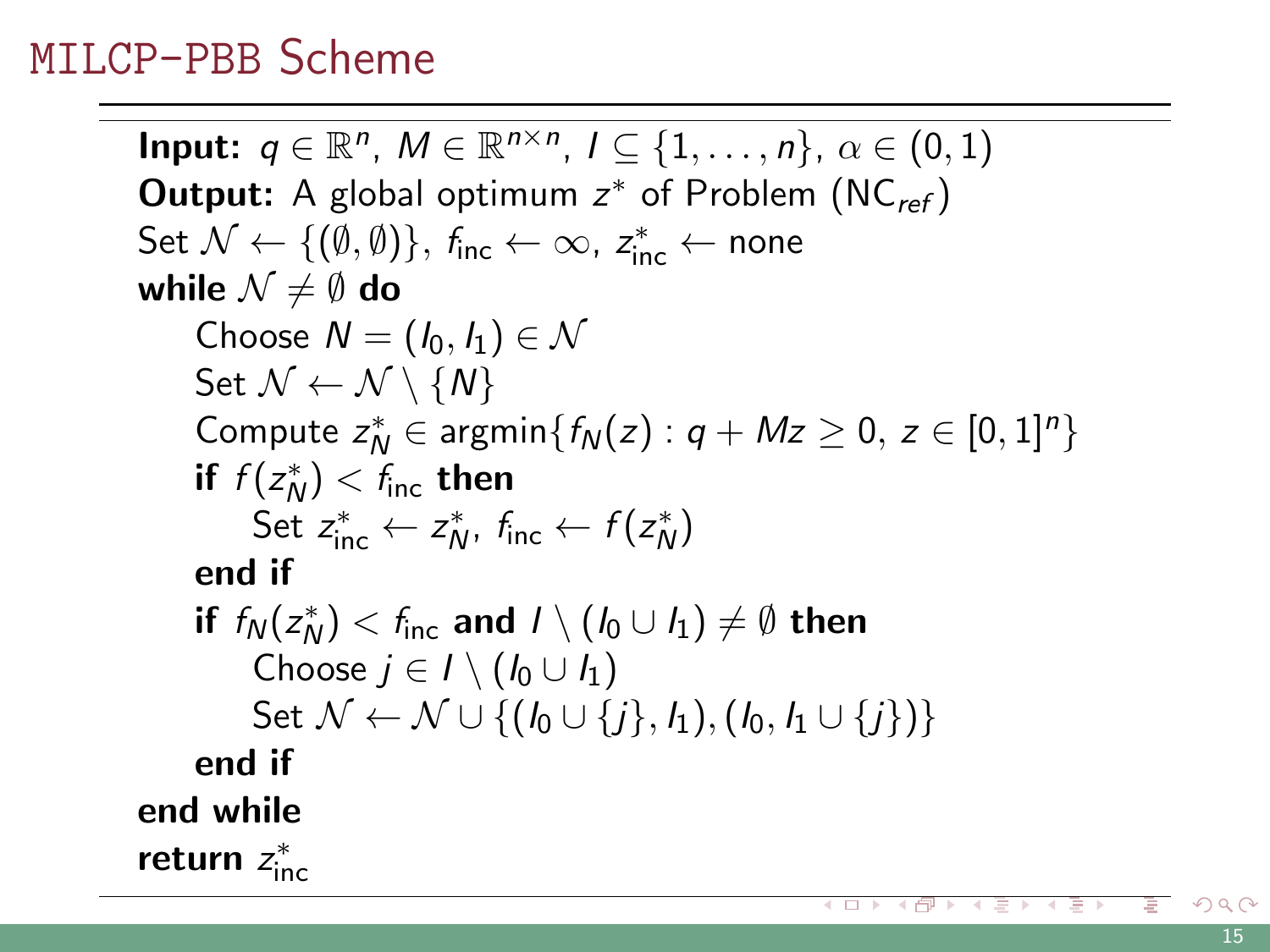## Finite termination

#### **Theorem**

Algorithm MILCP-PBB terminates after finitely many steps with a global optimal solution of Problem  $(NC_{ref})$  $(NC_{ref})$ .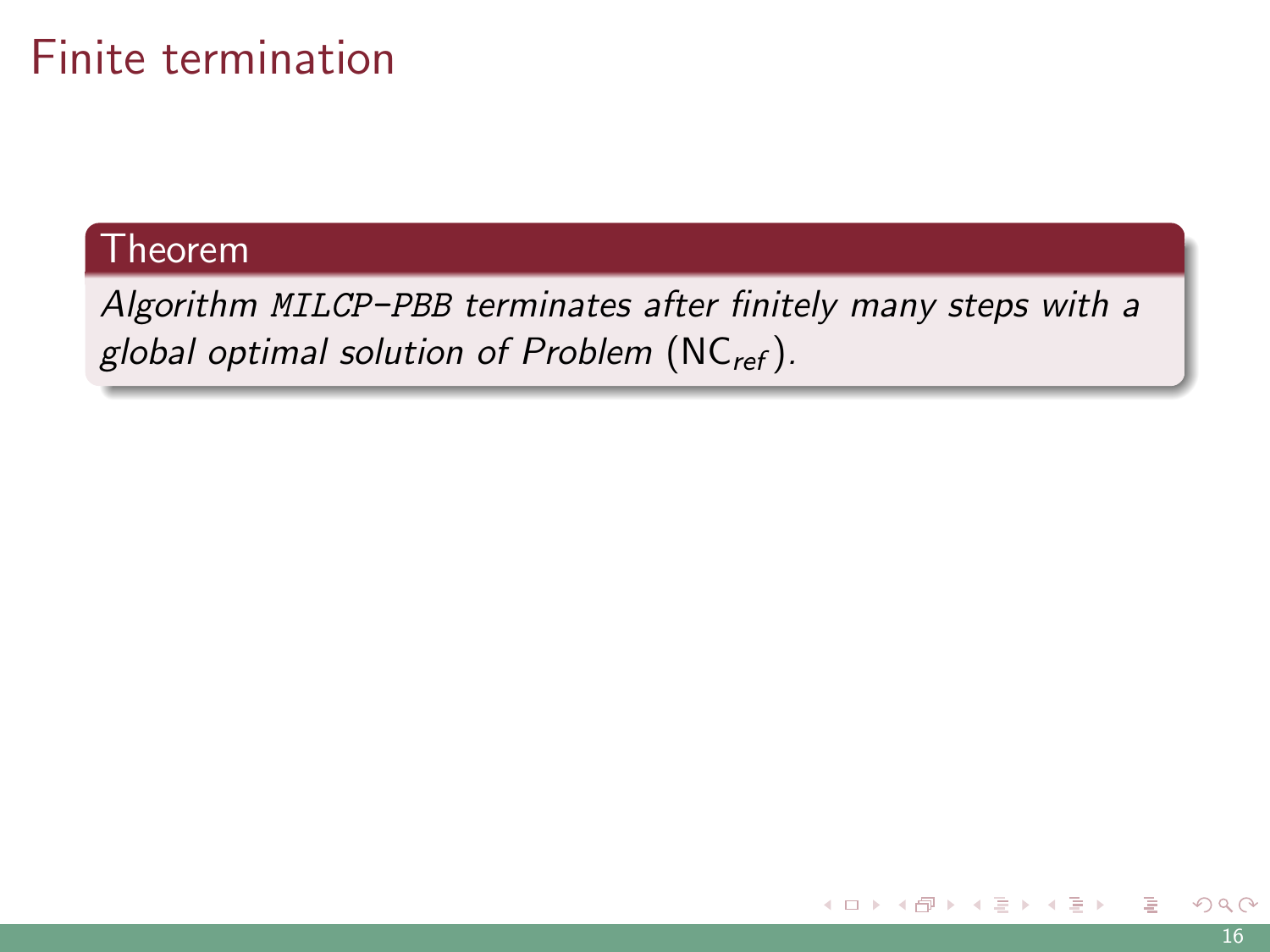## Finite termination

#### Theorem

Algorithm MILCP-PBB terminates after finitely many steps with a global optimal solution of Problem  $(NC_{ref})$  $(NC_{ref})$ .

#### Remark

Note that in our branch-and-bound method, there is no direct analogy to pruning due to infeasibility.

In case at a node we find a feasible solution for the MILCP we stop the algorithm

 $A\oplus A\rightarrow A\oplus A\rightarrow A\oplus A$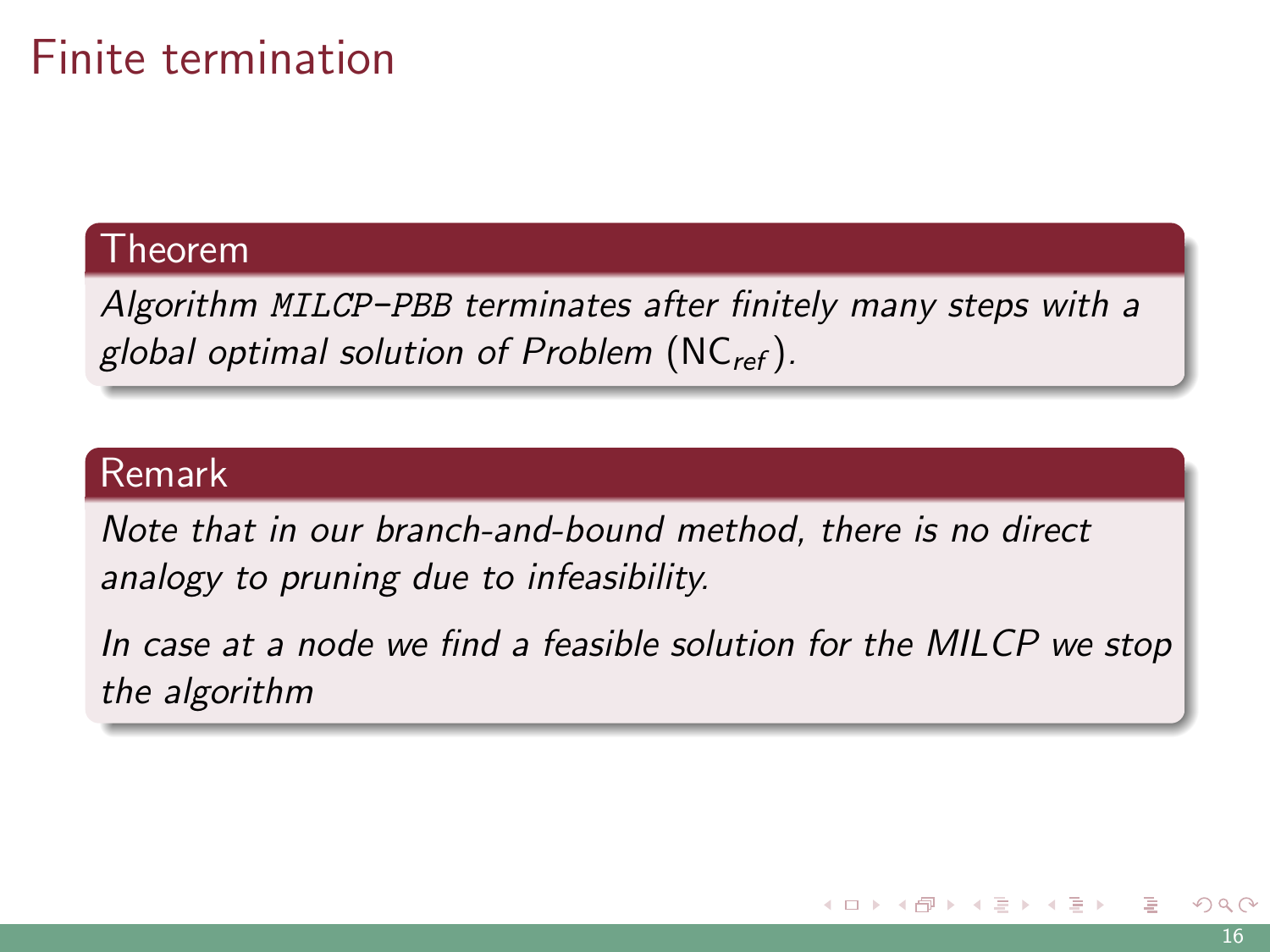## Adding simple cuts

Within the node subproblem we include simple bound constraints:

$$
\begin{aligned}\n\min \quad & f_N(z) \\
\text{s.t.} \quad & q + Mz \ge 0 \\
& z \in [0, 1]^n \\
& z_j \le 0.5 \quad \text{if } j \in I_0 \\
& z_j \ge 0.5 \quad \text{if } j \in I_1\n\end{aligned}
$$

目

メロメメ 御 メメ きょくきょう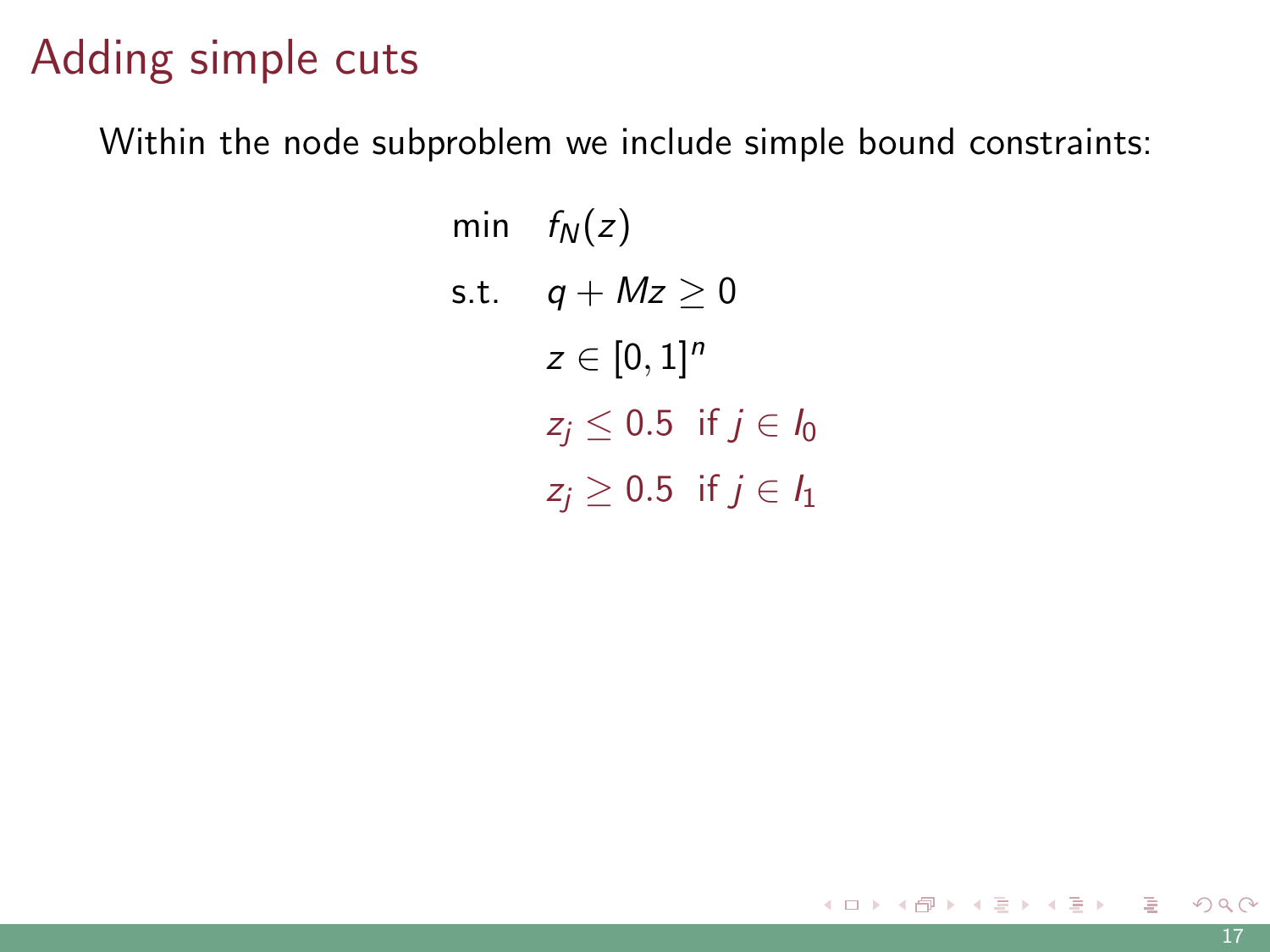## Adding simple cuts

Within the node subproblem we include simple bound constraints:

$$
\begin{aligned}\n\min \quad & f_N(z) \\
\text{s.t.} \quad & q + Mz \ge 0 \\
& z \in [0, 1]^n \\
& z_j \le 0.5 \quad \text{if } j \in I_0 \\
& z_j \ge 0.5 \quad \text{if } j \in I_1\n\end{aligned}
$$

#### Lemma

Let  $z_N^*$  be an optimal solution at node N when simple cuts are included. Then,

$$
f(z^*) = \min \{ f_N(z_N^*) : N = (l_0, l_1) \text{ with } l_0 \cup l_1 = l \}
$$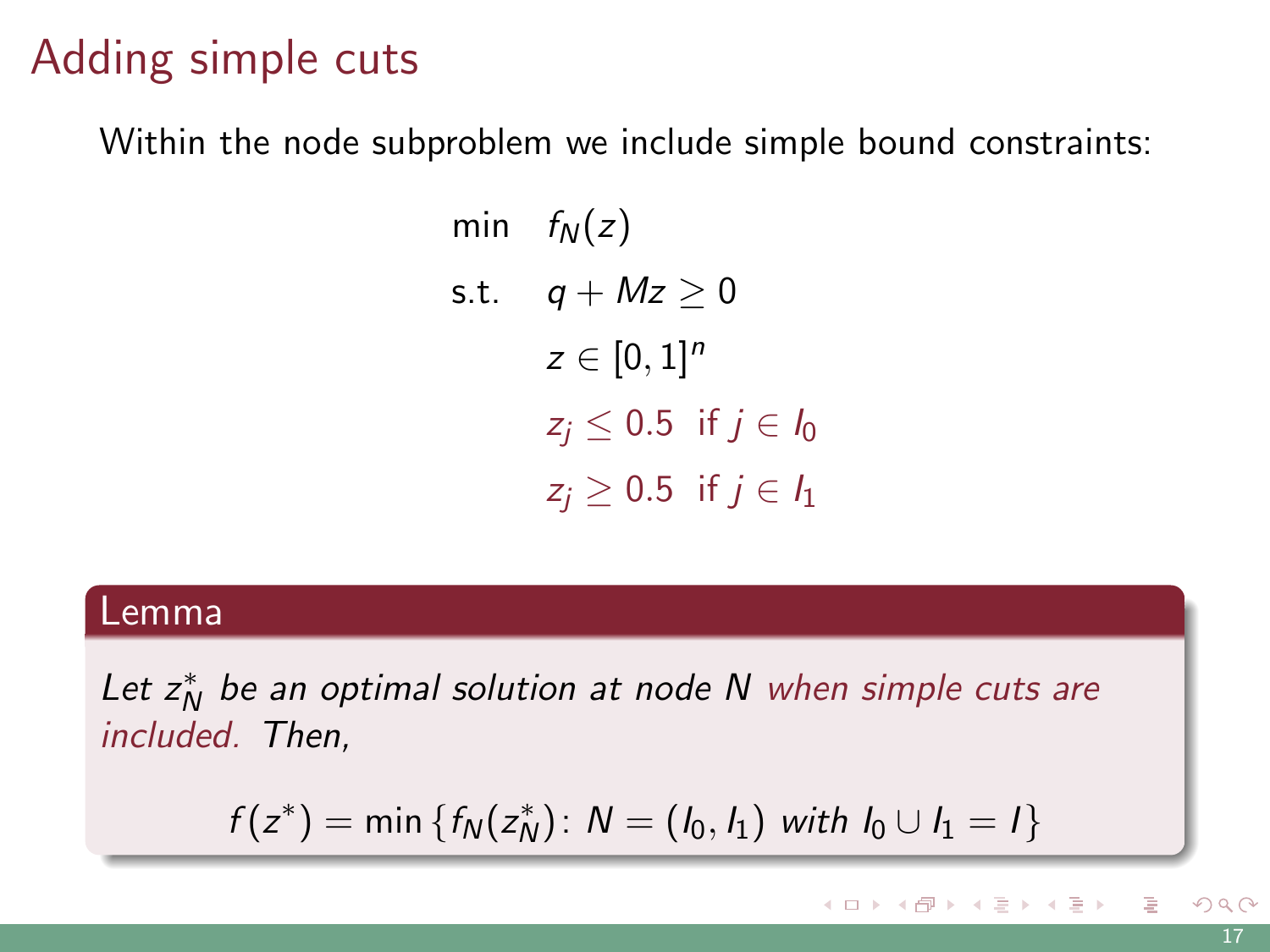# Adding simple cuts

finite termination

#### Lemma

Let  $N' = (I'_0, I'_1)$  be a successor of some node  $N = (I_0, I_1)$  in the branching tree, i.e.,  $I_0 \subseteq I'_0$  and  $I_1 \subseteq I'_1$  holds. Further, let  $z_N^*, z_{N'}^*$ be optimal solutions of nodes N and N', respectively, when simple cuts are used. Then,

$$
f_N(z_N^*)\leq f_{N'}(z_{N'}^*)
$$

holds.

#### Theorem

Algorithm MILCP-PBB remains correct when simple cuts

$$
z_j \leq 0.5
$$
 for all  $j \in I_0$ ,  $z_j \geq 0.5$  for all  $j \in I_1$ 

are added at any node  $N = (I_0, I_1)$ .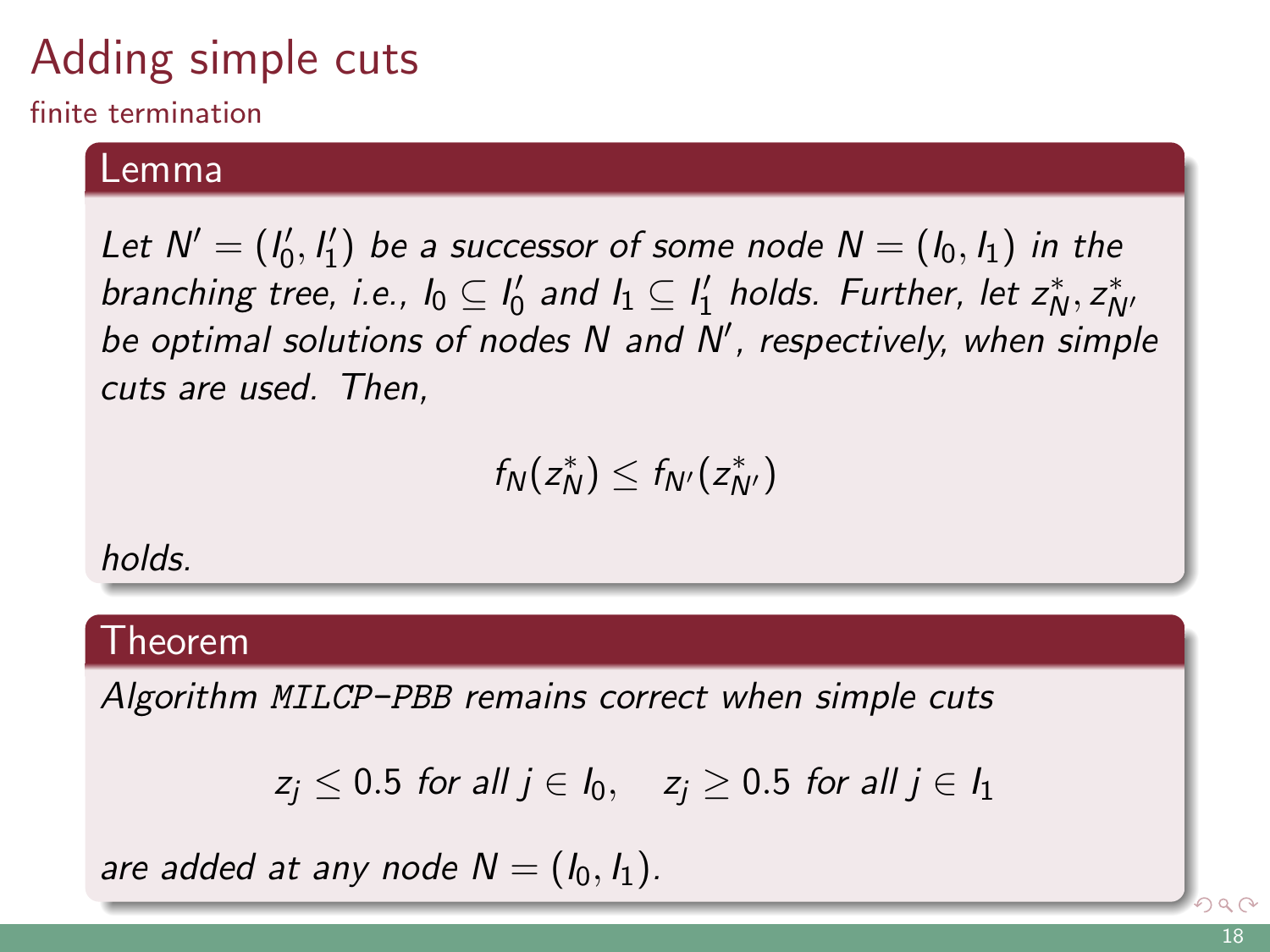Randomly generated instances

We built matrices  $M \in \mathbb{R}^{n \times n}$  with  $n \in \{50, 100, 150, 200, 250, 300, 350, 400, 450, 500\}.$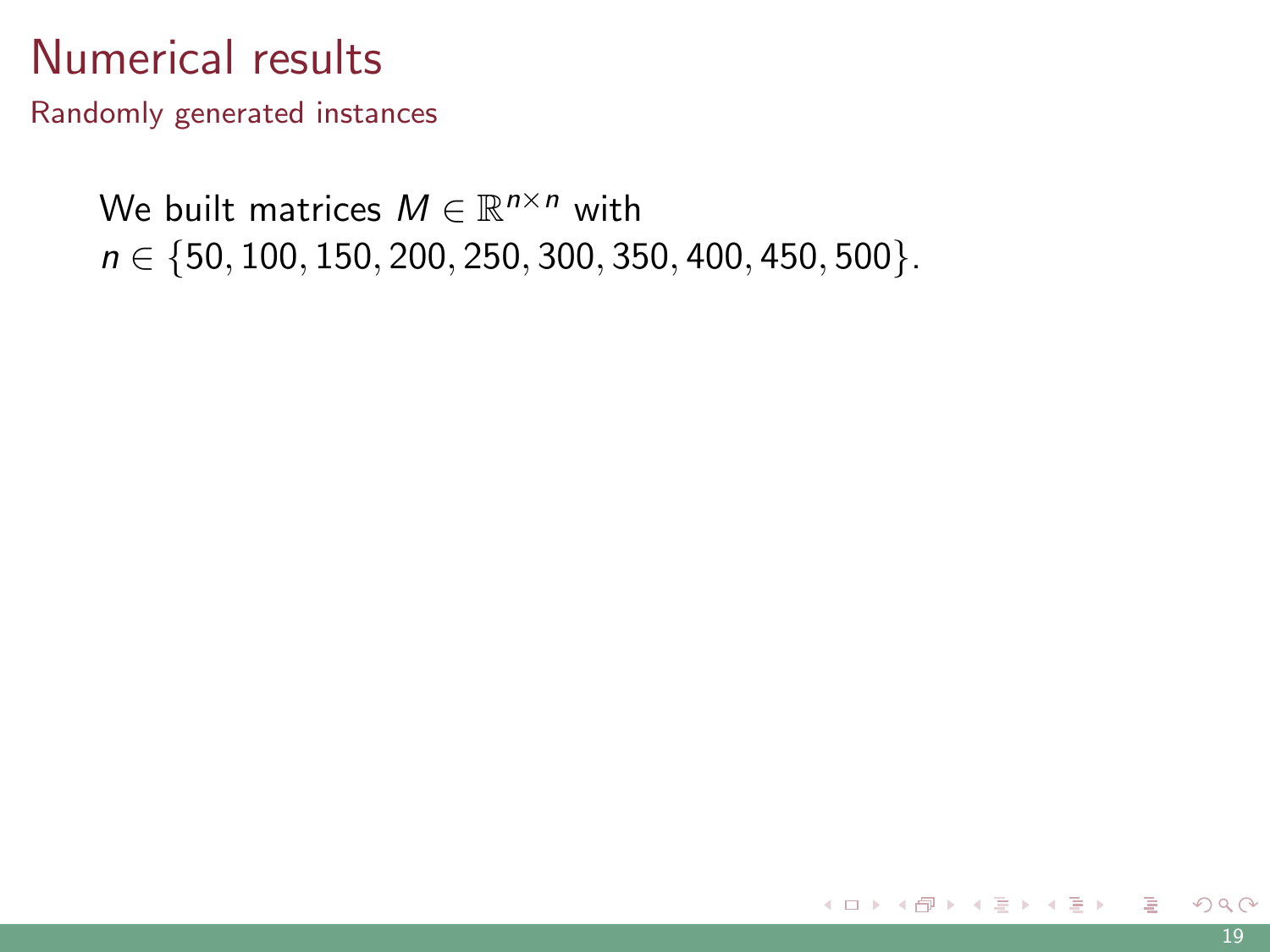Randomly generated instances

We built matrices  $M \in \mathbb{R}^{n \times n}$  with  $n \in \{50, 100, 150, 200, 250, 300, 350, 400, 450, 500\}.$ 

We then built vectors  $q \in \mathbb{R}^n$  in four different ways, each reflecting a certain "degree of feasibility" in the resulting instance.

イロト イ押 トイヨ トイヨ トー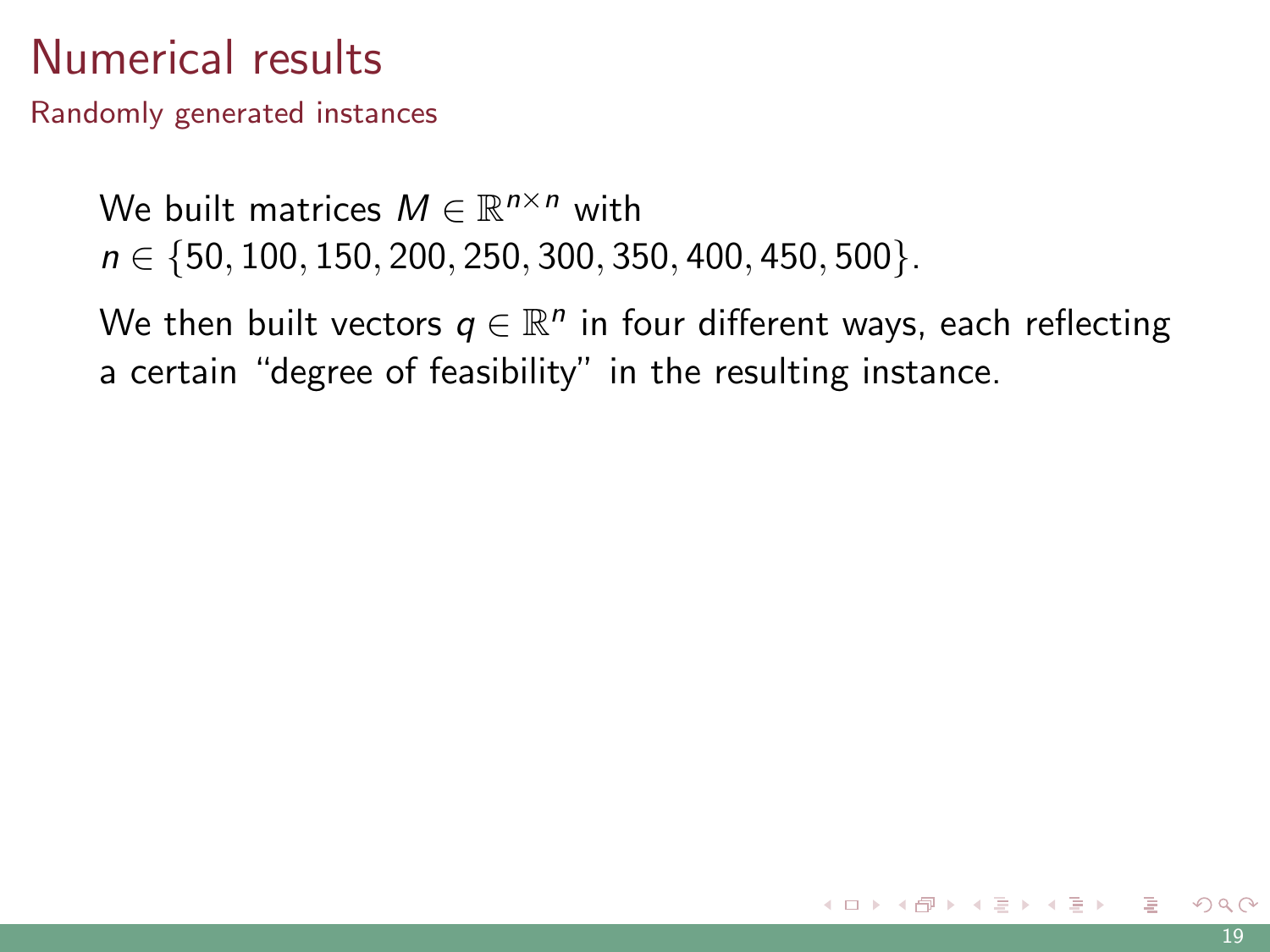Randomly generated instances

We built matrices  $M \in \mathbb{R}^{n \times n}$  with  $n \in \{50, 100, 150, 200, 250, 300, 350, 400, 450, 500\}.$ 

We then built vectors  $q \in \mathbb{R}^n$  in four different ways, each reflecting a certain "degree of feasibility" in the resulting instance.

More precisely, we built instances for which  $z \in \mathbb{R}^n$  exists so that (a) only  $q + Mz > 0$ ,  $z > 0$  are guaranteed to be satisfied,

K ロ X K @ X K 호 X K 호 X T 호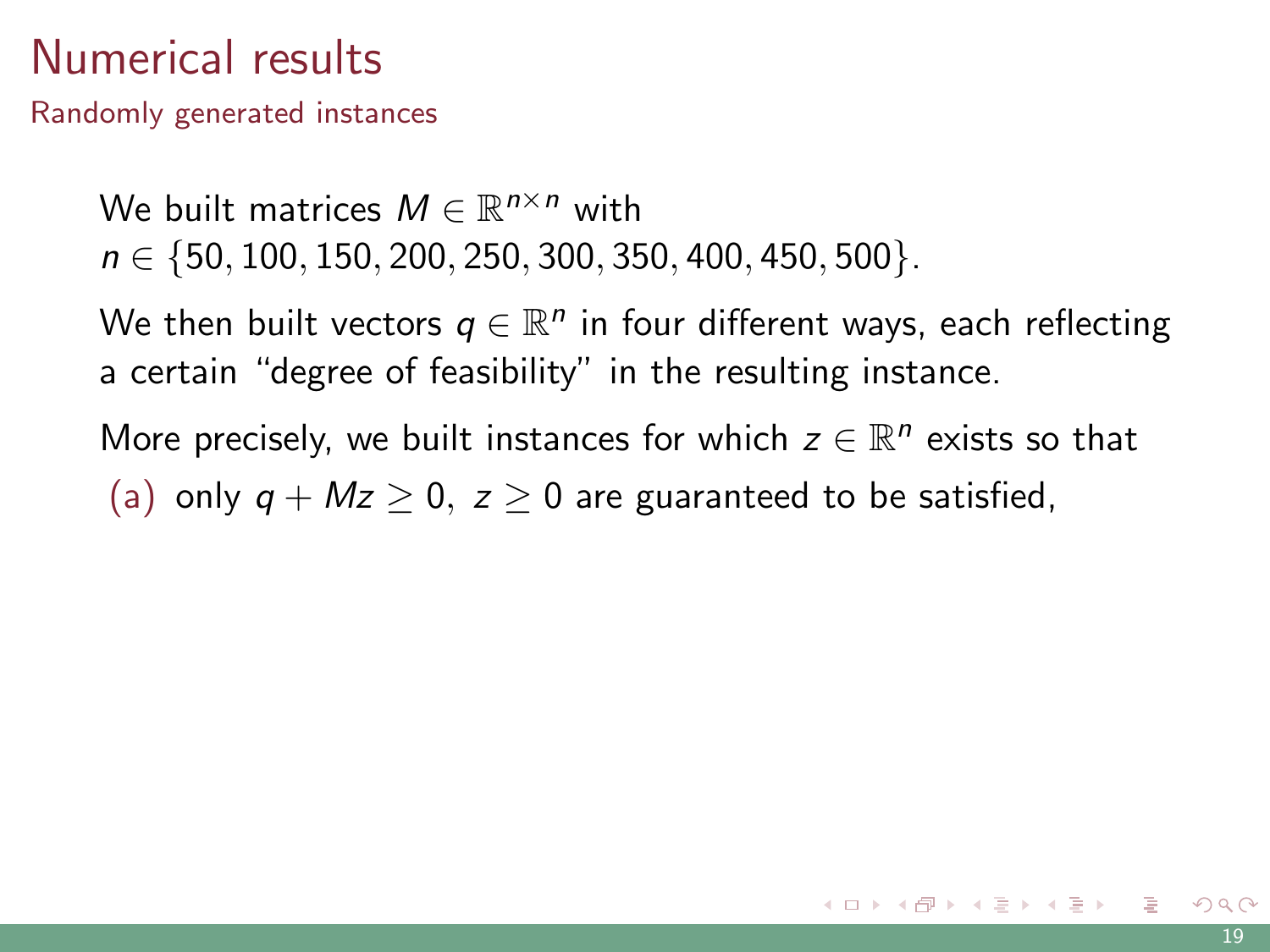Randomly generated instances

We built matrices  $M \in \mathbb{R}^{n \times n}$  with  $n \in \{50, 100, 150, 200, 250, 300, 350, 400, 450, 500\}.$ 

We then built vectors  $q \in \mathbb{R}^n$  in four different ways, each reflecting a certain "degree of feasibility" in the resulting instance.

More precisely, we built instances for which  $z \in \mathbb{R}^n$  exists so that

(a) only  $q + Mz > 0$ ,  $z > 0$  are guaranteed to be satisfied,

(b) only  $q + Mz \ge 0$ ,  $z \ge 0$  and  $z_i \in \{0, 1\}$ ,  $i \in I$  are guaranteed to be satisfied,

 $\mathbf{C} = \mathbf{A} \in \mathbb{R} \times \mathbf{A} \oplus \mathbf{A} \times \mathbf{C} \oplus \mathbf{A} \times \mathbf{C} \oplus \mathbf{A}$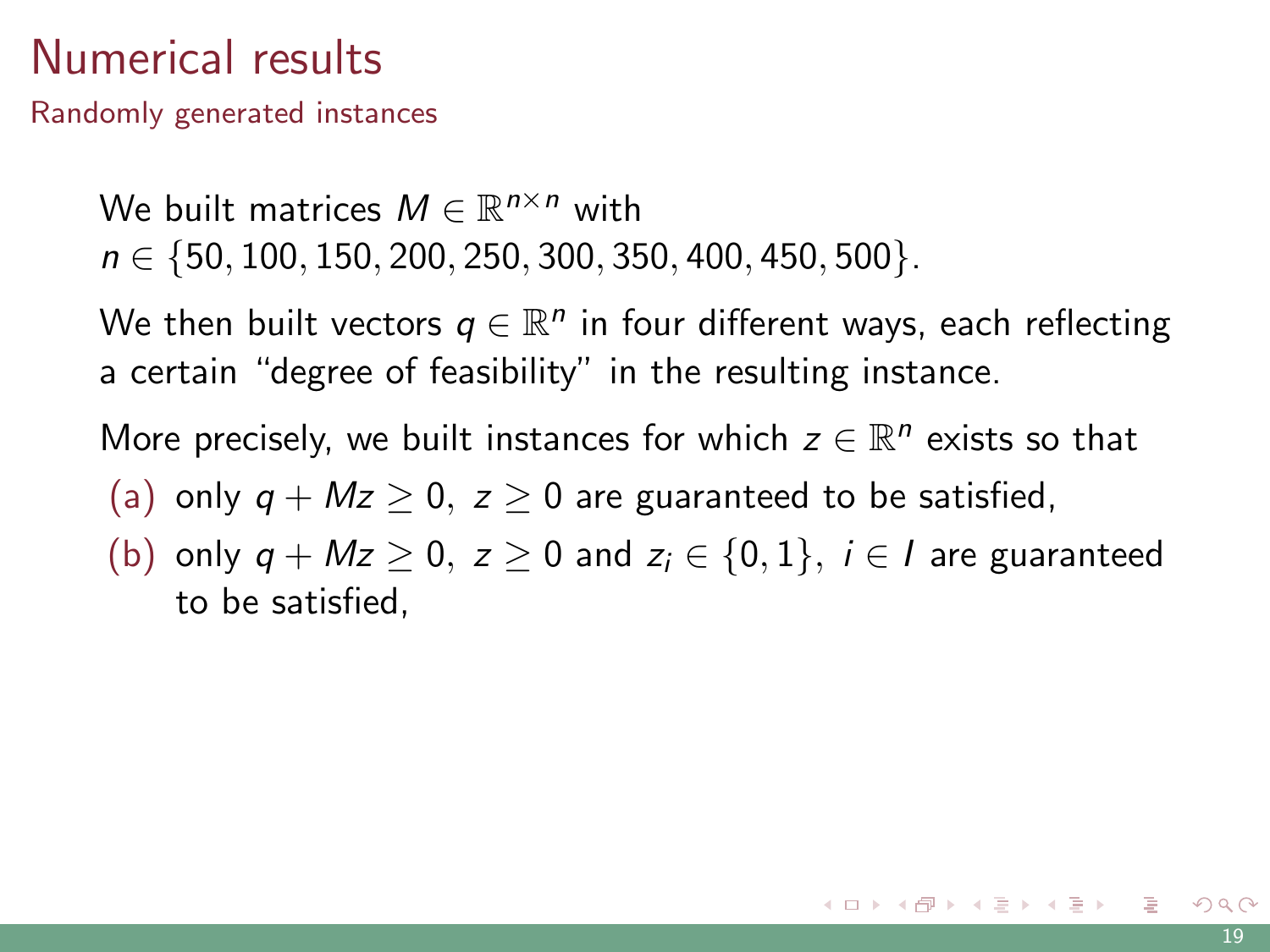Randomly generated instances

We built matrices  $M \in \mathbb{R}^{n \times n}$  with  $n \in \{50, 100, 150, 200, 250, 300, 350, 400, 450, 500\}.$ 

We then built vectors  $q \in \mathbb{R}^n$  in four different ways, each reflecting a certain "degree of feasibility" in the resulting instance.

More precisely, we built instances for which  $z \in \mathbb{R}^n$  exists so that

- (a) only  $q + Mz > 0$ ,  $z > 0$  are guaranteed to be satisfied,
- (b) only  $q + Mz \ge 0$ ,  $z \ge 0$  and  $z_i \in \{0,1\}$ ,  $i \in I$  are guaranteed to be satisfied,
- (c) only  $q + Mz > 0$ ,  $z > 0$  and complementarity  $(z^{*T}(q+Mz^*)=0)$  are guaranteed to be satisfied,

K ロ ▶ K @ ▶ K 경 ▶ K 경 ▶ 《 경 》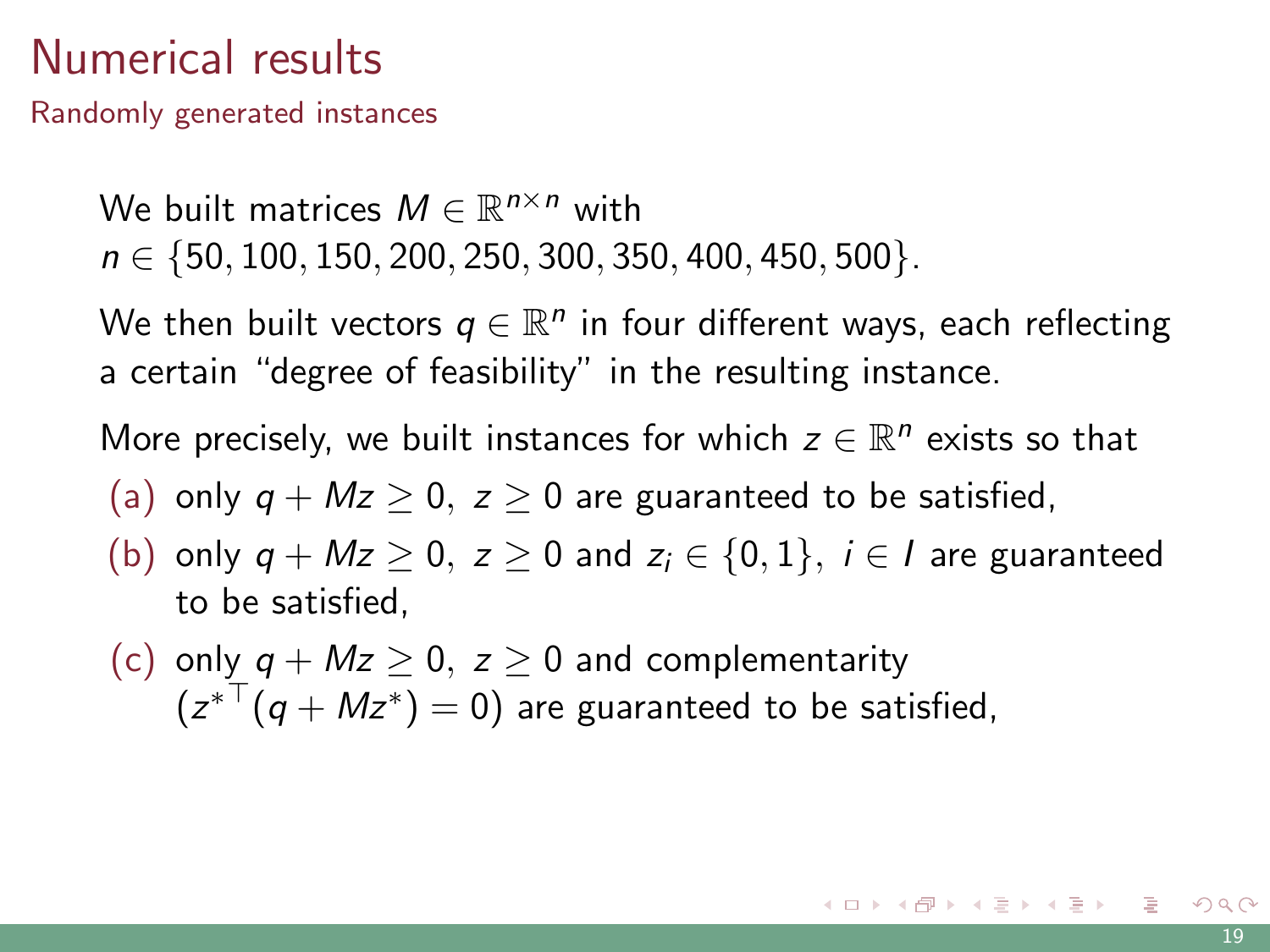Randomly generated instances

We built matrices  $M \in \mathbb{R}^{n \times n}$  with  $n \in \{50, 100, 150, 200, 250, 300, 350, 400, 450, 500\}.$ 

We then built vectors  $q \in \mathbb{R}^n$  in four different ways, each reflecting a certain "degree of feasibility" in the resulting instance.

More precisely, we built instances for which  $z \in \mathbb{R}^n$  exists so that

- (a) only  $q + Mz > 0$ ,  $z > 0$  are guaranteed to be satisfied,
- (b) only  $q + Mz \ge 0$ ,  $z \ge 0$  and  $z_i \in \{0,1\}$ ,  $i \in I$  are guaranteed to be satisfied,
- (c) only  $q + Mz > 0$ ,  $z > 0$  and complementarity  $(z^{*T}(q+Mz^*)=0)$  are guaranteed to be satisfied,

We created 10 instances for every size *n* and the types  $(a)$ – $(c)$ , yielding 300 different instances in total.

K ロ ▶ K 個 ▶ K 결 ▶ K 결 ▶ │ 결 │ K) Q Q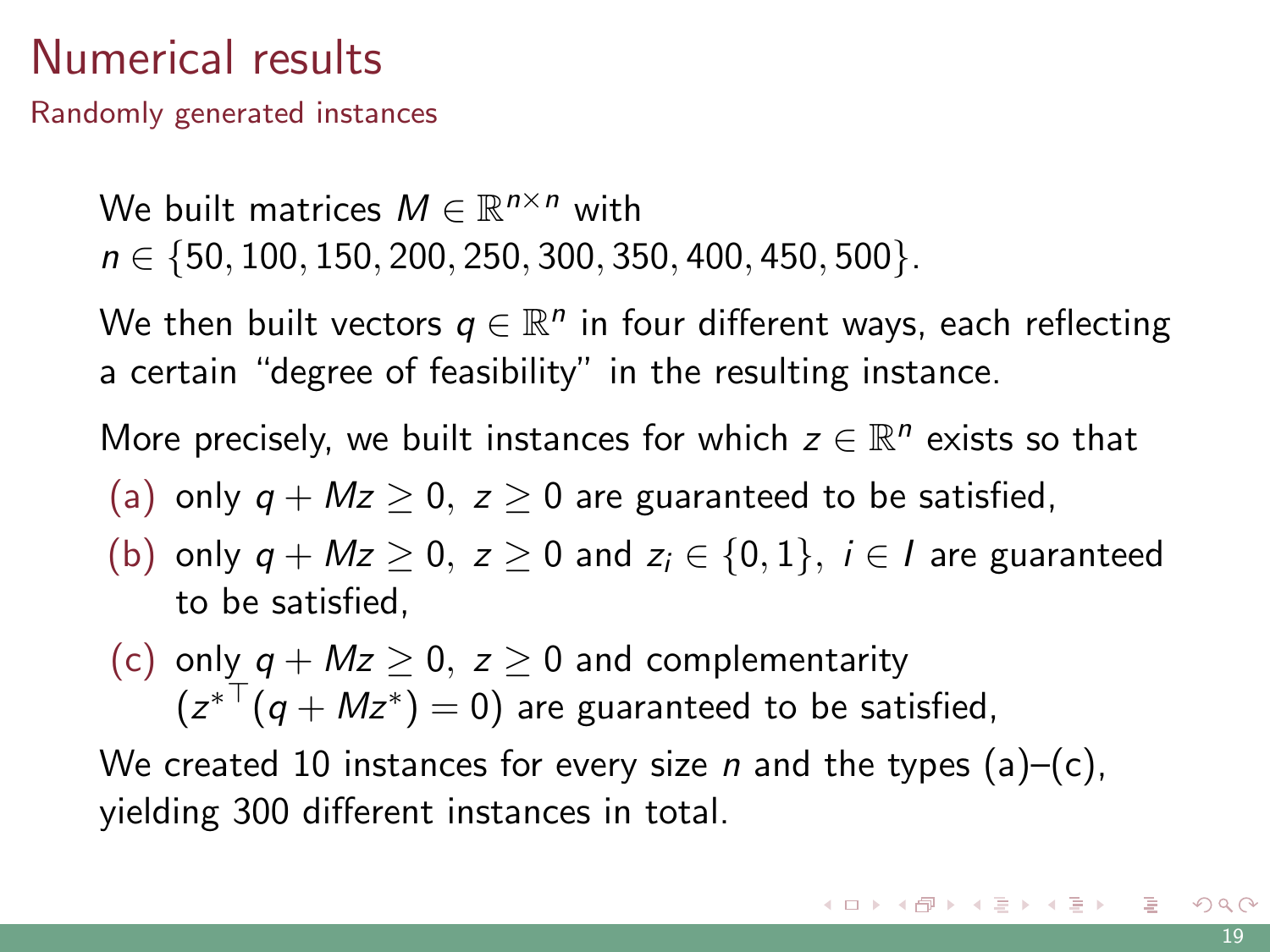### Numerical results on the use of simple cuts Performance Profiles



Figure: Performance profiles: number of nodes (left), running time (right)

E

メロトメ 御 トメ ミトメ ミト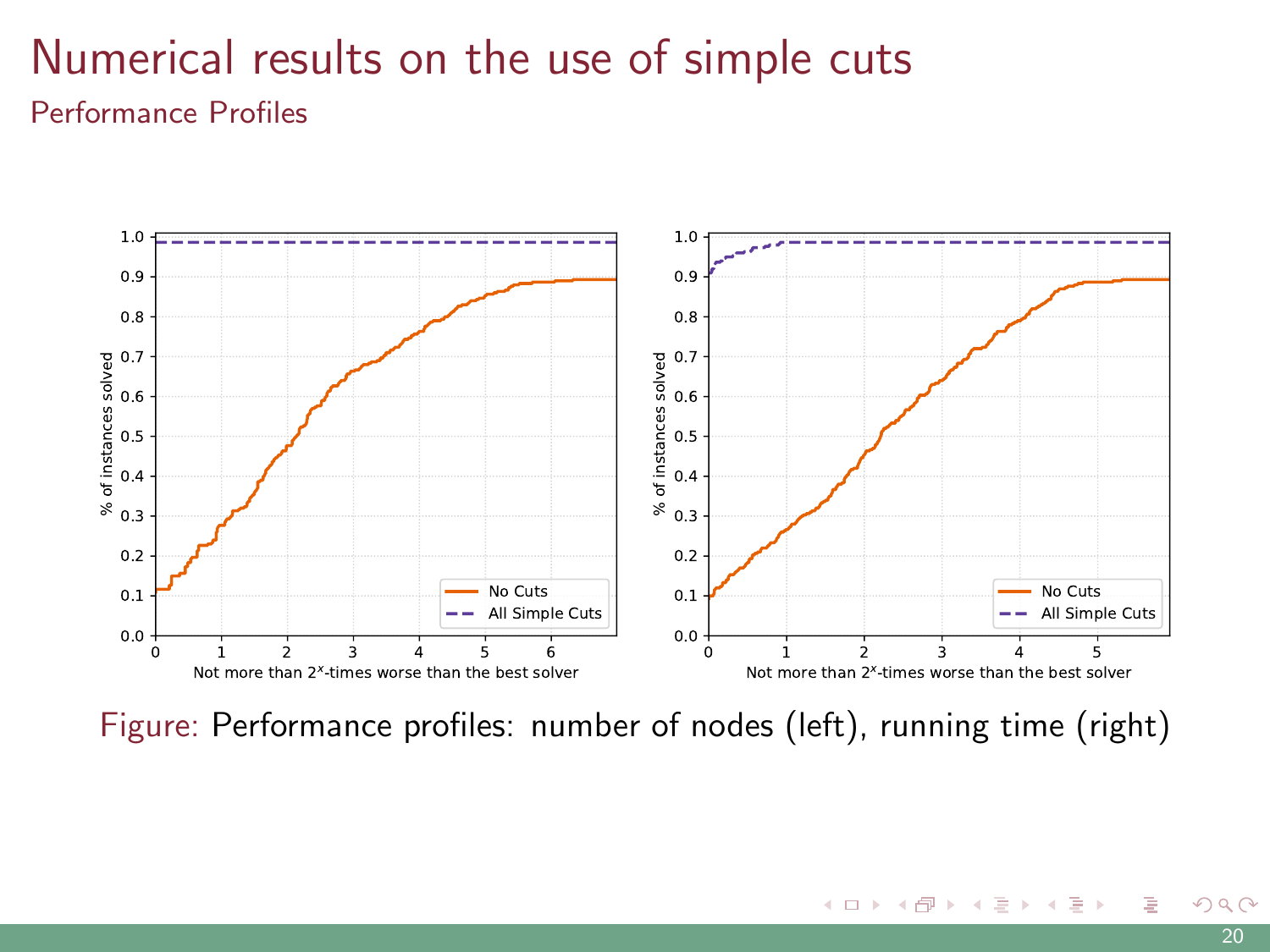## Numerical comparison on branching rules Performance Profiles



Figure: Performance profiles: number of nodes (left), running time (right)

 $299$ 

メロトメ 御 トメ ミトメ ミト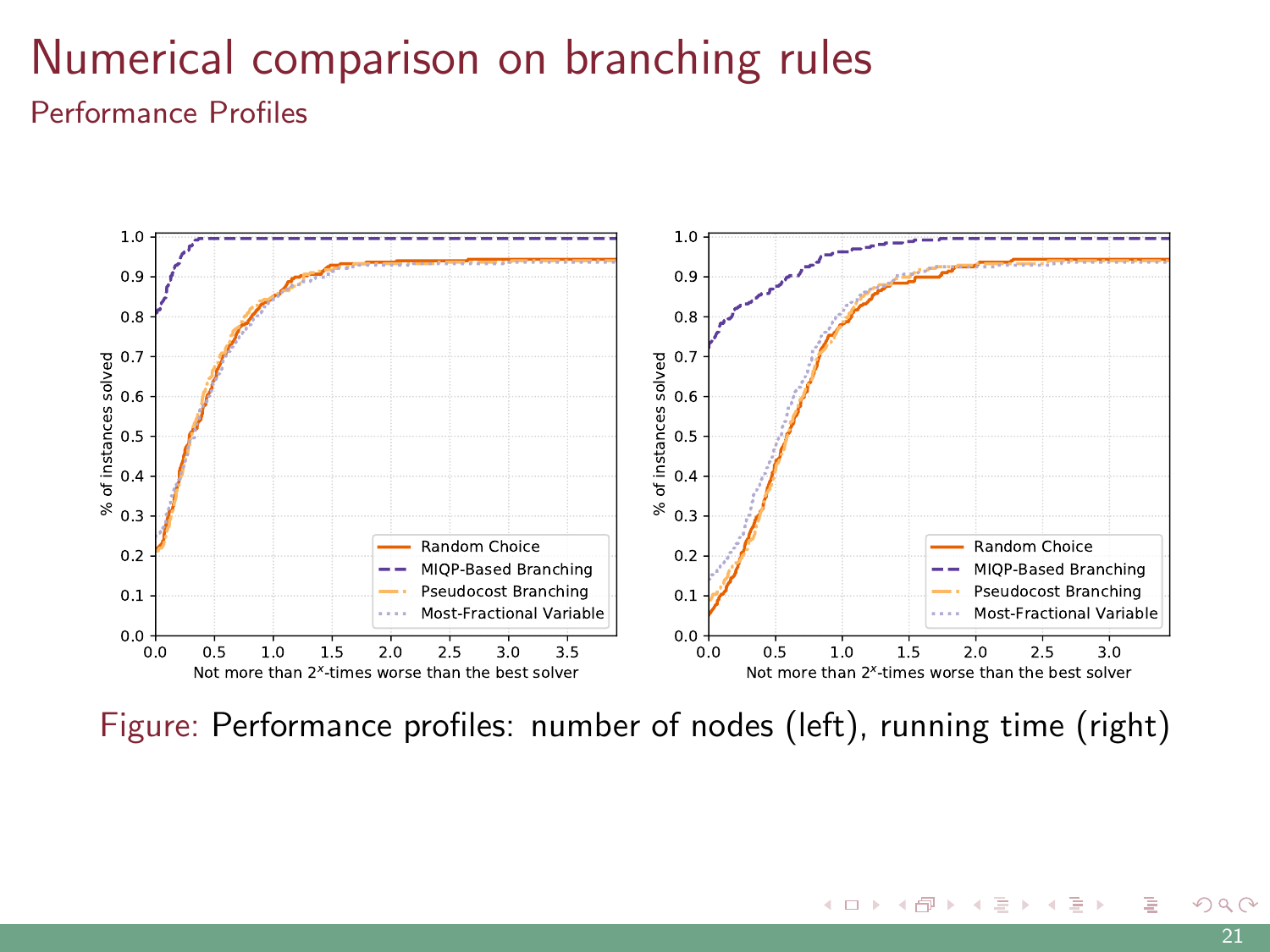## MIQP-based branching rule

We presolve single-binary-variable MIQPs, one for each  $z_j,\,j\in I$ :

$$
\min_{z\in\mathbb{R}^n} \quad z^\top (q+Mz) \tag{1a}
$$

s.t. 
$$
q + Mz \ge 0, z \ge 0,
$$
 (1b)  
 $z_j \in \{0, 1\}.$  (1c)

measuring the impact of the j-th variable on the infeasibility of the problem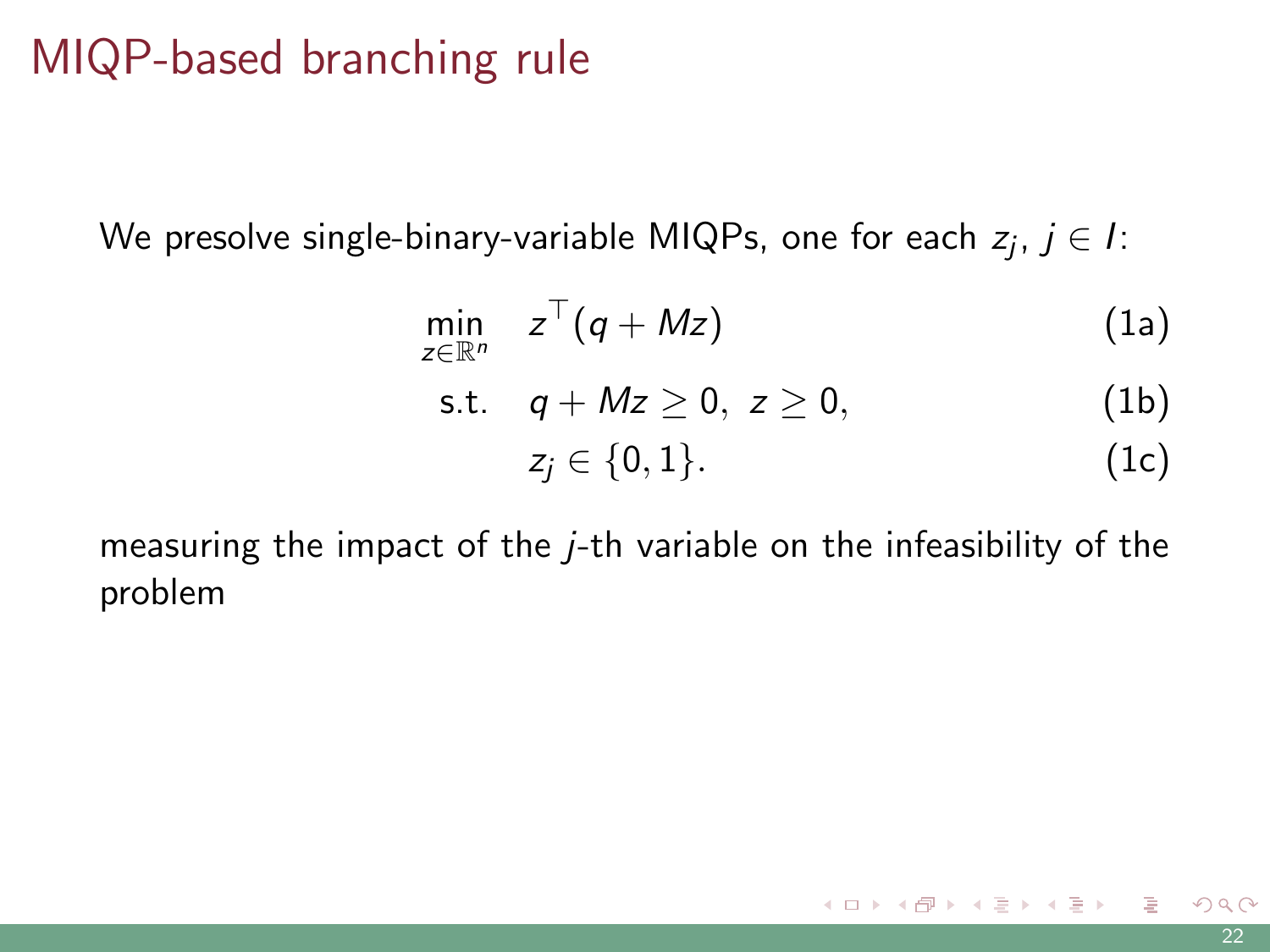## MIQP-based branching rule

We presolve single-binary-variable MIQPs, one for each  $z_j,\,j\in I$ :

$$
\min_{z\in\mathbb{R}^n} \quad z^\top (q+Mz) \tag{1a}
$$

s.t. 
$$
q + Mz \ge 0, z \ge 0,
$$
 (1b)  
 $z_j \in \{0, 1\}.$  (1c)

measuring the impact of the j-th variable on the infeasibility of the problem

We sort the indices  $j \in I$  in decreasing order with respect to the optimal objective function values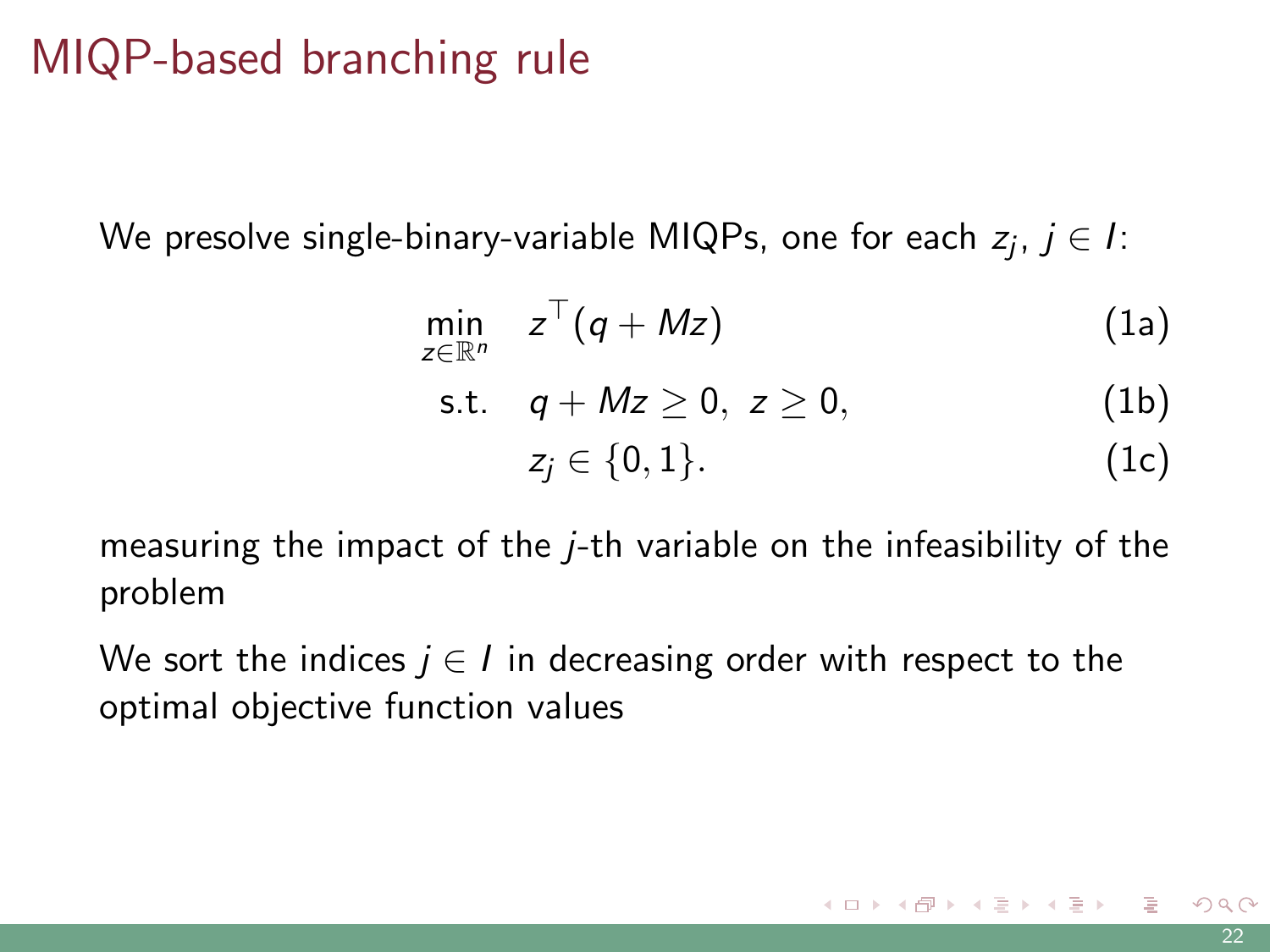## Comparison with other approaches

An MILP reformulation, with additional binary variables and big-M constraints

[Gabriel, Conejo, Ruiz, Siddiqui; 2013]

$$
\min_{z,z',z'',\rho,\sigma} \quad \alpha \sum_{i=1}^n \rho_i + (1-\alpha) \sum_{i \in I} \sigma_i \tag{2a}
$$

$$
\text{s.t.} \quad z \geq 0, \quad q + Mz \geq 0,\tag{2b}
$$

$$
z \leq Bz' + \rho,\tag{2c}
$$

$$
q + Mz \leq B(1 - z') + \rho, \qquad (2d)
$$

$$
0 \le z_I \le z'' + \sigma, \tag{2e}
$$

$$
z'' - \sigma \le z_l \le 1, \tag{2f}
$$

$$
z \in \mathbb{R}^n, \quad z' \in \{0, 1\}^n, \quad z'' \in \{0, 1\}^l, \quad (2g)
$$
  

$$
\sigma \in \mathbb{R}_{\geq 0}^l, \quad \rho \in \mathbb{R}_{\geq 0}^n.
$$
 (2h)

イロメ イ御 メイモメ イモメー 毛

# variables:  $3n + 2|I|$ ,  $(n + |I|)$  constrained to be binary)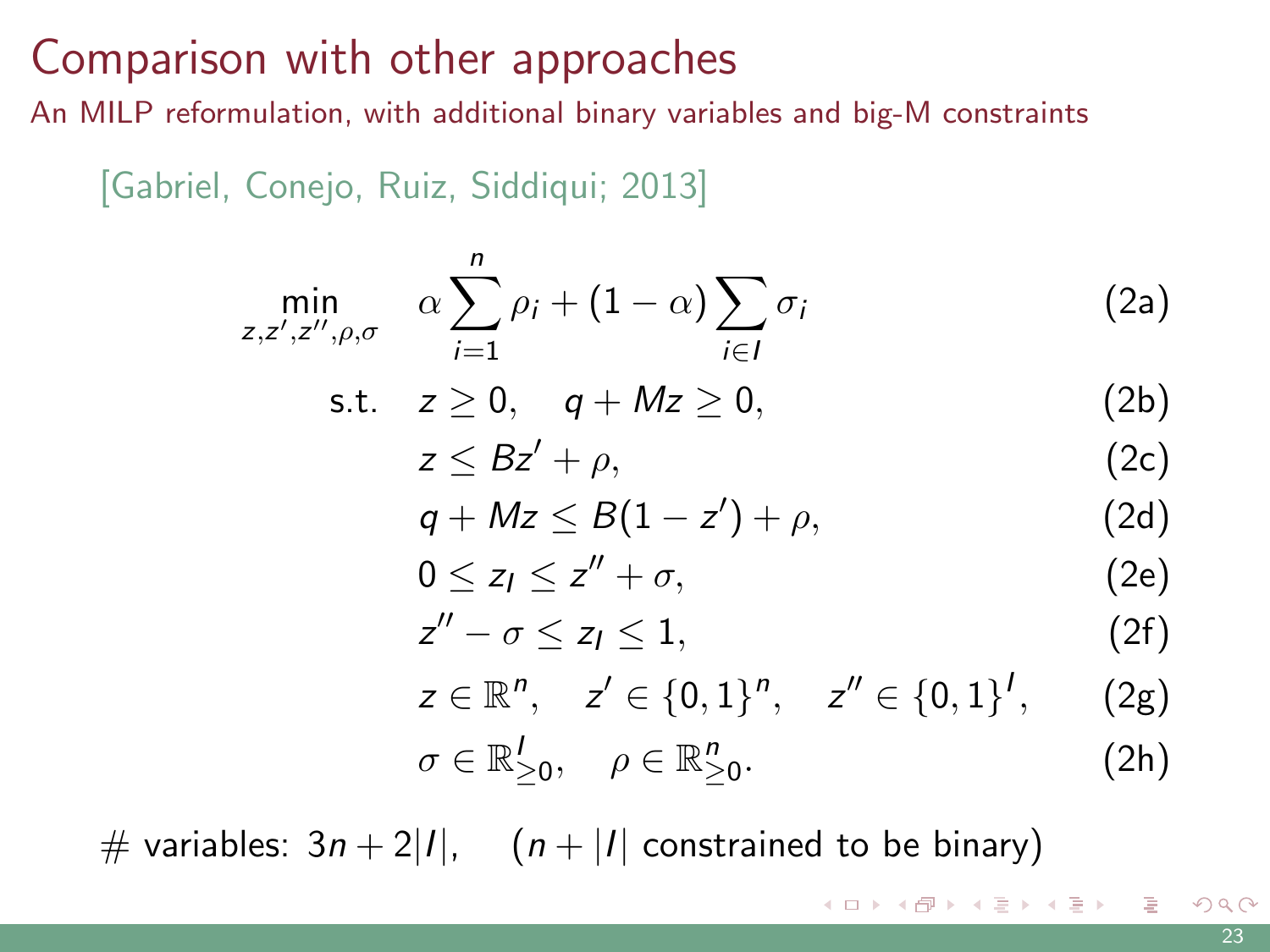### Comparison with other approaches

An MIQP reformulation, no big-M constraints

$$
\min_{z,z',\sigma} \alpha z^{\top} (q+Mz) + (1-\alpha) \sum_{i \in I} \sigma_i \tag{3a}
$$

$$
s.t. \quad z \geq 0, \quad q + Mz \geq 0,
$$
 (3b)

$$
0\leq z_1\leq z'+\sigma,\tag{3c}
$$

$$
z'-\sigma\leq z_1\leq 1,\qquad \qquad (3d)
$$

$$
z\in\mathbb{R}^n,\quad z'\in\{0,1\}^l,\tag{3e}
$$

$$
\sigma \in \mathbb{R}_{\geq 0}^I. \tag{3f}
$$

メロメメ 御 メメ きょくきょう

# variables:  $n + 2|I|$ , (|I| constrained to be binary)

重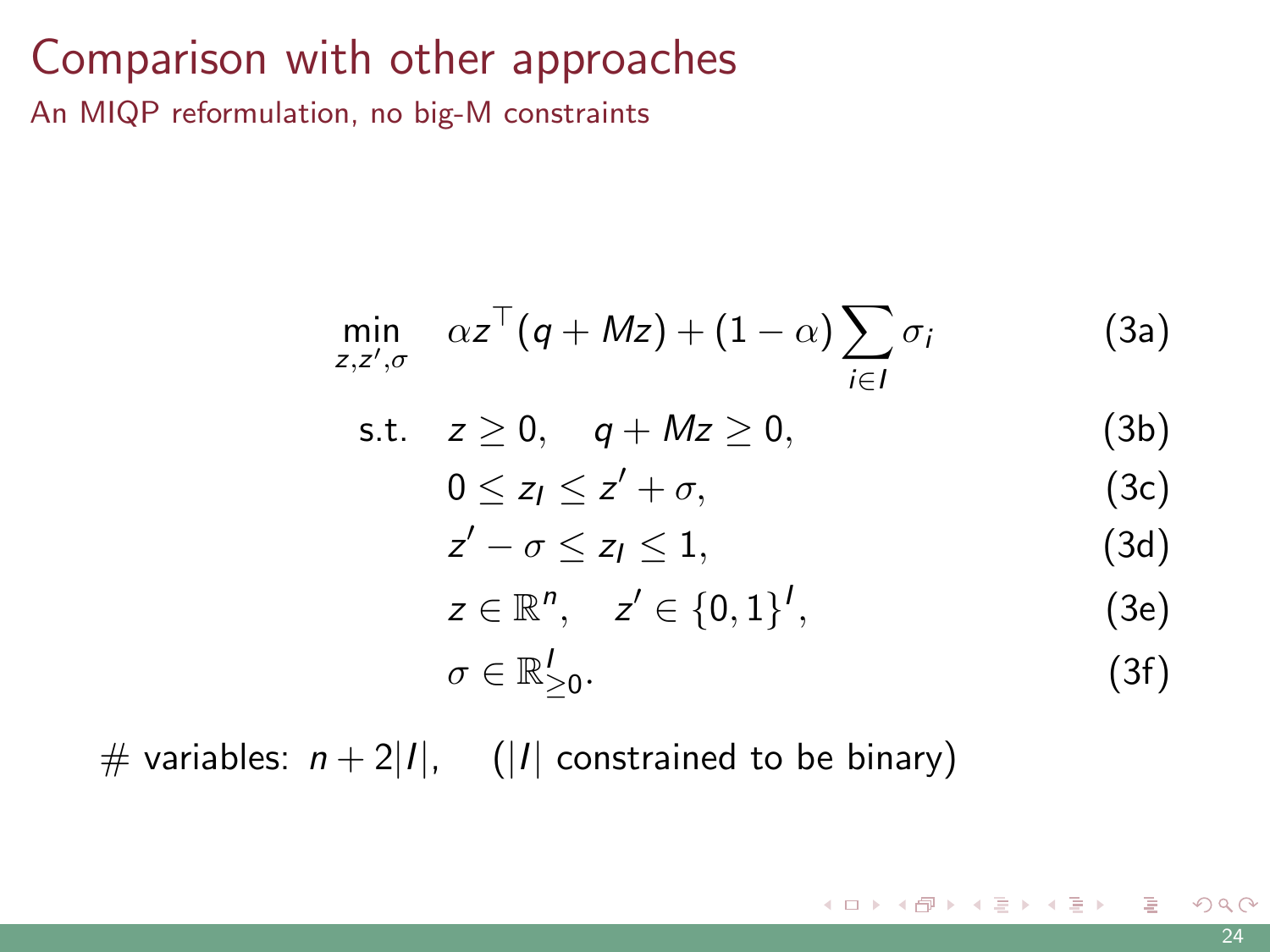# Comparison with GUROBI addressing the MILP and the MIQP reformulations



Figure: Performance profiles: number of nodes (left), running time (right)

э

イロト イ押 トイヨ トイヨ トー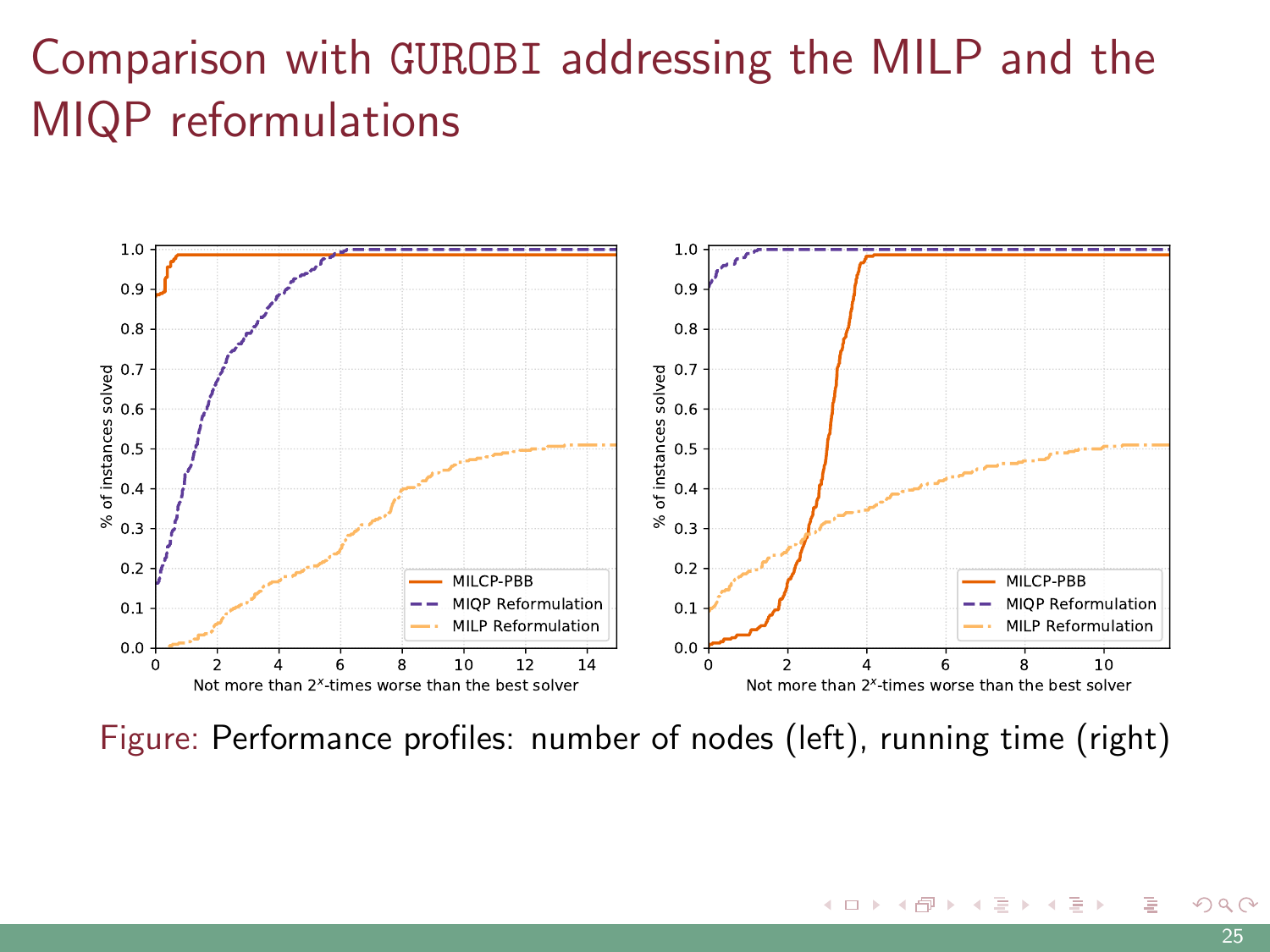### Comparison with GUROBI addressing the MIQP Harder test set (300 instances with  $n = 100, \ldots, 600$ )



Figure: Performance profiles: number of nodes (left), running time (right)

э

メロトメ 御 トメ ミトメ ミト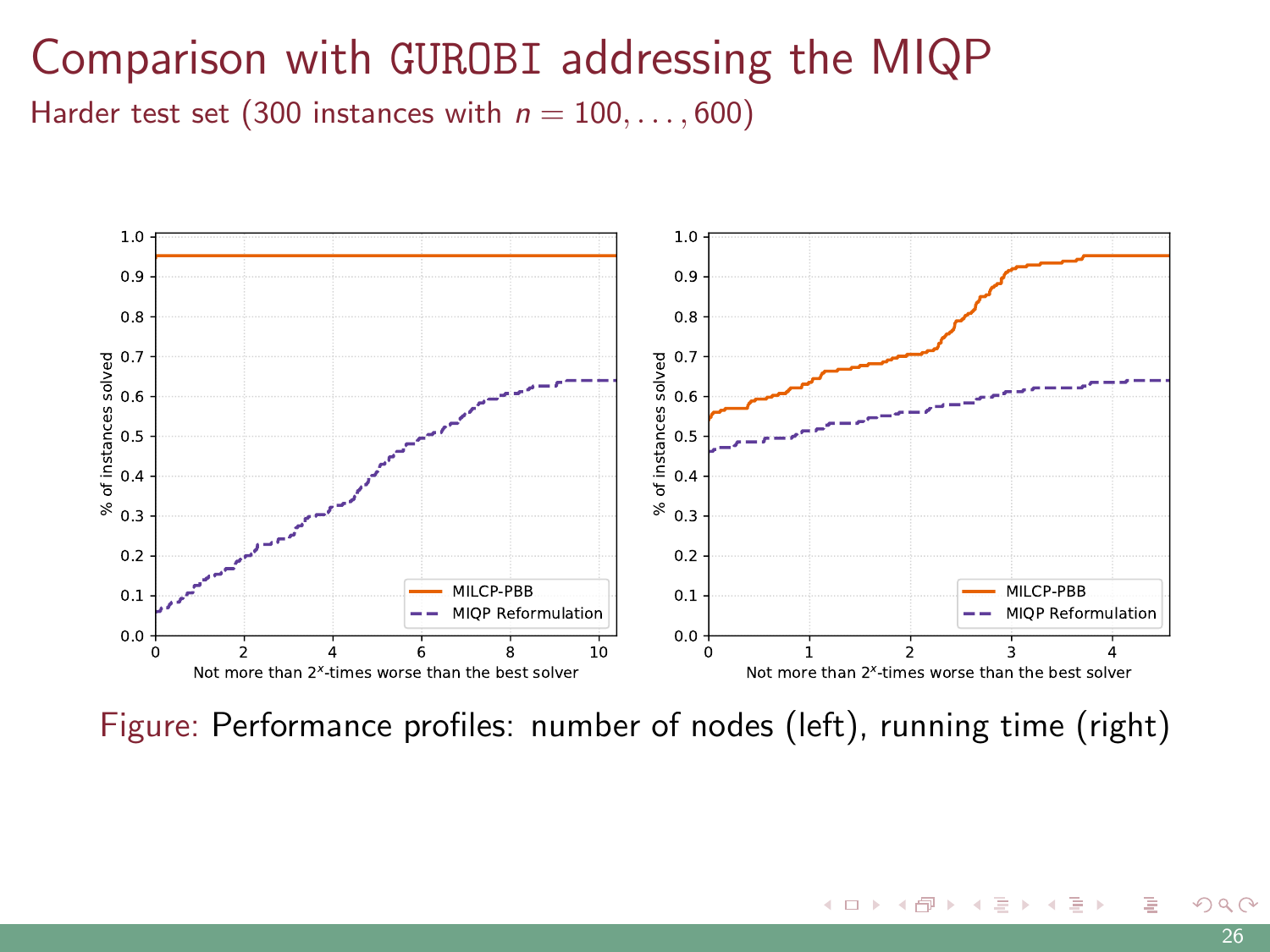## Conclusions

We presented a penalty branch-and-bound method for MILCPs

- the method is able to compute a solution if one exists or it computes an approximate solution that minimizes an infeasibility measure based on the violation of the integrality and complementarity conditions of the problem
- the objective function slightly changes along the nodes so that the penalization of the integrality constraint violation is progressively increased

イロト イ押 トイヨ トイヨ トー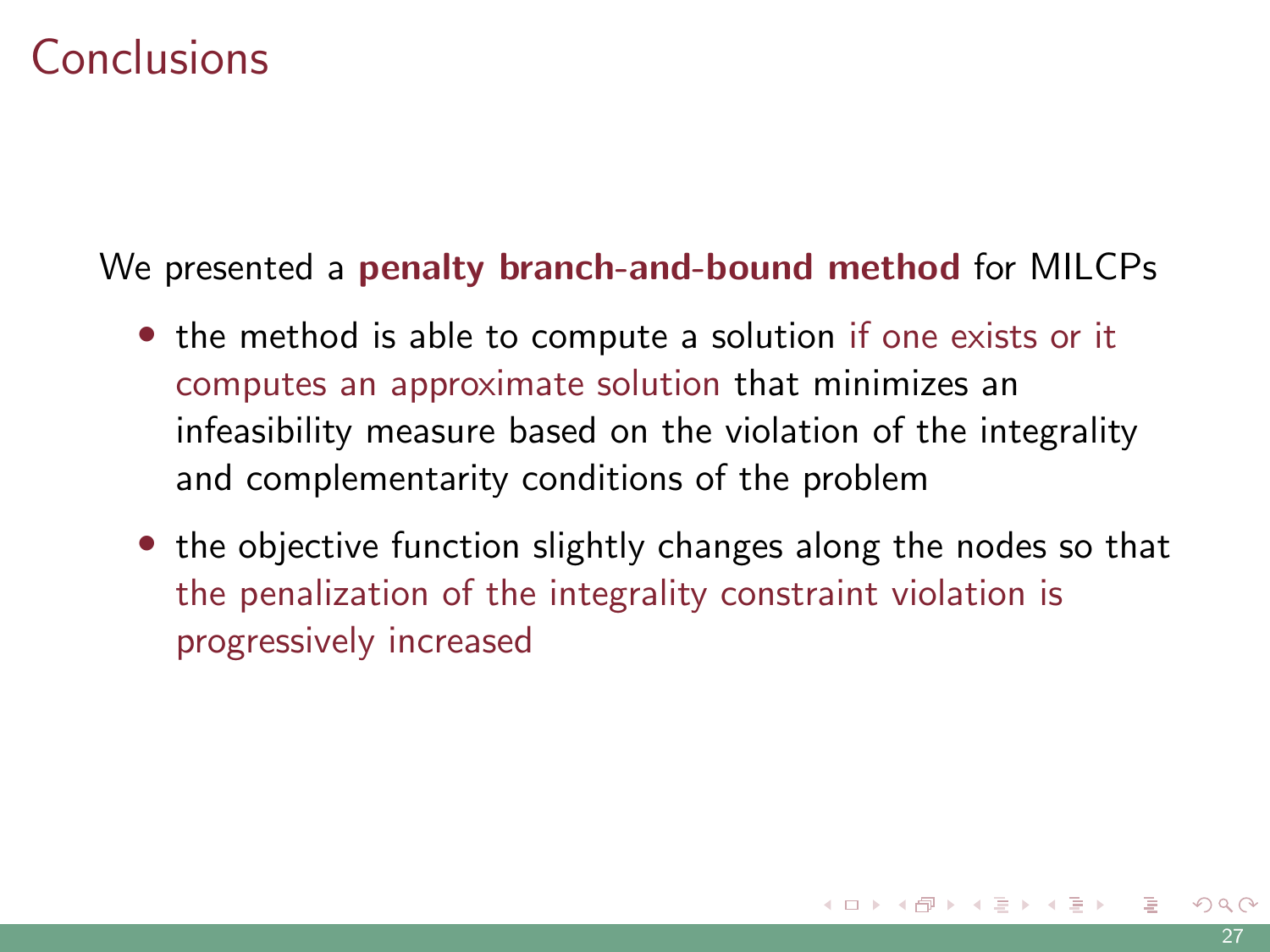#### Future work ...useful for MILPs?

Under specific assumption on  $P = \{x \in \mathbb{R}^n : Ax \leq b\}$  we can prove that  $\epsilon > 0$  exists such that

min  $c^{\top}x$ s.t.  $Ax \leq b$  $x_i \in \{0,1\}, \quad i \in I$  $\Leftrightarrow$  s.t.  $Ax \leq b$ min  $c^{\top}x + \frac{1}{6}$  $\frac{1}{\epsilon}\sum_{i\in I}$  min $\{x_i, 1-x_i\}$  $x \in [0, 1]^n$ 

K ロ ▶ K 御 ▶ K 결 ▶ K 결 ▶ ○ 결…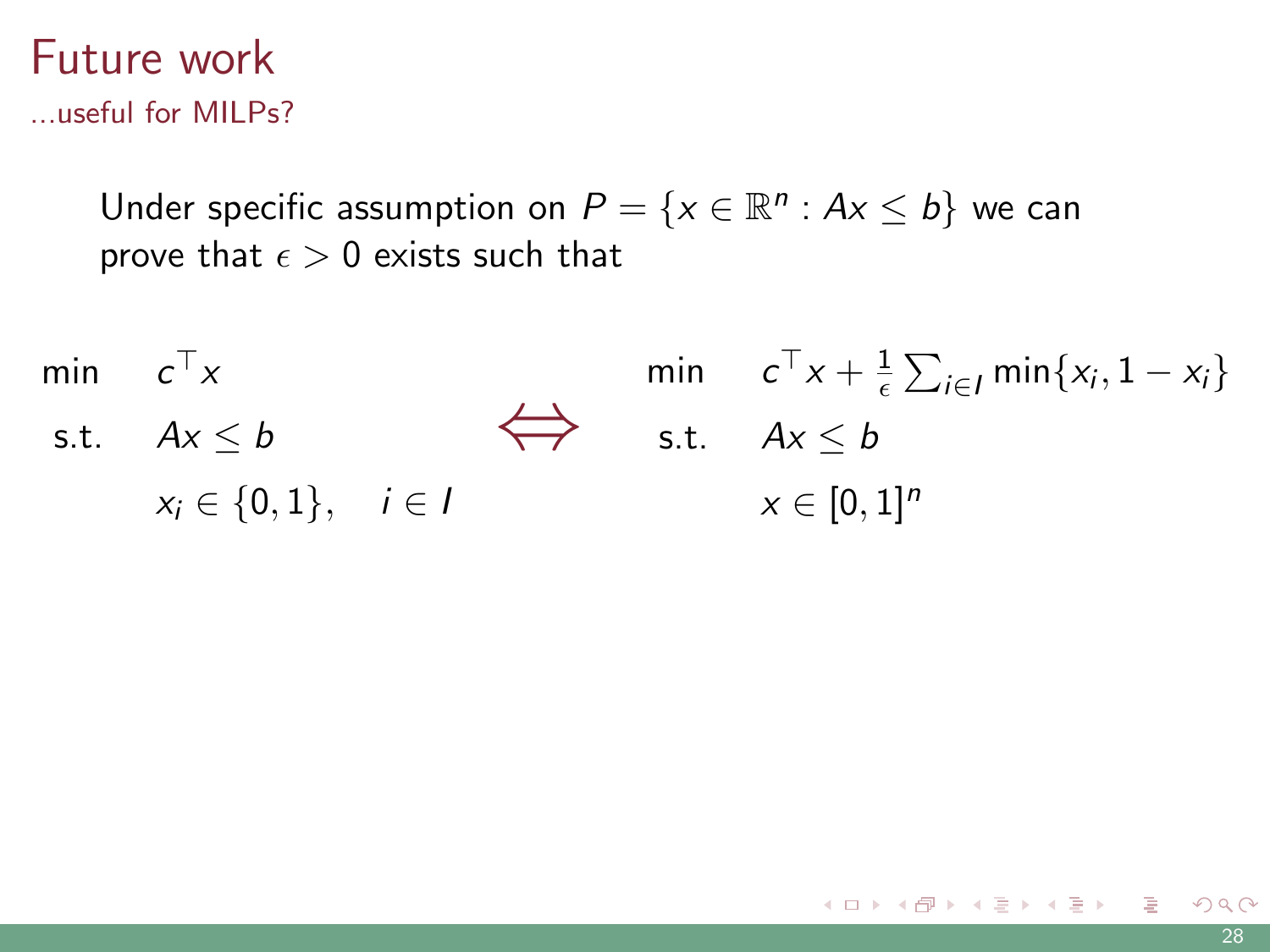### Future work ...useful for MILPs?

Under specific assumption on  $P = \{x \in \mathbb{R}^n : Ax \leq b\}$  we can prove that  $\epsilon > 0$  exists such that

min c min  $c^{\top}x$ s.t.  $Ax \leq b$   $\Leftrightarrow$  s.t.  $Ax \leq b$  $x_i \in \{0, 1\}, \quad i \in I$ min  $c^{\top}x + \frac{1}{\epsilon} \sum_{i \in I} \min\{x_i, 1 - x_i\}$ s.t.  $Ax \leq b$  $x \in [0,1]^n$ 

we can use our branch-and-bound framework to solve the nonconvex nonsmooth reformulation of MILPs!

K ロ ) K ( ① ) K ( 至 ) K ( 至 ) ( 三 글 )